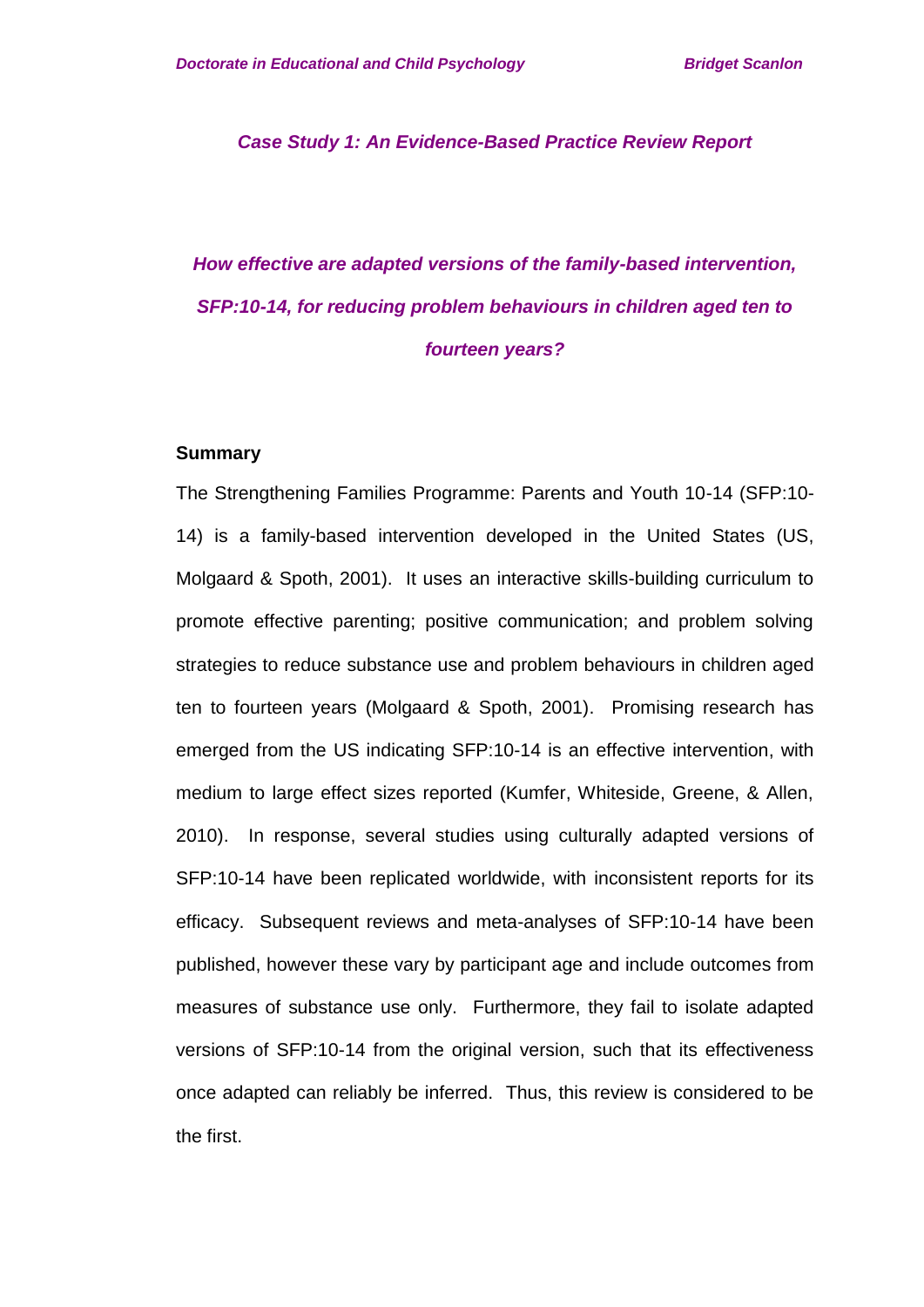Five studies were included in the review; following a database search and systematic matching to a pre-determined inclusion criteria. These studies were then reviewed using Harden and Gough's (2012) Weight of Evidence Framework, and their methodological quality appraised using an adapted version of the Kratochwill group-based design coding protocol (Kratchowill, 2003). Adapted versions of SFP:10-14 were found not to be effective in reducing problem behaviours when replicated and implemented outside the general population in the US. Effect size calculations support conclusions drawn, with small effect sizes found for non-significant results reported in four studies, and a small effect size found for one study reporting positive, significant results. Limitations of this review are provided, and recommendations for future research are discussed.

## **Introduction**

Extant literature supports the effective functioning of the family as an important determinant of delinquency prevention (Case & Haines, 2005). In particular, family variables such as: lack of parental supervision, parental rejection, and erratic and harsh discipline, have been reported as significant predictors of anti-social behaviours in adolescents (Hawkins, Catalano, & Miller, 1992). Historically, intervening in the private domain of the family was considered intrusive, such that intentions of supporting families was considered secondary to their right for privacy (Graham & Bennett, 1995. As cited in Knepper, 2007). However, in the UK, with the advent of the 'parenting order' (Crime and Disorder Act, 1998); accountability and responsibility was placed upon parents to safeguard effective family function to minimise maladapted functioning in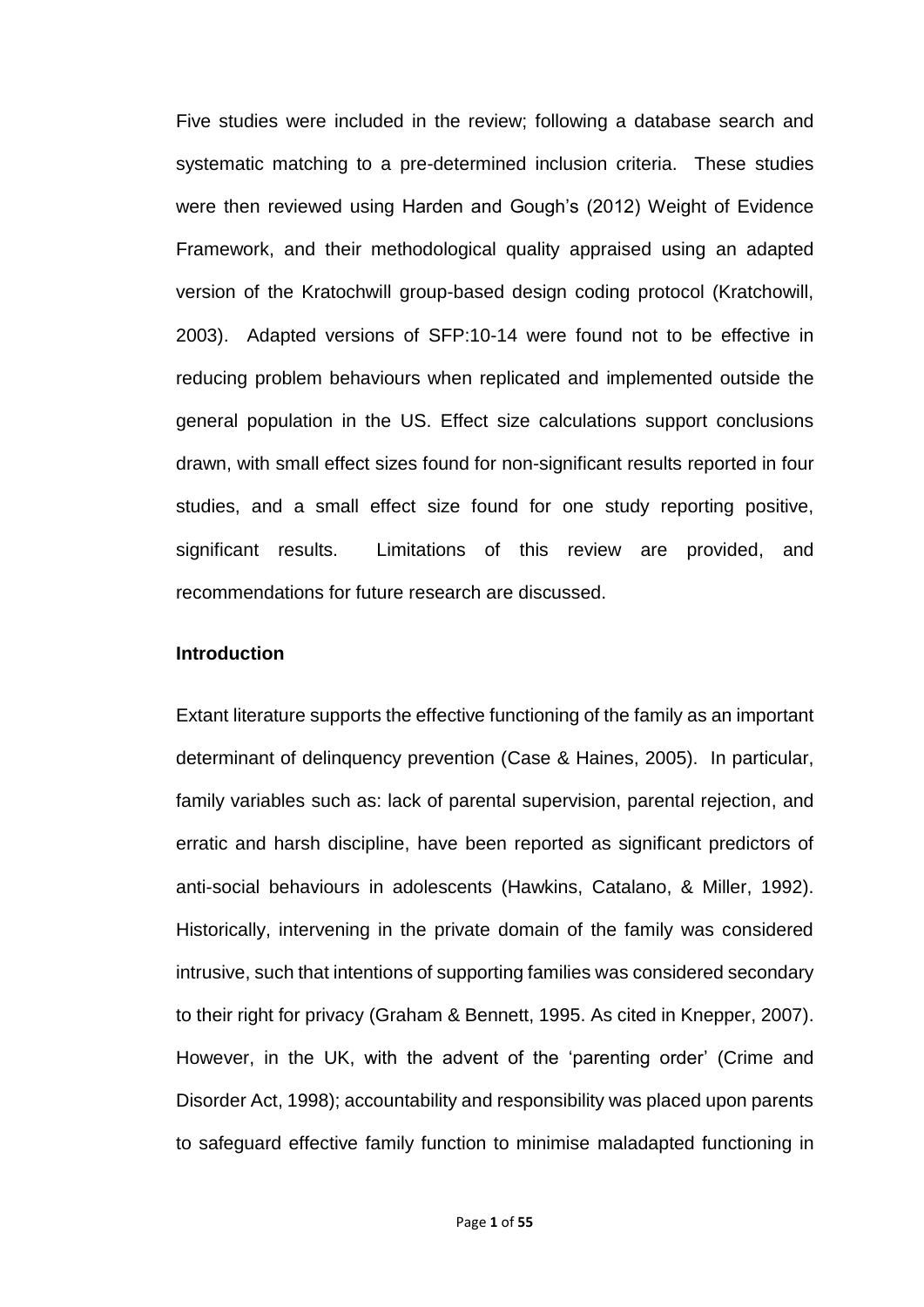young people (Case & Haines, 2005). Despite this important legislative change, and the apparent convergence in the literature to support the need for family-based interventions (Ross, Duckworth, Smith, Wyness, & Schoon, 2010), there is a paucity of evidence to support the effectiveness of any one parenting intervention over another. However, one intervention, the Strengthening Families Programme: For Parents and Youth 10-14 (SFP:10- 14, Molgaard & Spoth, 2001) has widely been considered to show promising outcomes (Allen, Coombes, & Foxcroft, 2007).

### **What is SFP:10-14?**

The SFP:10-14 programme is a time sensitive revision of the 14-week Iowa Strengthening Families Programme (ISFP; Spoth, Redmond & Shin, 2000). It is a highly structured and standardised, video-based programme; designed to facilitate parents and children learning together. It has an overall objective of improving parenting practices and helping parents and children develop skills known to reduce risk and improve protective factors in children (Molgaard & Spoth, 2001). For example, during the first hour, parents are taught skills, such as: positive attention and rewards, as well as appropriate disciplinary practice. Meanwhile, the children are taught complimentary skills, such as: anger management, social skills, positive communication, and compliance with parental rules. By providing parallel content and shared family activities, learning is argued to be re-enforced more effectively than if children and parent activities are carried out in isolation of each other (Allen et al., 2007). The SFP:10-14 programme runs for two hours per week, over the course of seven weeks; further supplemented by four voluntary booster sessions. It is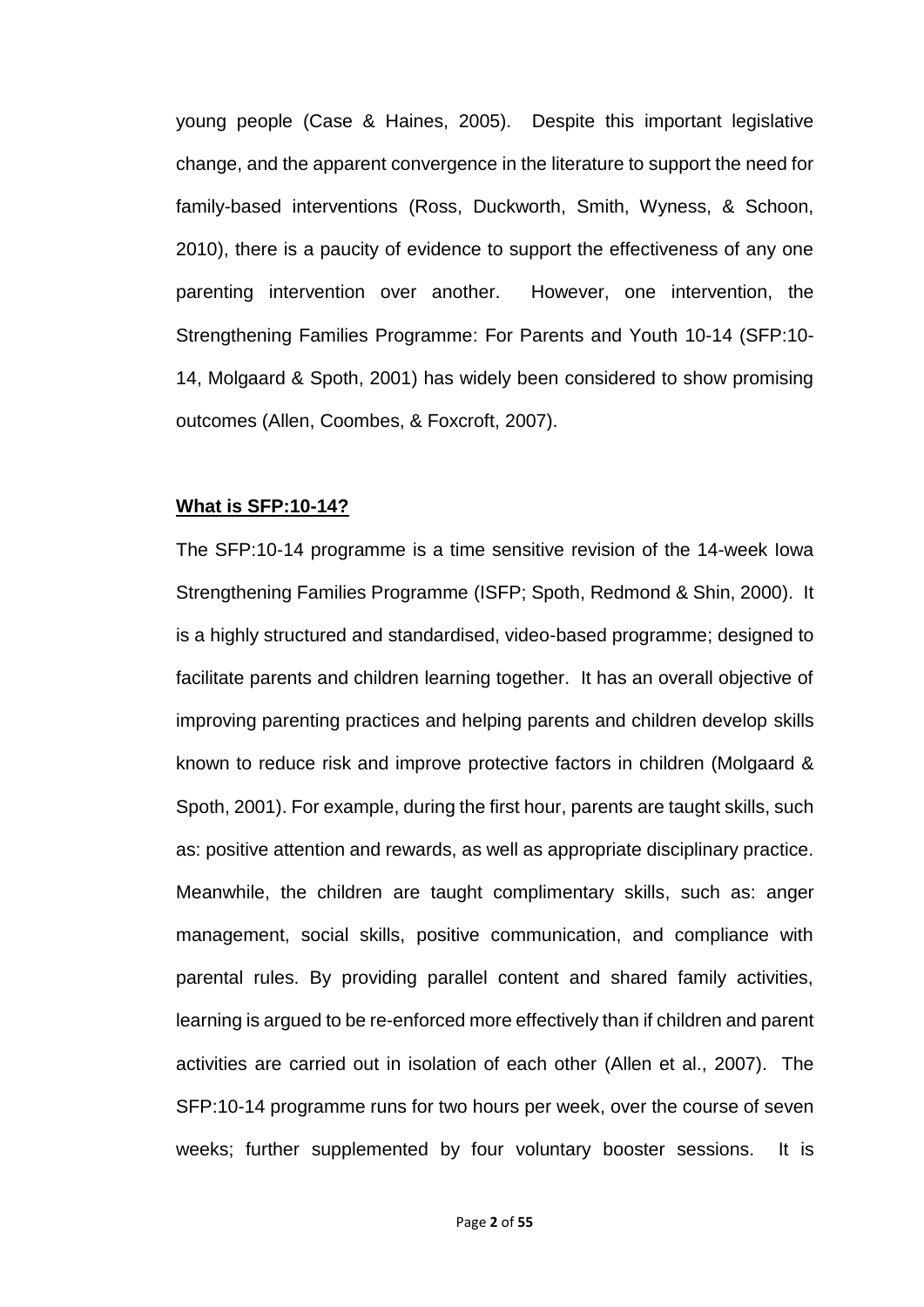delivered by three group leaders at approved sites, including: schools, social service agencies, churches, or community centres. Importantly, group leaders are specially trained, and are responsible for leading and facilitating the intervention for the same families each week.

## **SFP:10-14 and Psychological Theory**

SFP:10-14 is underpinned by the biopsychosocial vulnerability model (Kumfer, Trunnel, & Whiteside, 1990). This model provides a framework to help illuminate family risk variables, such as conflict and financial stress, and improve family coping skills, such as conflict resolution, communication skills, and social support; all of which are considered to interact with a child's community and peer related variables to influence their adjustment outcomes (Molgaard, Spoth, & Redmond, 2000). Embedded within this framework is a developmental perspective. This assumes early adolescence is a tumultuous period, demarcated by an increase in disagreement and conflict between young people and their families (Baer, 1999). It is also considered to be a stage when experimentation with risky behaviours typically begins; exacerbated by elevated levels of stress as adolescents navigate the emotional upheaval of transitioning from primary to secondary school (Spoth, Guyll, Chao, & Molgaard, 2003). Therefore, interventions like SFP:10-14 that include the family, and target early adolescence, are argued to be effective in reducing the risk of more pervasive, longer term, problem behaviours (Rothbaum & Weisz, 1994).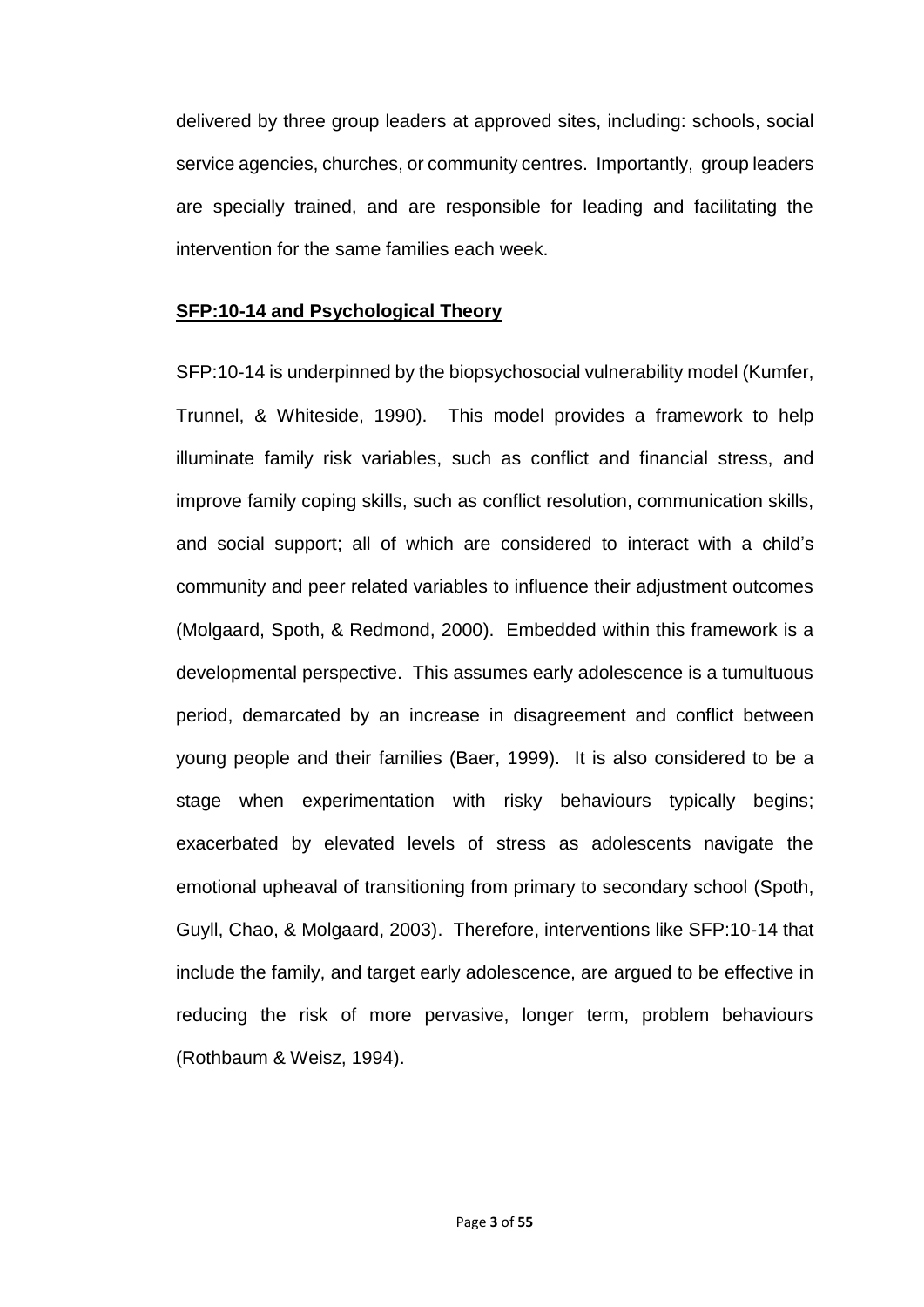## **SFP:10-14 Adaptions and the Empirical Evidence**

A Cochrane systematic literature review (Foxcroft, Ireland, Lister-Sharp, Lowe, & Breen, 2002) and a recent meta-analysis (de Vicente et al., 2017), which evaluated interventions for the primary prevention of substance use, do suggest the Strengthening Families Programme (across various ages) is an effective and promising programme. Furthermore, meta-analyses of school based (Foxcroft & Tertsvadze, 2011) and non-school based interventions for drug use (Gates, McCambridge, Smith, & Foxcroft, 2006), report SFP:10-14 is twice as effective as any programme at preventing alcohol and drug use. However, to date, there has not been a systematic literature review to investigate antisocial and problem behaviours as secondary outcomes of SFP:10-14. This is a rather surprising finding, and considered herein to be an unfortunate oversight.

Disruptive behaviours are targeted in SFP:10-14 due to their likely mediating role in adolescent substance use (Molgaard & Spoth, 2003). Furthermore, moderate effect sizes have been reported in US studies that measured outcomes of disruptive behaviour (Spoth, Randall, Trudeau, & Shin, 2008; Spoth, Trudeau, Redmond, & Shin, 2016). Therefore, published reviews, which investigate outcomes of substance use only, do seem to overlook the trajectory for young people with problem behaviours and its impact on other life domains. For example, problem behaviour in adolescence has been linked to poorer outcomes in school engagement, academic attainment (Goodman & Gregg, 2010), employment prospects, as well as health (Allen et al., 2007).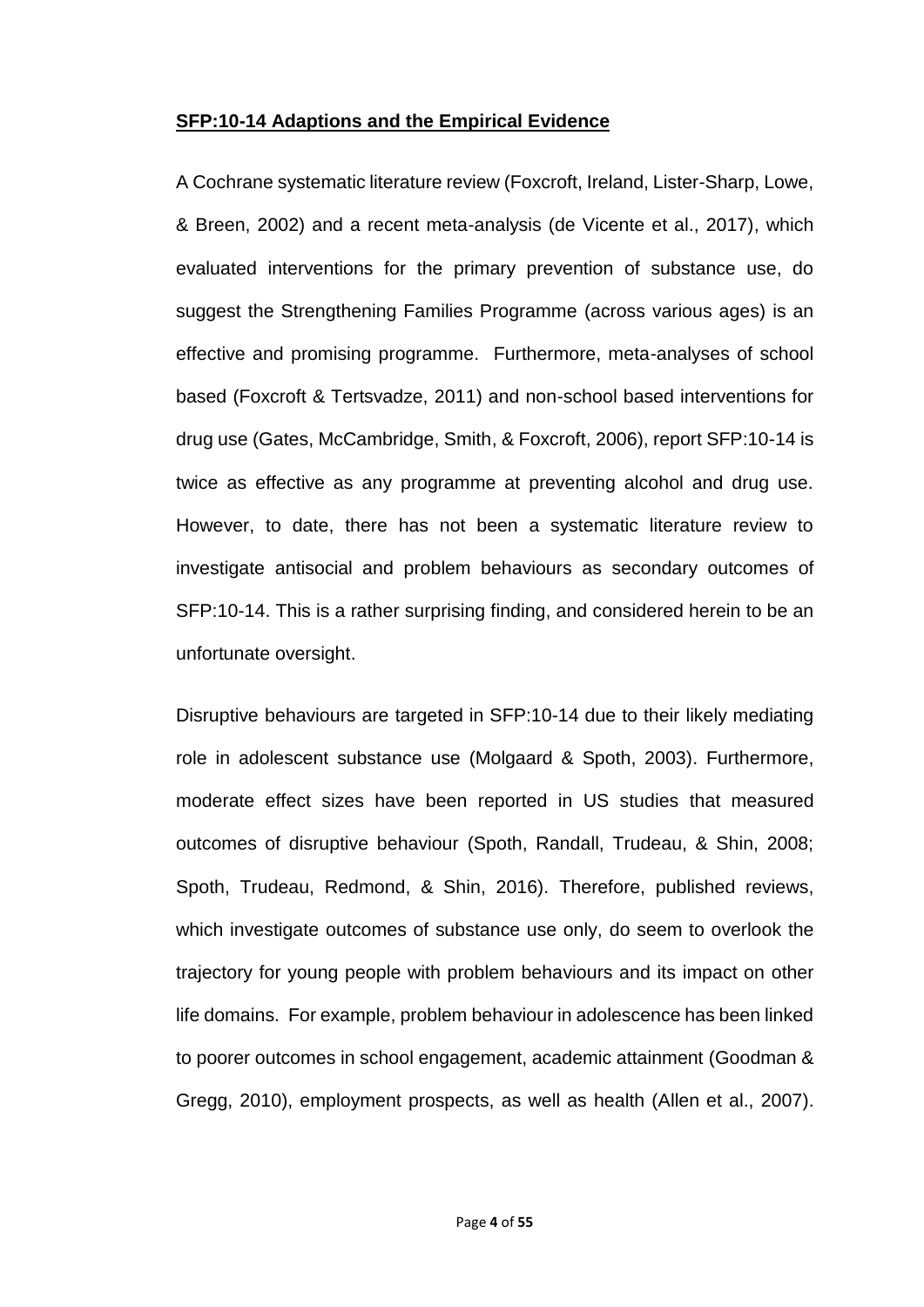Thus, reviewing the utility of SFP:10-14 for reducing problem behaviours, independently of any effect on substance use alone, is well supported.

In addition, this review will evaluate the effectiveness of adapted versions of SFP:10-14 in attempt to elucidate possible differences between reviews which incorporate all studies of SFP:10-14. It is widely reported, that promising evidence from research using high-quality, randomised controlled trials in the US (Allen et al., 2007), provided the impetus for the replication of SFP:10-14, and several studies using adapted versions prevailed in Panama (Mejia, Ulph, & Calam, 2016); the US Pacific Northwest (Roulette, Hill, Diversi, & Overath, 2017); Spain (Perez et al., 2012); Italy (Ortega, Latina, & Ciarano, 2012); and the UK (Coombes, Allen, Marsh, & Foxcroft, 2009). Individually, these studies aimed to reduce the cultural and linguistic distance between SFP:10-14 resources and the target group, whilst remaining faithful to the original version. However, confounding limitations, such as: exploratory designs; small sample sizes; no control groups; questionable reliability and validity of measurement tools; and selection bias; marred the generalisability of their results (Coombes, Allen, & Foxcroft, 2012). Furthermore, concerns were raised for substantive adaptions, which resulted in programmes no longer resembling the original, such that effects could not be reliably attributed to SFP:10-14 (Gorman, 2017). Therefore, it seems prudent to review adapted versions of SFP:10-14 such that its effectiveness for reducing problem behaviours in children, can be fully understood.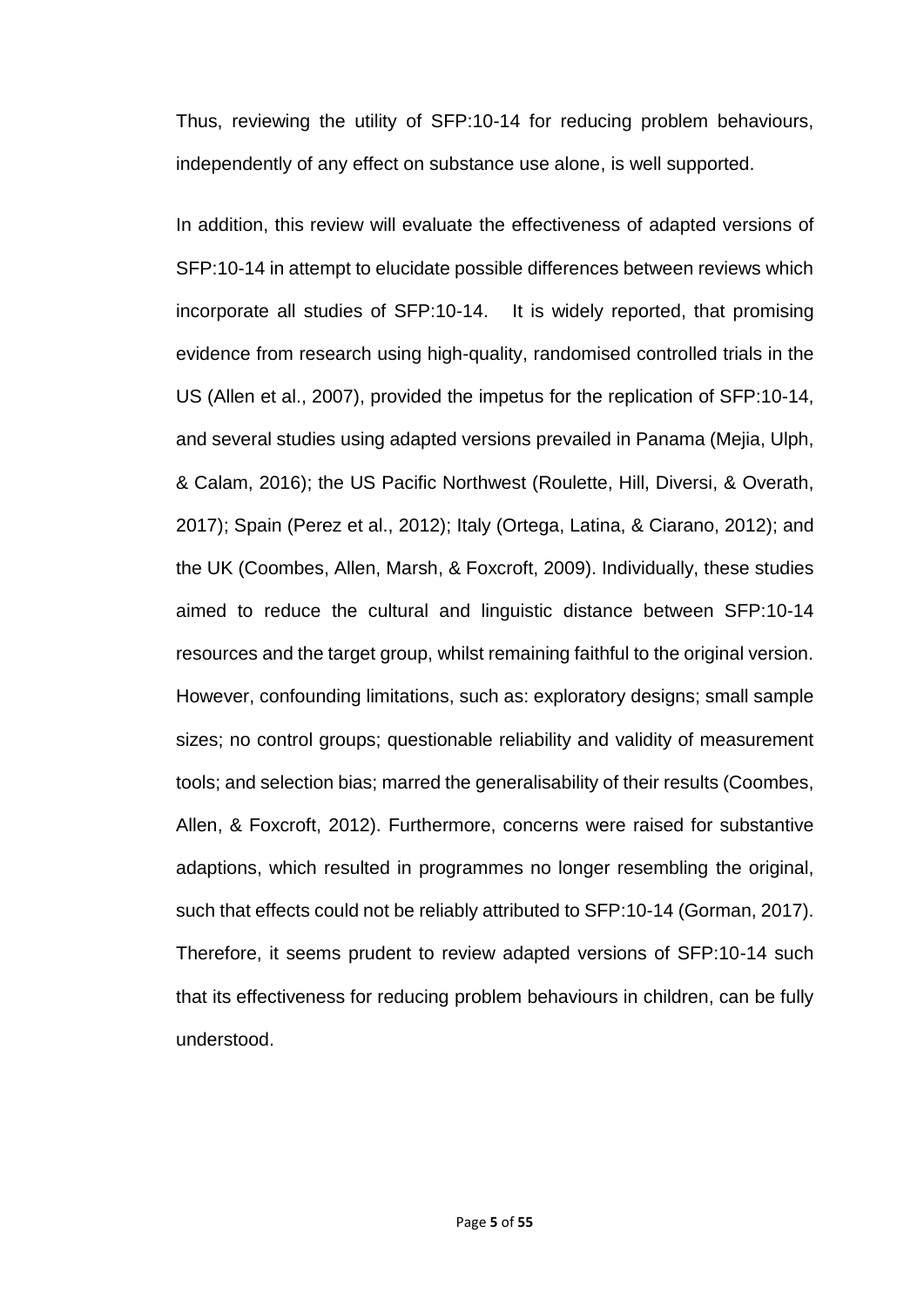## **SFP:10-14 and Educational Psychology**

The implications of evidence-based interventions, which are effective in reducing problem behaviour in adolescents, is argued herein to be especially relevant to Educational Psychology. For example, problem behaviour has been associated with lower school achievement in adolescents (Goodman & Gregg, 2010) and leads to an increased risk of school exclusion (Skinner, Kindermann, & Furrer, 2008). Furthermore, early adolescence, and especially the transition from primary to secondary school, is widely accepted as a challenging time for young people; but especially for those with problem behaviours (Molgaard & Spoth, 2001). Thus, SFP:10-14 could offer Educational Psychologists an alternative intervention to provide support for parents and young people. It could help to improve child outcomes in school, as well as mediating for other risky behaviours, which may otherwise interfere with their positive adjustment through adolescence.

To that end, this review will seek to answer the following question:

How effective are adapted versions of the family-based intervention, SFP:

10-14, in reducing problem behaviours in children aged ten to fourteen

years?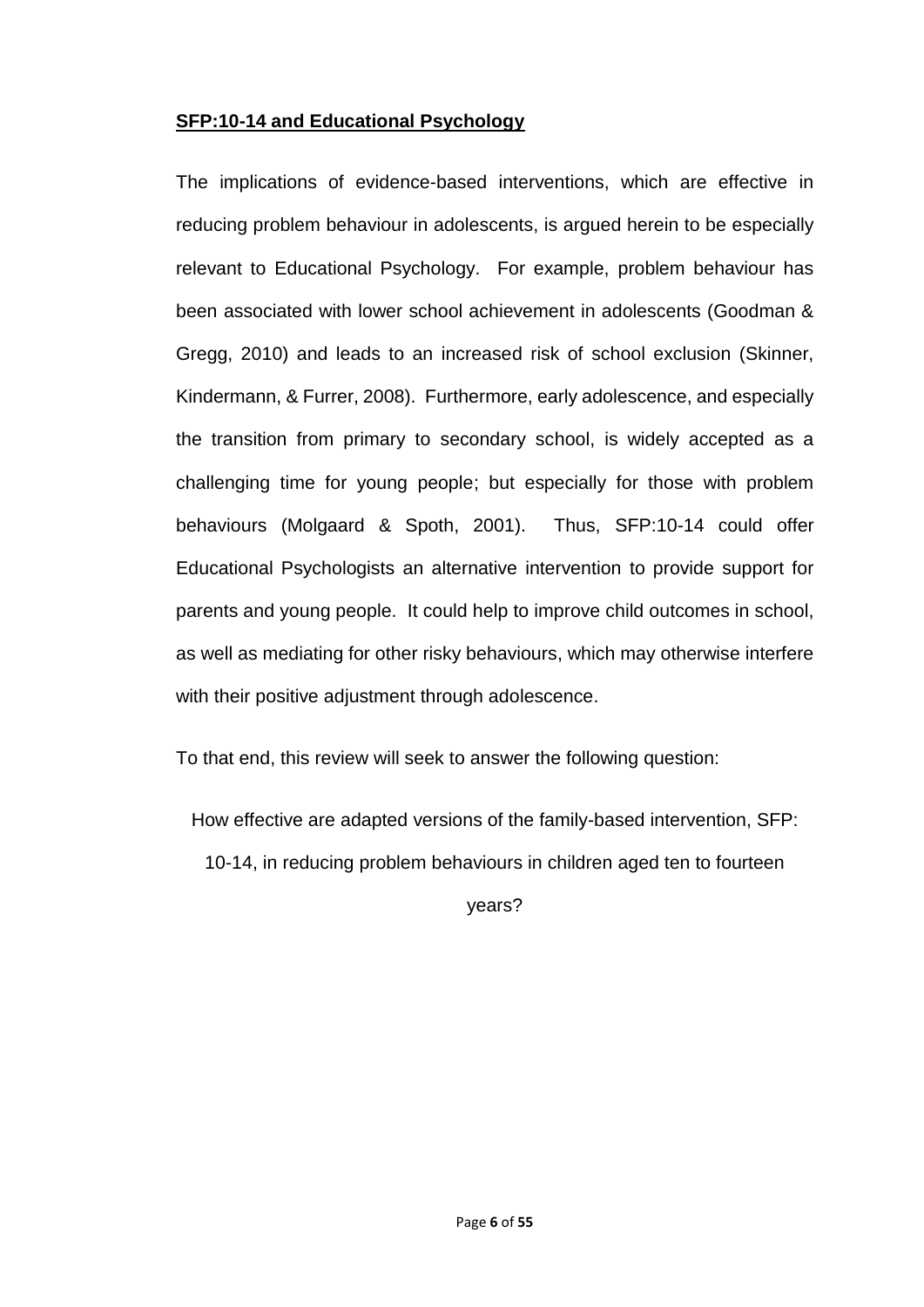## **Critical Review of the Evidence Base**

## **Literature Search**

A comprehensive literature search of the databases Web of Science,

PsychINFO and ERIC was conducted between 3<sup>rd</sup> and 4<sup>th</sup> of January 2019. A

Title and Abstract search included the following terms: see Table 1.

Table 1.

| Data Base         | <b>Search Terms Used</b>                                                                                                                                                                                                                                                                                              | <b>Total Results</b> |
|-------------------|-----------------------------------------------------------------------------------------------------------------------------------------------------------------------------------------------------------------------------------------------------------------------------------------------------------------------|----------------------|
| Web of Science    | <b>TOPIC</b> ("Strengthening<br>Families" OR "Iowa<br><b>Strengthening Families"</b><br>OR "Strengthening<br>Families Program*" OR<br>"SFP 10-14") AND<br>TOPIC: ("Problem<br>Behavio <sup>*</sup> r" OR<br>"Disruptive Behavio*r"<br>OR "Challenging<br>Behavio*r" OR "Conduct"<br>OR "Delinquen*" OR<br>"Behavio*r" | 59                   |
| ERIC (EBSCO)      | "SFP 10-14" OR<br>"Strengthening Families"<br>OR "IOWA Strengthening<br>Families"                                                                                                                                                                                                                                     | 60                   |
| PsychINFO         | "Strengthening Families"<br>OR "Iowa Strengthening<br>Families")<br><b>AND</b><br>"Behavio*r                                                                                                                                                                                                                          | 61                   |
| *Denotes wildcard |                                                                                                                                                                                                                                                                                                                       |                      |

*Data Base Search and Results*

All together, these searches generated 180 results. Once duplicates were removed (n=25 duplicates), the remaining articles (n=155) were screened by title (n=88 excluded by title) and abstract (n=52 excluded by abstract) against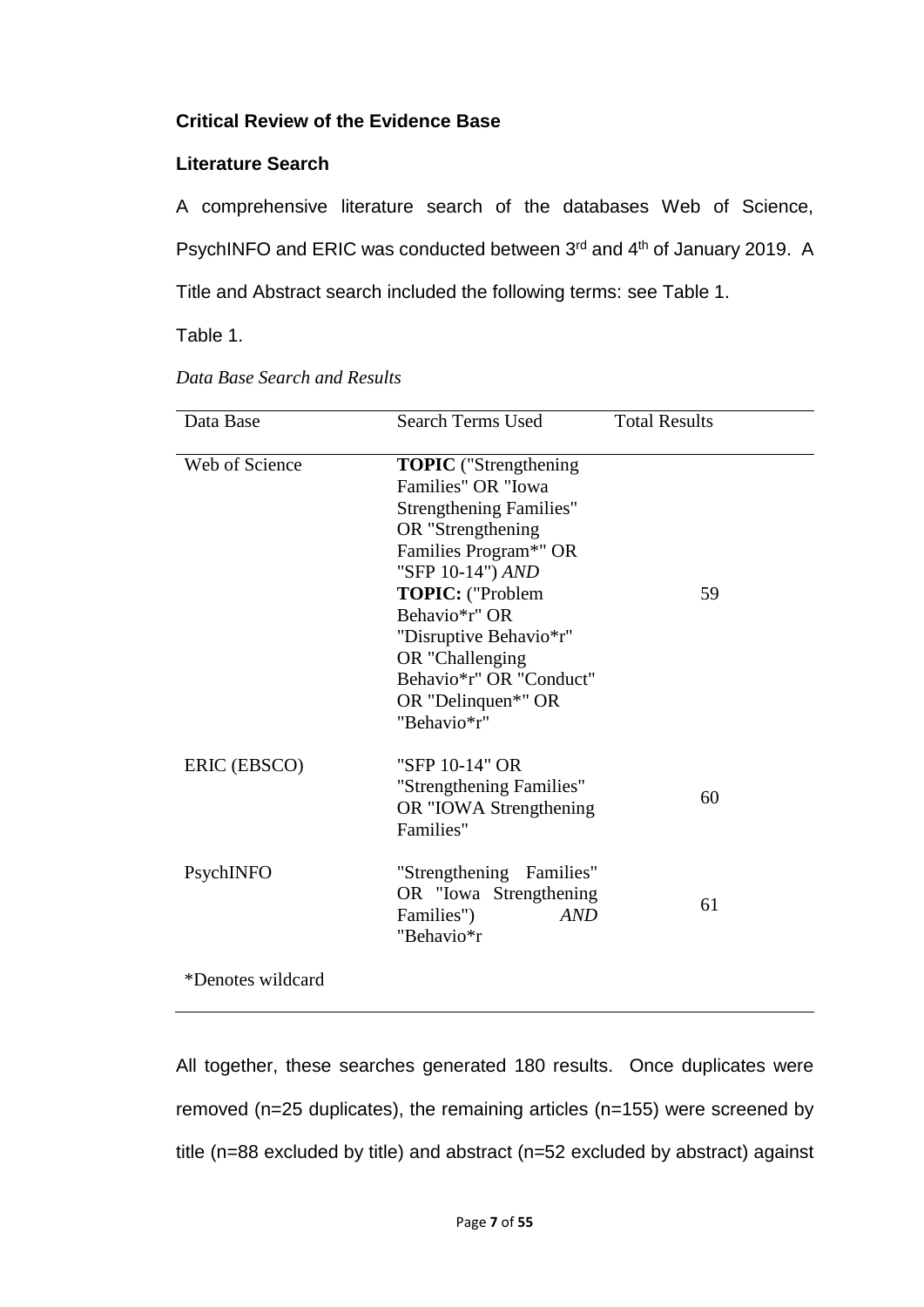the inclusion and exclusion criteria detailed in Table 2. Fifteen articles were left for full text screening, ten of which were excluded for failing to meet the inclusion criteria. These articles are fully described in Appendix A. Ancestral searches of articles selected for inclusion revealed no new articles. Authors were emailed directly to solicit missing data or to request more information to support a report too brief so as to be otherwise excluded (Coombes et al., 2012; and Foxcroft et al., 2016). Supplementary Data was also retrieved from EURPUB for articles missing the information required to make judgments for inclusion (Baldus et al., 2016; Coombes et al., 2012; and Foxcroft et al., 2016). Five articles were selected for in-depth analysis in this review, these are summarised in Table 3 and are fully described in Appendix B. Figure 1 depicts the study selection process.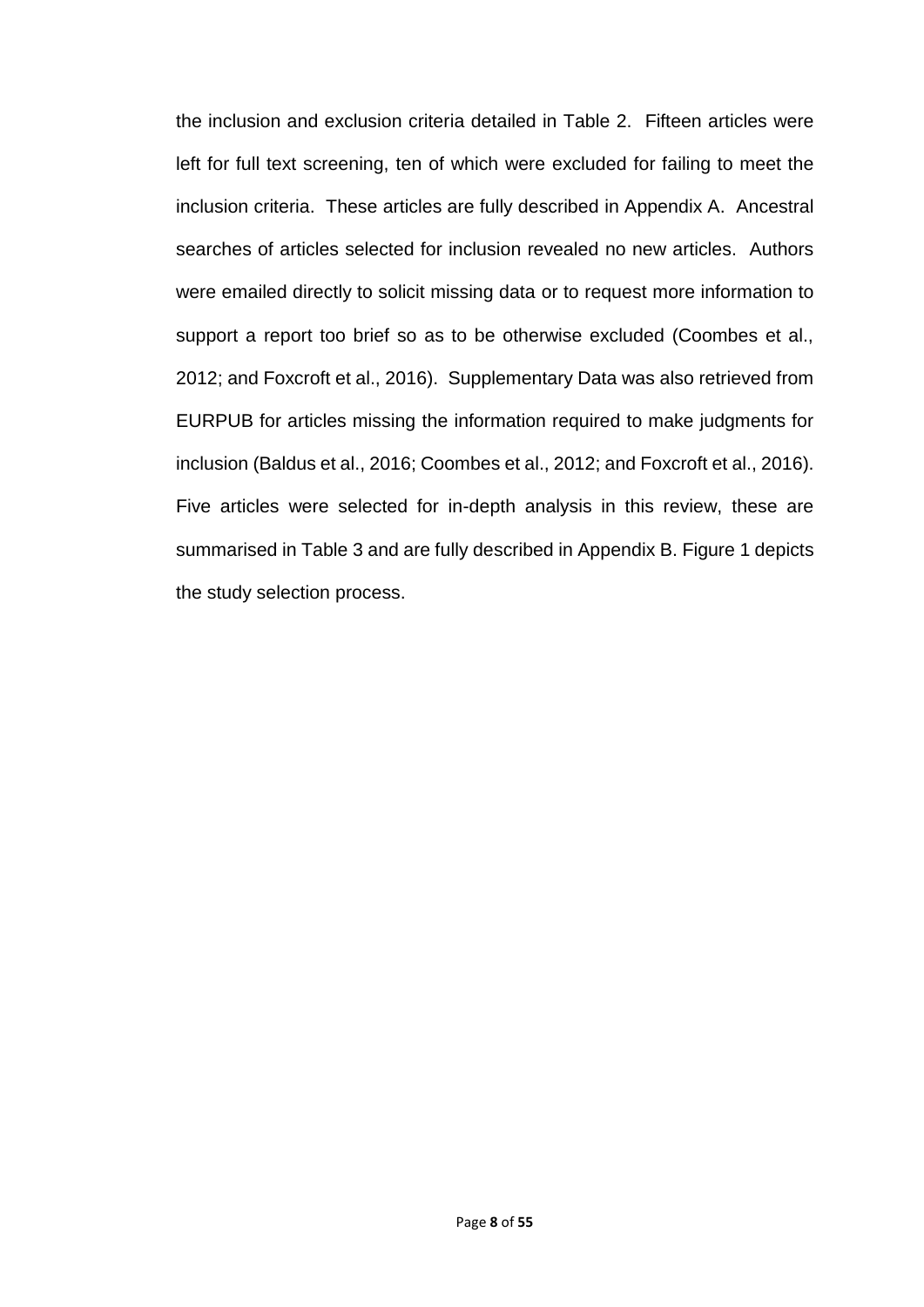## Table 2.

## *Inclusion and Exclusion Criteria*

| Criteria                  | <b>Inclusion Criteria</b>                                                                                                               | <b>Exclusion Criteria</b>                                                                                                                                                                                                                                                                                                  | Rationale                                                                                                                                                        |
|---------------------------|-----------------------------------------------------------------------------------------------------------------------------------------|----------------------------------------------------------------------------------------------------------------------------------------------------------------------------------------------------------------------------------------------------------------------------------------------------------------------------|------------------------------------------------------------------------------------------------------------------------------------------------------------------|
| 1. Type of<br>Publication | Study must be published in<br>a Peer Reviewed Journal                                                                                   | Study was not published in a peer reviewed journal. (e.g. Book<br>Chapter, Review, Doctoral Thesis or Dissertation                                                                                                                                                                                                         | Study must meet criteria for<br>academic rigour (reliability)                                                                                                    |
| 2. Intervention           | Study must be an approved<br>adaption of the<br><b>Strengthening Families</b><br>Programme: 10-14 (SFP: 10-<br>14)                      | Study is an adaption of Strengthening Families Programme (e.g.<br>Unrecognised as approved by the original intervention authors)<br>Study is another age version of SFP: $(3-6)$ , $(6-11)$ or $(12-16)$<br>Study included Strengthening Families Programme as an adjunct to<br>another Intervention (e.g. 'Mindfulness'). | Required to critically review<br>the effectiveness of SFP:10-<br>14.                                                                                             |
|                           |                                                                                                                                         | Study is an alternative (e.g. Iowa Strengthening Families<br>Programme ISFP or Strengthening Families Strengthening<br>Communities)                                                                                                                                                                                        |                                                                                                                                                                  |
| 3. Study Design           | Study includes primary<br>empirical data derived from<br><b>Randomised Controlled</b><br>Trials or Quasi-<br><b>Experimental Design</b> | Study does not include primary empirical data (e.g. book chapter or<br>review) or empirical data (e.g. case study) or does not have a control<br>group                                                                                                                                                                     | <b>RCTs</b> and Quasi-<br>experimental design are<br>considered to be superior in<br>reliability and validity when<br>compared with non-<br>experimental designs |
| 4. Participants           | Participants must include<br>parents/carers (mother<br>and/or father; female and/or                                                     | Adult participants are teachers or other community adults.                                                                                                                                                                                                                                                                 | Required to critically appraise<br>the effectiveness of a parent<br>intervention for improving<br>child outcomes.                                                |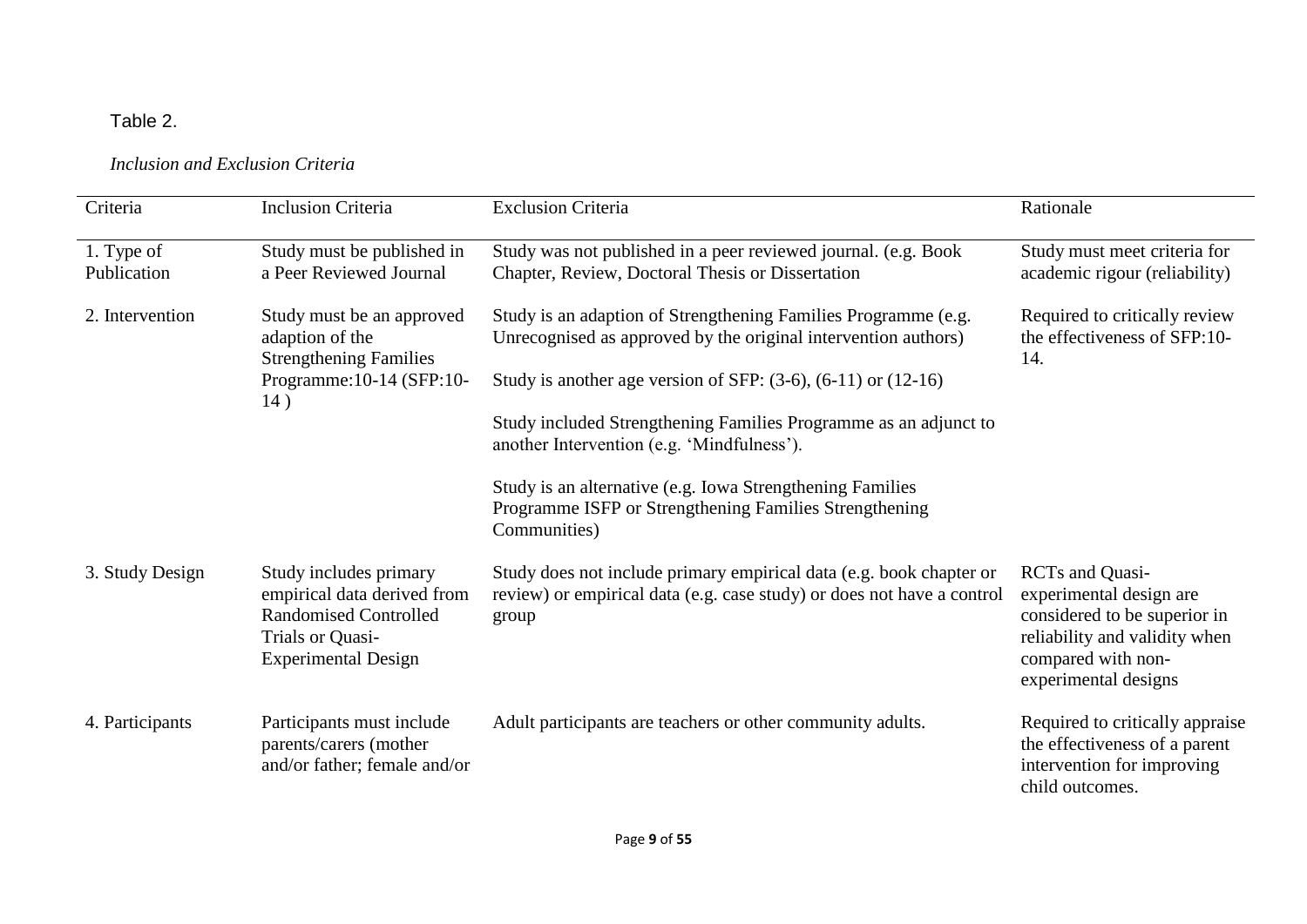| Criteria                      | <b>Inclusion Criteria</b>                                                  | <b>Exclusion Criteria</b>                                                                 | Rationale                                                            |
|-------------------------------|----------------------------------------------------------------------------|-------------------------------------------------------------------------------------------|----------------------------------------------------------------------|
|                               | male) and children aged 10<br>years to 14 years.                           | Child participants are older or younger than 10yrs -14yrs                                 | Required for evaluating the<br>specific age version for<br>SFP:10-14 |
| 5. Outcome<br><b>Measures</b> | Study reports child<br>outcomes                                            | Study does not report child outcomes (e.g. parent outcomes)                               | Required to critically appraise<br>the effectiveness of SFP 10-      |
|                               | Study reports child<br>externalising and/or<br>problem behaviour           | Study reports other child outcomes (e.g. alcohol and drug use,<br>problem solving skills) | 14 on child externalising or<br>problem behaviours                   |
|                               | outcomes                                                                   | Study only reports follow up data (e.g. 4 year post initial analysis)                     |                                                                      |
|                               | Study reports post<br>intervention outcomes taken<br>at the earliest point |                                                                                           |                                                                      |
| 6. Language                   | Study must be in English                                                   | Study not in English                                                                      | No resources for reliable<br>translation                             |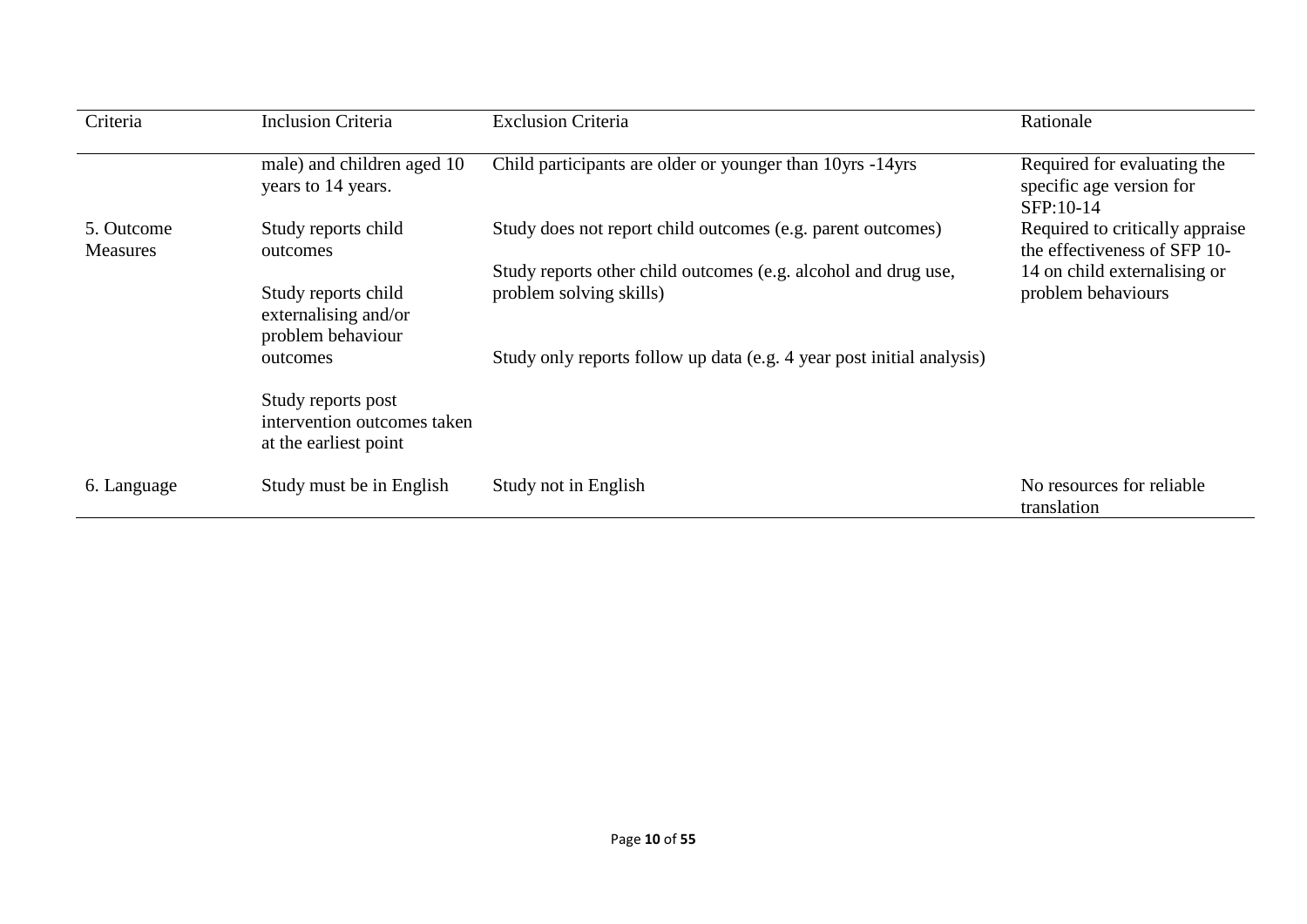## Figure 1.



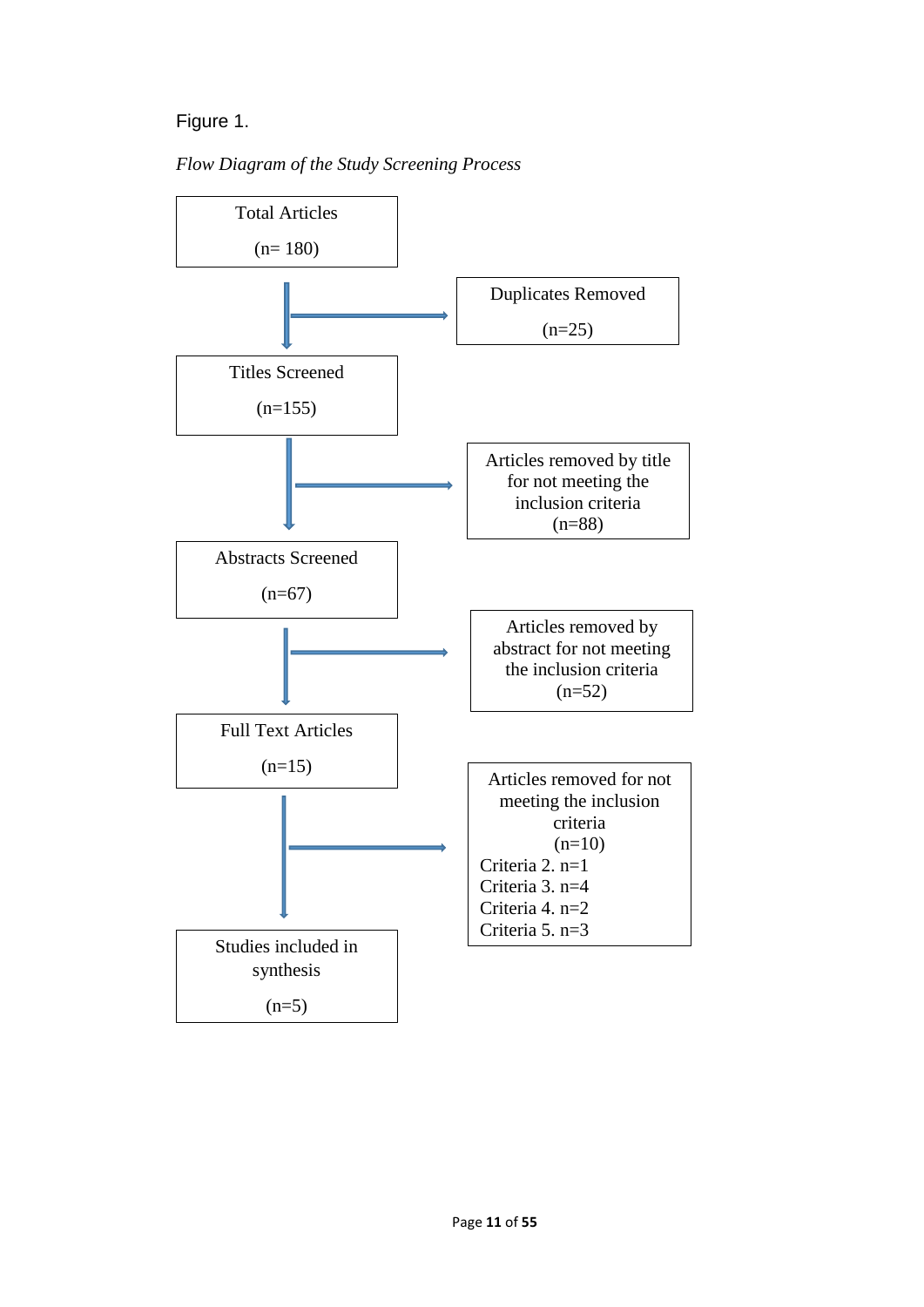#### Table 3

*Summary of Studies Included in Review*

- Baldus, C., Thomsen, M., Sack, P. M., Bröning, S., Arnaud, N., Daubmann, A., & Thomasius, R. (2016). Evaluation of a German version of the Strengthening Families Programme 10-14: A randomised controlled trial. *European Journal of Public Health*, *26*(6), 953–959.<https://doi.org/10.1093/eurpub/ckw082>
- Coombes, L., Allen, D. M., & Foxcroft, D. (2012). An exploratory pilot study of the Strengthening Families Programme 1014 (UK). *Drugs: Education, Prevention and Policy*, *19*(5), 387–396.<https://doi.org/10.3109/09687637.2012.658889>
- Foxcroft, D. R., Callen, H., Davies, E. L., & Okulicz-Kozaryn, K. (2016). Effectiveness of the strengthening families programme 10-14 in Poland: Cluster randomized controlled trial. *European Journal of Public Health*, *27*(3), 494–500.<https://doi.org/10.1093/eurpub/ckw195>
- Spoth, R., Guyll, M., Chao, W., & Molgaard, V. (2003). Exploratory Study of a Preventive Intervention With General Population African American Families. *The Journal of Early Adolescence*, *23*(4), 435–468. [https://doi.org/http://dx.doi.org/10.1177/0272431603258348](https://doi.org/http:/dx.doi.org/10.1177/0272431603258348)
- Skärstrand, E., Sundell, K., & Andréasson, S. (2014). Evaluation of a Swedish version of the Strengthening Families Programme. *European Journal of Public Health*, *24*(4), 578–584. https://doi.org/10.1093/eurpub/ckt146

## **Weight of Evidence**

To critically analyse the quality and relevance of evidence for each of the five studies, the Harden and Gough's (2012) weight of evidence (WoE) framework was applied. This provides for judgements to be made across three dimensions: methodological quality (WoE A); methodological relevance (WoE B); and relevance to the research question (WoE C). Scores for all three dimensions were equally weighted and averaged to provide an overall weight of evidence – WoE D (See Appendix C for a full description and breakdown).

All included studies were coded using an adapted version of the Kratochwill Group-Based Design Protocol (2003). Modifications accounted for the specificity of the research question and certain sections were either considered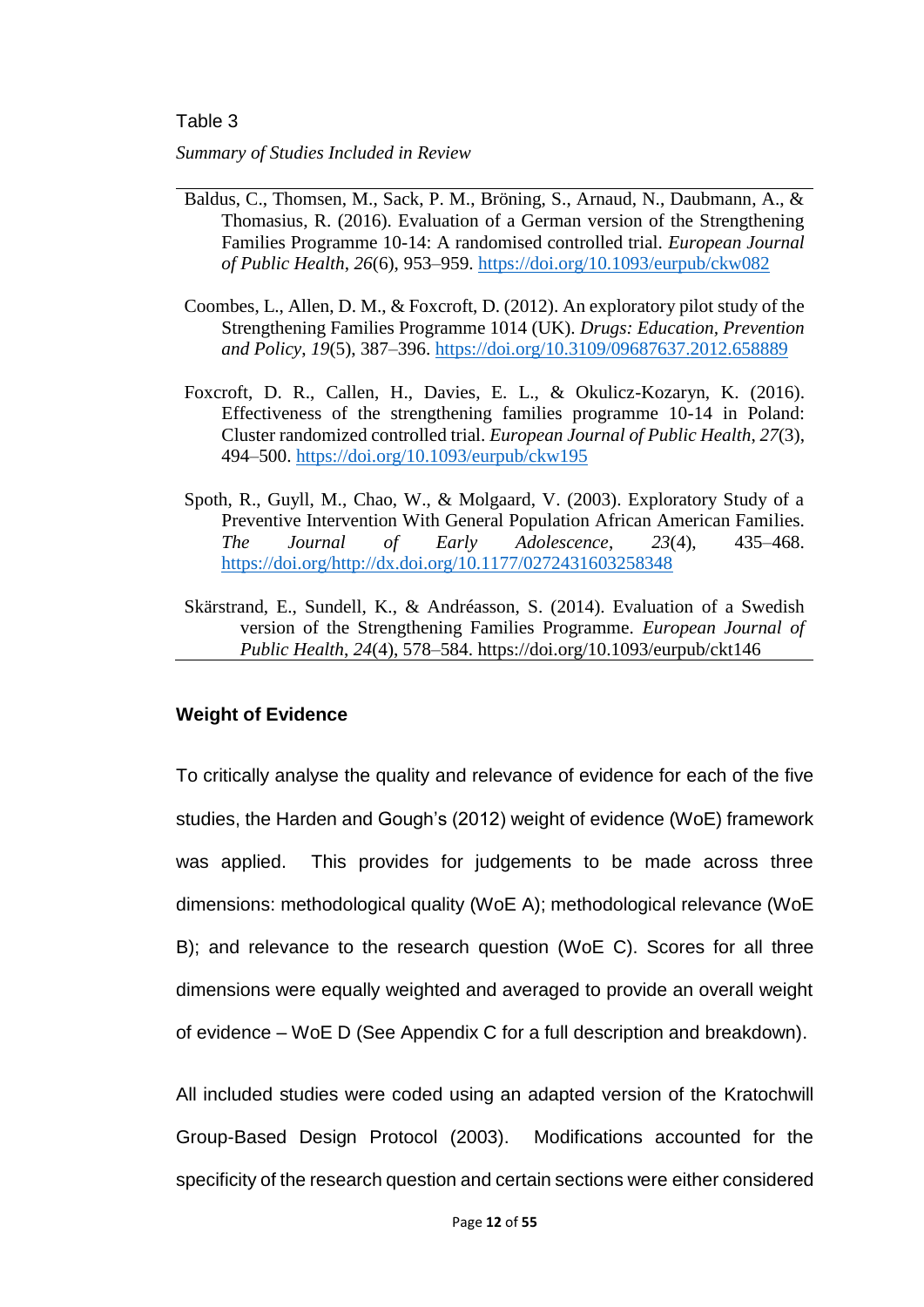irrelevant to the study and were removed, or especially relevant and subsequently elaborated upon for later discussion. Appendix D provides justification for omitting or elaborating some sections. Appendix E provides all individual study protocols.

WoE D was calculated using Upper and Lower markers split into terciles and used to reflect the range; scored and rated as follows: Low = 1 to 1.6 Medium  $= 1.7$  to 2.3; and High  $= 2.4$  to 3.0. Table 4 provides a summary of the WoE for the selected studies, including their mean score (in brackets).

Table 4.

|  | Weight of Evidence Evaluated for Each Study |  |
|--|---------------------------------------------|--|
|  |                                             |  |

| Study                          | WoE A:<br>Quality of<br>Methodology | WoE B:<br>Relevance of<br>Methodology | WoE C:<br>Relevance of<br>evidence to<br>the review<br>question | WoE D:<br>Overall<br>weight of<br>Evidence |
|--------------------------------|-------------------------------------|---------------------------------------|-----------------------------------------------------------------|--------------------------------------------|
| Baldus et al.,<br>(2016)       | High(3)                             | High(3)                               | High $(3)$                                                      | High $(3)$                                 |
| Coombes et al.,<br>(2012)      | High(3)                             | Medium $(2)$                          | Medium $(2)$                                                    | Medium $(2.3)$                             |
| Foxcroft et al.,<br>(2016)     | High(3)                             | High $(3)$                            | Medium $(2)$                                                    | High $(2.7)$                               |
| Skarstrand et<br>al., $(2014)$ | High(3)                             | Medium $(2)$                          | Medium $(2)$                                                    | Medium $(2)$                               |
| Spoth et al.,<br>(2003)        | Medium $(2)$                        | Medium $(2)$                          | High $(3)$                                                      | High $(2.3)$                               |

## **Participants**

The number of participants in the five studies ranged from 69-614. In accordance with the inclusion criteria, all participants were aged between 10- 14 years (M=11.68). Girls (n=804) were slightly over-represented (boys: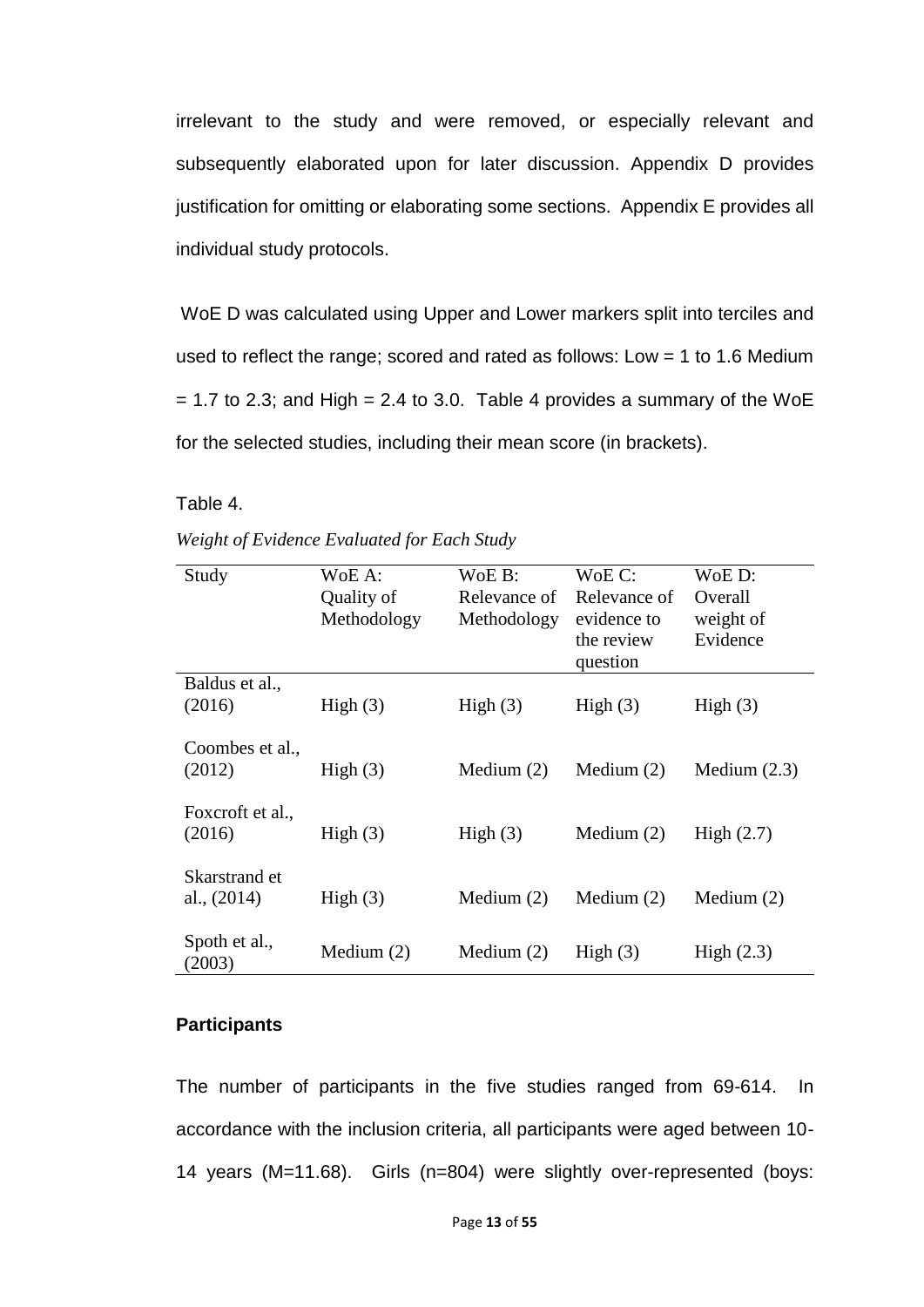n=753), however no studies reported sex or gender effects relevant to the review question.

The studies were conducted in different countries including the US (n=1), Sweden (n=1), UK (n=1), Poland (n=1), and Germany (n=1). Whilst this review did not exclude by geographic region, it is rather interesting to note that all included studies are members of the OECD. This raises the issue of the cost implications that pervade RCTs, and although it is not within the scope of this review to appraise critically, it is considered to be an important observation.

One study included participants assessed as 'at risk' at baseline (Baldus et al., 2016), and two studies included participants from low SES backgrounds (Foxcroft et al., 2016; Spoth et al., 2013). For these two studies, low SES was reported as a risk factor for child problem behaviours, and were considered to better represent the intervention's target population. Subsequently, all three were rated higher for WoE C than those studies which included participants from the general population (Coombes et al., 2012; Skarstrand et al., 2013).

Sampling method was reported in all five studies. Three studies used a single stage cluster sample method (Coombes et al., 2012; Foxcroft et al., 2016; Skarstrand et al., 2013), and two studies used a two-stage cluster method by randomly sampling from a larger pool of African Americans (Spoth et al., 2003) or from low SES communities (Baldus et al., 2016). Cluster sampling is widely considered to be more efficient when a study takes place over a large geographical region, as was the case for all studies included for this review. Whilst cluster sampling combines the benefits of random and stratified sampling by allowing the accumulation of large samples, they are at an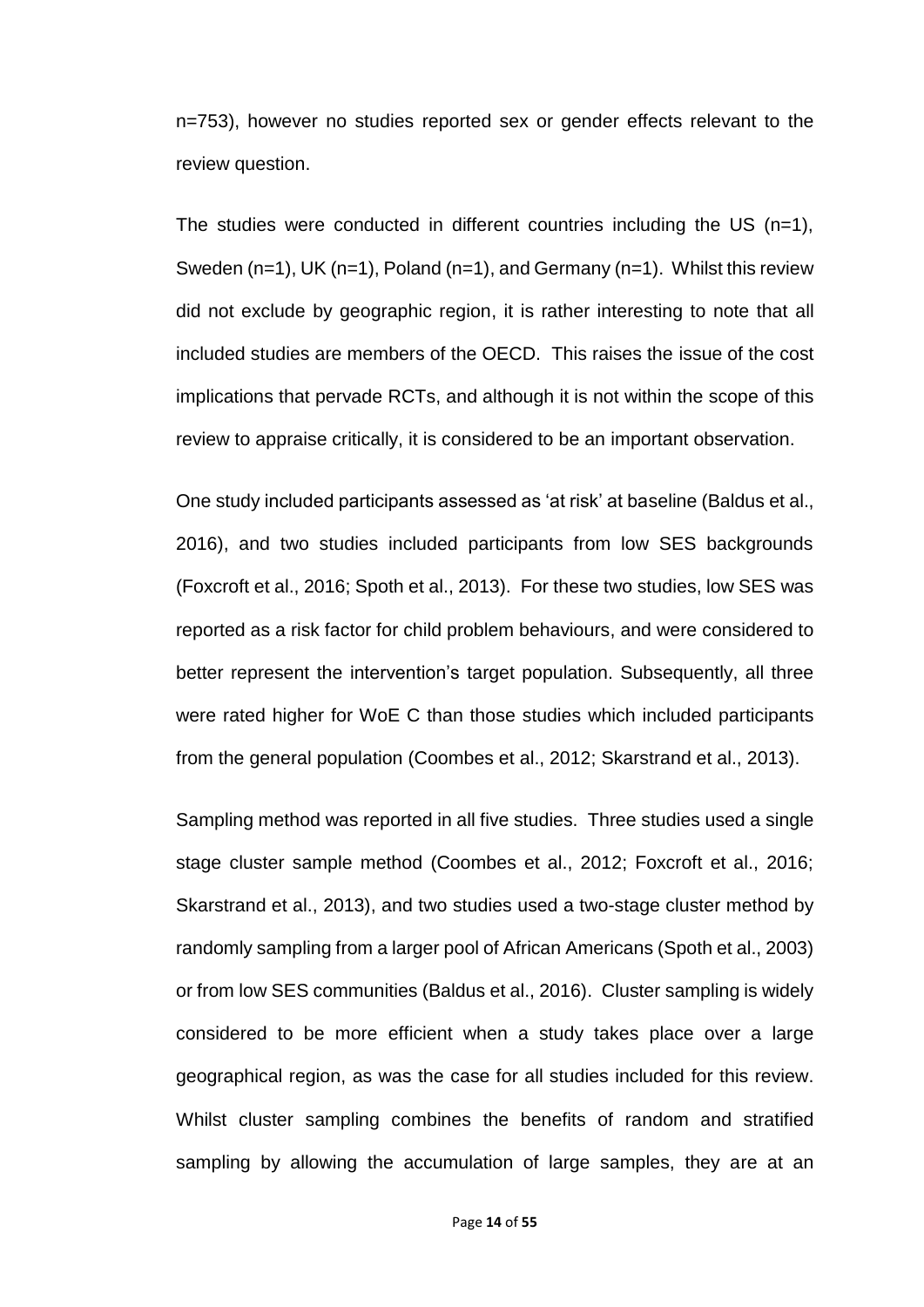increased risk of selection bias (Hahn, Puffer, Torgerson, & Watson, 2005). For example, if the chosen clusters are not representative of the population, it would impact the confidence needed to make inferences about the target population. However, all studies satisfactorily report steps taken to confirm representation of the target population and were subsequently equally rated for WoE A.

Power analysis was calculated and reported in the original version of SFP:10- 14 (Spoth et al., 1999), wherein 580 participants were deemed necessary to allow a detection of a moderate effect size of 0.30 (95% power at the *p*<0.05 level of significance). All five studies sought to replicate SFP:10-14 and referred to this power analysis to inform their own sample size expectations. Two studies were sufficiently powered (Foxcroft et al., 2016; Skarstrand et al., 2013), however three studies had insufficient sample sizes (Baldus et al., 2016; Coombes et al., 2012: Spoth et al., 2003), consequently reducing the confidence with which any findings or effect sizes could be considered.

Attrition of participants provided the impetus for the development of SPF:10- 14. Therefore, low attrition was considered to be especially relevant, indeed; one study sought to mitigate for 'drop out' by randomly assigning to the intervention and control group by a ratio of 2:1 (Foxcroft et al., 2016). All studies reported attrition rates and conducted statistical analyses to correct for missing data. Although no differences are reported, authors do discuss attrition as a possible limitation to the generalisability of their studies. Subsequently, studies were coded higher when below 20% attrition, even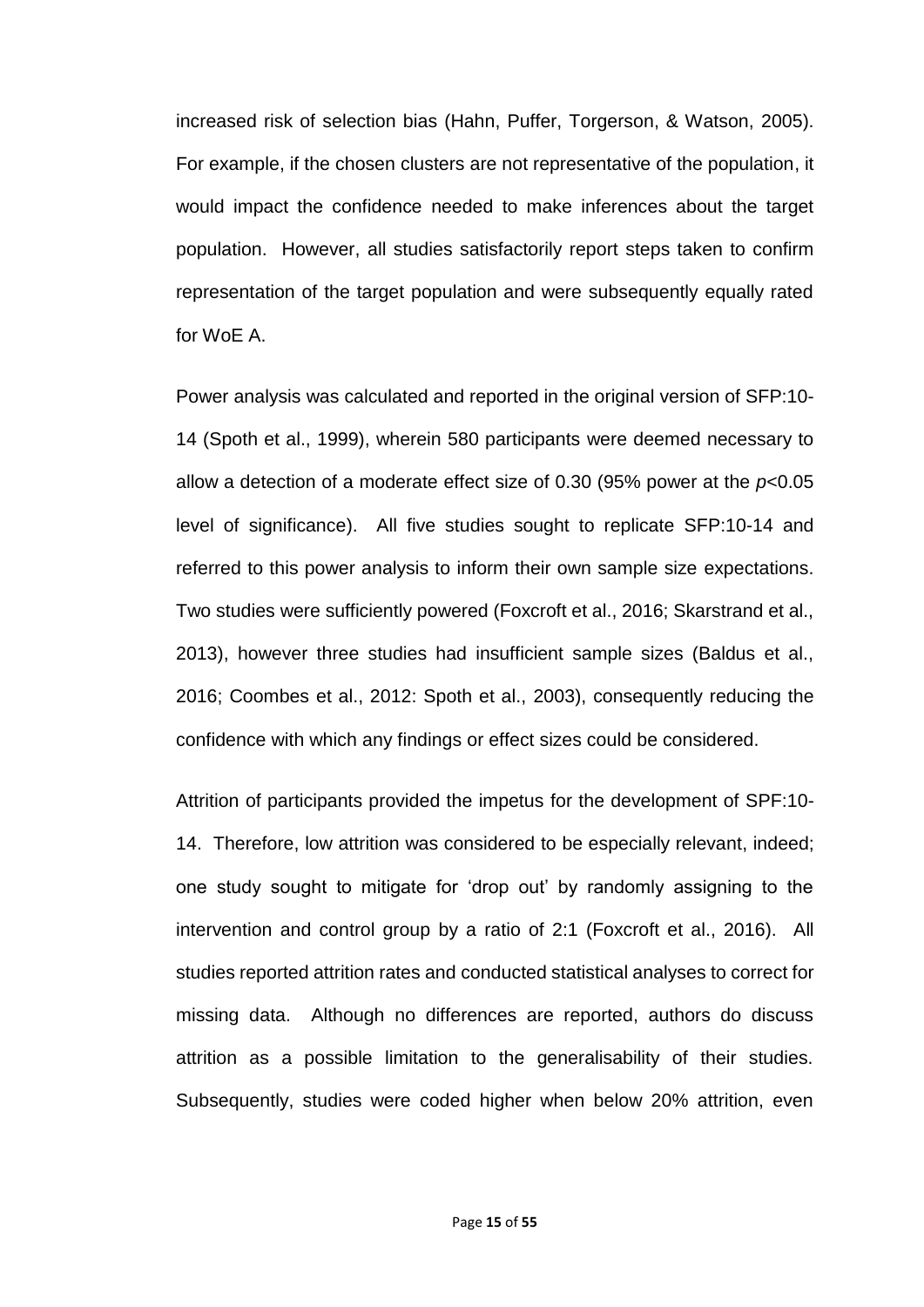where intention-to-treat analyses were applied and reported as insignificant.

## **Research Design**

Four of the five studies included for this review used a Randomised Controlled Trial design (RCT). RCTs increase the internal validity of a study by using control groups to allow for distinctions to be made between effects of the intervention and other confounding extraneous variables which may originate within participant groups. Subsequently, RCTs were rated higher than other research designs. Furthermore, whilst all four studies stratified differing variables, including socio-demographic variables of age and gender, as well as other additional variables, such as: highest education of the responding parent; ethnicity of child, geographic social load; and school grade, they all reported no significant differences between groups at baseline, and were therefore equally weighted for WoE B.

One study however, was a quasi-experimental design without randomisation (Coombes et al., 2012). Whilst Coombes and colleagues (2012) initially designed their study as a cluster RCT, the desire of some participants to be included in the intervention group resulted in them changing their research design rather than risk abandoning the study altogether. Although they report no significant difference between groups at baseline, it was scored lower for methodological relevance compared to the other four studies (WoE B: Table 3).

Study designs which include scope to evaluate maintenance of effects, were considered herein to be superior to those which do not. Therefore, the quality of methodology (WoE A) included a rating for follow up data. Three studies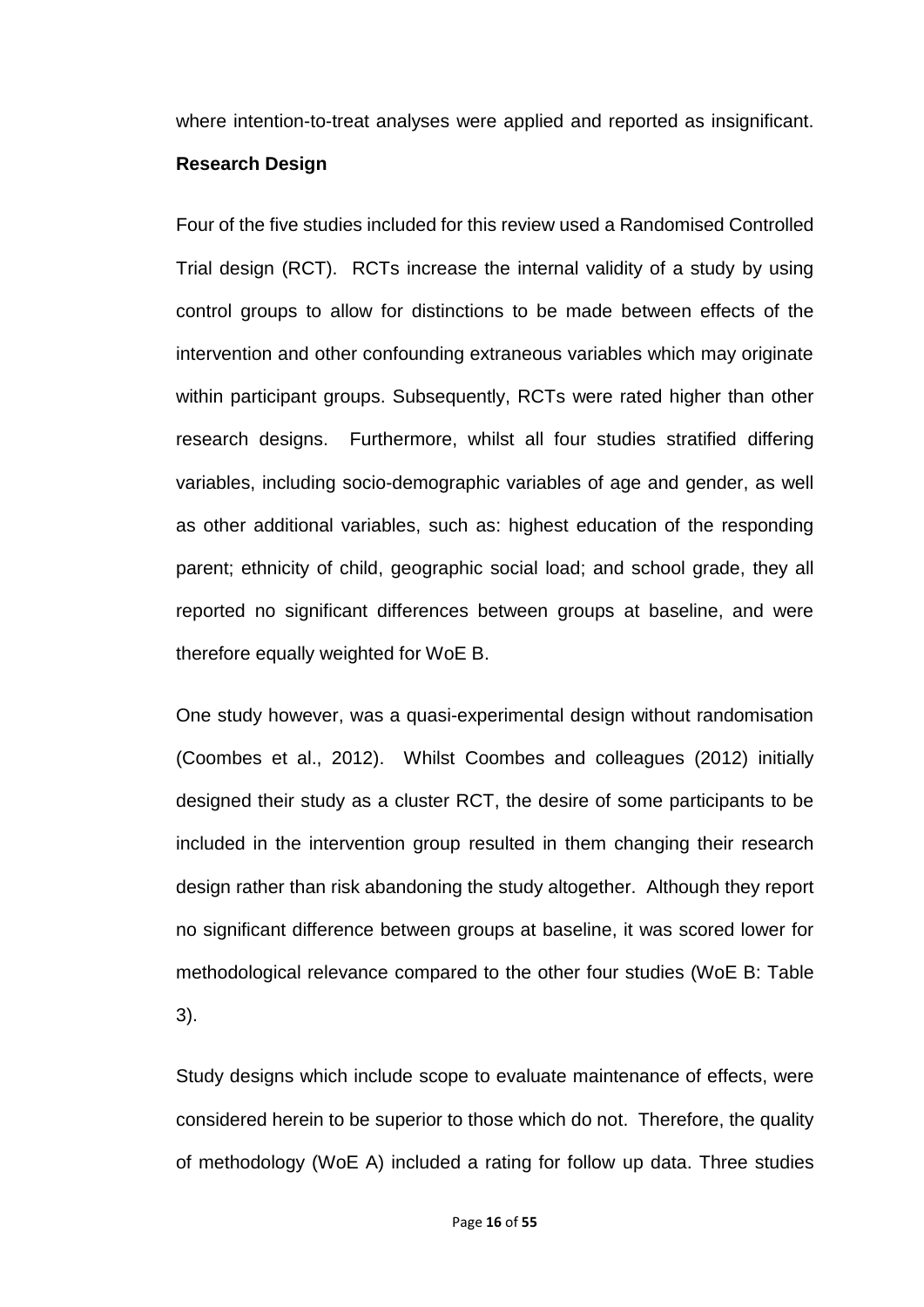included a follow-up (Baldus et al., 2016; Foxcroft et al., 2016; Skarstrand et al., 2013) and were scored higher than those which reported immediate effects only (Coombes et al., 2012; Spoth et al., 2003).

## **Measures**

Standardised measures were used by all five studies to report pre-and postintervention behaviours (Full summary in Appendix B). However, only two studies used the measures as employed in the original SPF:10-14 (Coombes et al., 2012; Spoth et al., 2003). Although consideration was given to rating these studies higher, it was ultimately decided that, where alternative measures were valid and had high internal consistency, ratings would be commensurate with studies using the original measures. This reasoning did not follow for rating multi-source measures. That is, studies were rated higher for methodological relevance when they included child self-report and parent report (Baldus et al.,2016; Coombes et al., 2012), compared to those which included child self-report only (Foxcroft et al., 2016; Skarstrand et al., 2013; Spoth et al., 2003). Having multi-sources of data was considered to help minimise bias, whereupon a child's self-report of problem behaviour may be understated because they don't necessarily suffer from it. Alternatively, a parent may respond differently as they are more likely to suffer from the problem behaviour. Whilst modest cross-informant agreement is widely agreed to be a robust phenomena in child and adolescent mental health research (De Los Reyes et al., 2015), the present author appraised it to be more valuable to have both respondent's data to help answer the research question.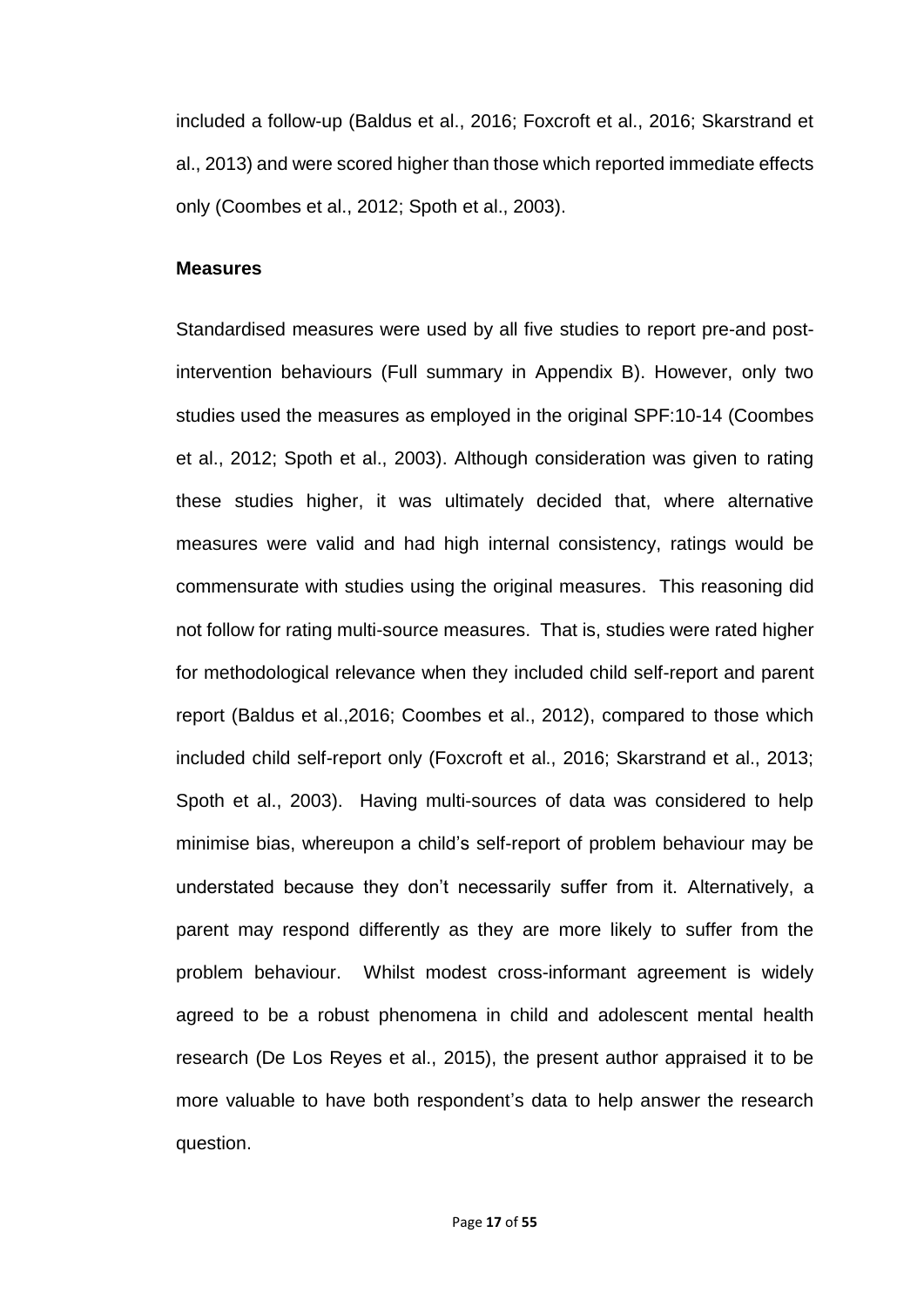### **Intervention**

Details for how each study adapted and implemented SPF:10-14 are summarised in Table 5. Since fidelity to the original SPF:10-14 is fundamental to answering the review question, replication characteristics were considered especially important and were elaborated upon for consideration in judgements using WoE A protocol.

All studies were approved by the original developers of SFP:10-14, however, one study was rated lower for WoE B because it made adaptions reasonably considered to be substantial enough to impact the extent to which inferences could be made from their results (Skarstrand et al., 2013 ). In addition, closer examination of replication features were carried out during protocol coding. This indicated that Foxcroft et al., (2016) failed to report facilitator characteristics and intervention site locations, and Spoth et al., (2003) combined the  $6<sup>th</sup>$  and  $7<sup>th</sup>$  intervention sessions; both arguably increasing the risk of introducing confounding variables. However, the two studies go on to discuss the rigour used to follow programme protocol. Therefore, it seems reasonable to assume that appropriate training was most likely carried out by Foxcroft and colleagues (2016), and that the combining of two final sessions was a surface level rather than a significant revision made by Spoth and colleagues (2003). To that end, with the exception of Skarstrand and colleagues (2013), four studies are considered to have provided robust evidence to support their adherence to the original SPF:10-14, and that all adaptions, whilst pervasive, are considered desirable accommodations, which are more likely to enable real-world applications.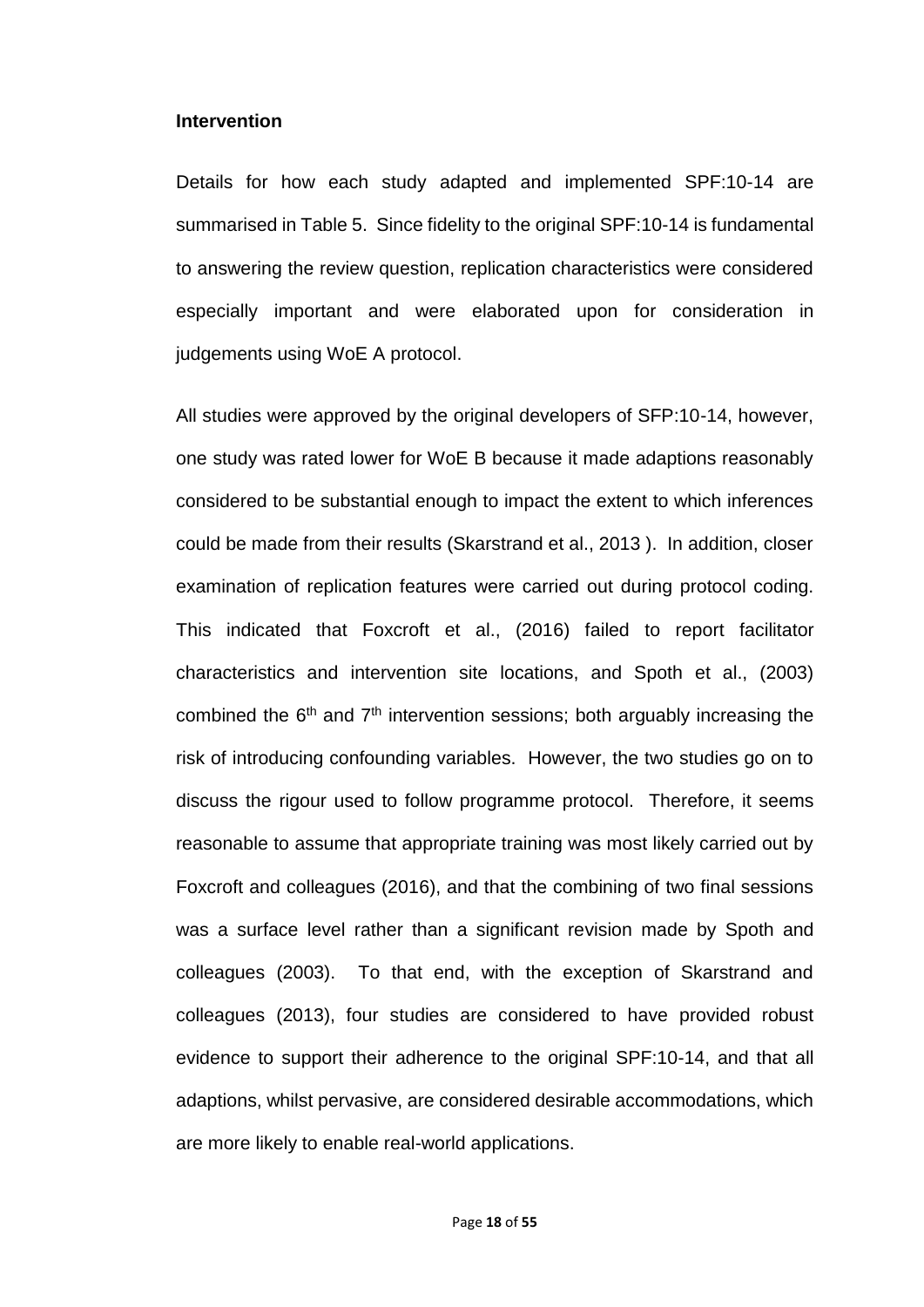## Table 5.

## *Intervention Summary and Adaptions*

| Study                      | Programme<br>Name              | Adaption Process and approval                                                                                                                                                                                                                                                               | Trainer                                                              | Duration             | Session<br>length          | <b>Booster</b>            | Group<br>Size        | Setting                                                                  |
|----------------------------|--------------------------------|---------------------------------------------------------------------------------------------------------------------------------------------------------------------------------------------------------------------------------------------------------------------------------------------|----------------------------------------------------------------------|----------------------|----------------------------|---------------------------|----------------------|--------------------------------------------------------------------------|
| Baldus et<br>al., 2016     | SPF:10-14<br>German<br>Version | Cultural adaptions approved in stepped<br>phase for RCT (Stolle et al., 2011)<br>Closely aligned with original SPF:10-14 US<br>version – Equivalence of manual and video<br>material, programme delivery in parallel<br>parent and child sessions with joint family<br>activities and meals | Three<br>trained staff<br>members                                    | 7 weekly<br>sessions | 2 hours<br>per<br>sessions | Optional<br>4 booster     | $8 - 12$<br>Families | Local<br>youth<br>welfare<br>and<br>addiction<br>aid<br>organisati<br>on |
| Coombes<br>et al.,<br>2012 | SPF:10-14<br><b>UK Version</b> | Cultural adaptions approved in stepped<br>phase for RCT (Coombes & Foxcroft, 2007)<br>and was based on the Medical Research<br>Council (MRC) framework for development<br>and evaluation of RCT's for complex<br>interventions                                                              | Three five-<br>person<br>teams<br>Three day<br>training<br>programme | 7 weekly<br>sessions | 2 hours<br>per session     | N <sub>o</sub><br>booster | $8 - 12$<br>Families | Two<br>Schools<br>and one<br>communit<br>y centre                        |
|                            |                                | Closely aligned with original SPF:10-14 US<br>version - Equivalence of manual and video<br>material, programme delivery in parallel<br>parent and child sessions with joint family<br>activities and meals                                                                                  |                                                                      |                      |                            |                           |                      |                                                                          |
| Foxcroft et<br>al., 2016   | SPF:10-14<br>Polish<br>Version | Cultural adaptions approved in stepped<br>phase for RCT design (Okulicz-Kozaryn et<br>al., 2012)                                                                                                                                                                                            | <b>Not</b><br>reported                                               | 7 weekly<br>sessions | 2 hours<br>per session     | Optional<br>4 booster     | 15<br>families       | <b>Not</b><br>reported                                                   |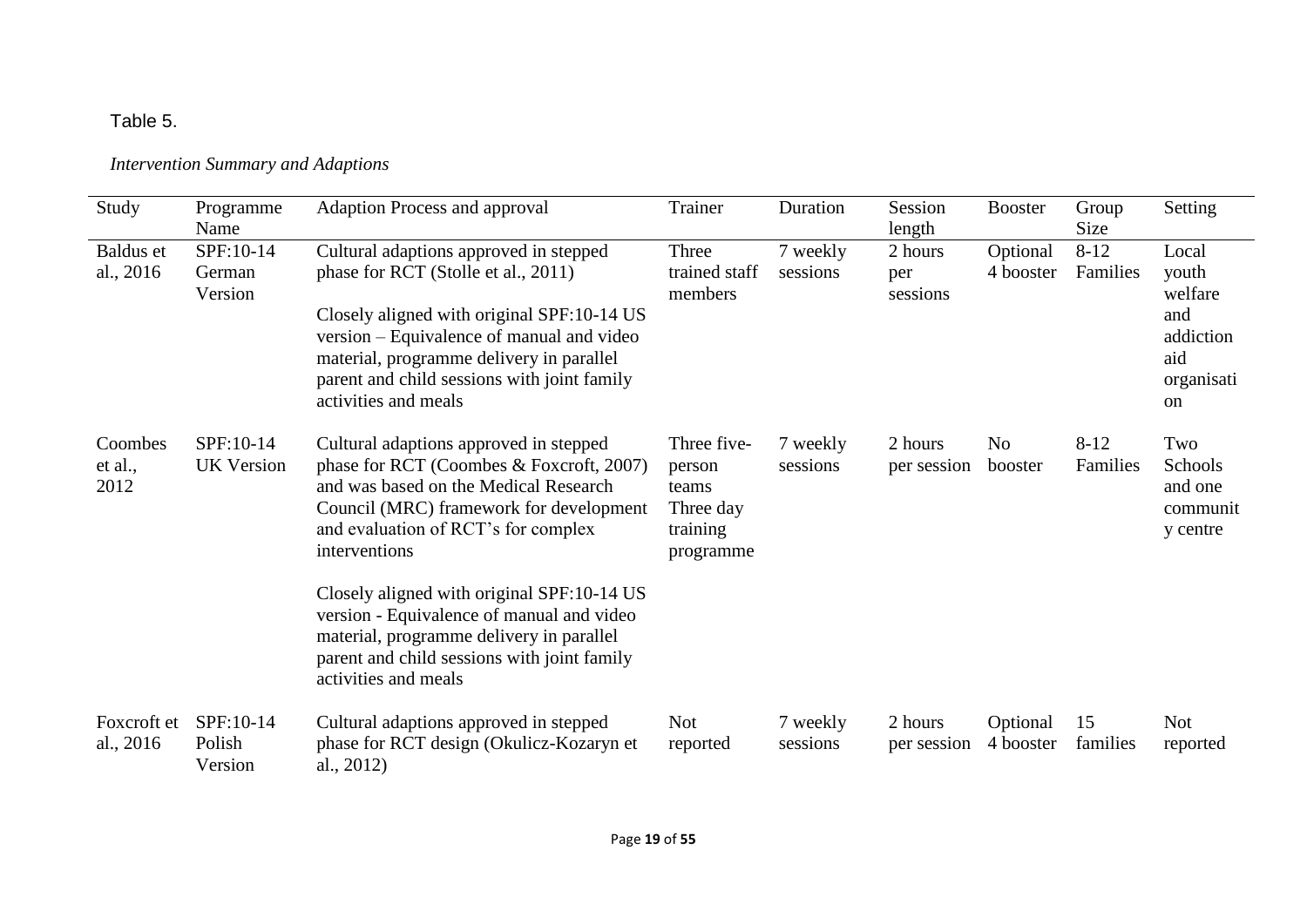| Study                         | Programme<br>Name                                      | <b>Adaption Process and approval</b>                                                                                                                                                                                                                                                                                                                                                                                                                            | Trainer                                                                               | Duration                                          | Session<br>length        | Booster                                                                    | Group<br><b>Size</b>   | Setting                                  |
|-------------------------------|--------------------------------------------------------|-----------------------------------------------------------------------------------------------------------------------------------------------------------------------------------------------------------------------------------------------------------------------------------------------------------------------------------------------------------------------------------------------------------------------------------------------------------------|---------------------------------------------------------------------------------------|---------------------------------------------------|--------------------------|----------------------------------------------------------------------------|------------------------|------------------------------------------|
|                               |                                                        | Closely aligned with original SPF:10-14 US<br>version - Equivalence of manual and video<br>material, programme delivery in parallel<br>parent and child sessions with joint family<br>activities and meals (supplementary data:<br>Okulica-Kozaryn et al., 2012)                                                                                                                                                                                                |                                                                                       |                                                   |                          |                                                                            |                        |                                          |
| Skarstrand<br>et al.,<br>2013 | SPF:10-14<br>Swedish<br>Version<br>All schools<br>from | Cultural adaptions approved by the<br>programmes first author, Dr Virginia<br>Molgaard.<br>Original version video and manuals almost<br>identical but for language translations.<br>Distinct differences from the original format<br>including six separately held sessions with<br>one joint family session (part one). Optional<br>booster session were turned into a regular<br>part (part two) with one added session.<br>Some family sessions were omitted | 14 Leaders<br>and 20<br>teachers.<br>Trained by<br>certified<br>SFP:10-14<br>trainers | 14 weekly<br>session                              | 2-3 hours<br>per session | <b>Booster</b><br>included<br>as<br>regular<br>part of<br>intervent<br>ion | <b>Not</b><br>reported | Schools                                  |
|                               |                                                        | Additional materials in part two (substance<br>use)                                                                                                                                                                                                                                                                                                                                                                                                             |                                                                                       |                                                   |                          |                                                                            |                        |                                          |
| Spoth et<br>al.,              | SPF:10-14<br>for African<br>American<br>families       | Cultural adaptions approved by the<br>programmes first author, Dr Virginia<br>Molgaard.                                                                                                                                                                                                                                                                                                                                                                         | Facilitators<br>and<br>observers<br>received 2                                        | 6 weekly<br>sessions<br>$7th$ session<br>subsumed | 2 hours<br>per session   | Optional<br>4 booster                                                      | $5-10$<br>families     | Schools<br>and<br>communit<br>y centres. |
|                               |                                                        | Closely aligned with original SPF:10-14 US<br>version - Equivalence of manual and video<br>material, programme delivery in parallel                                                                                                                                                                                                                                                                                                                             | days<br>certified<br>training                                                         | into the<br>final of the<br>$6th$ session         |                          |                                                                            |                        |                                          |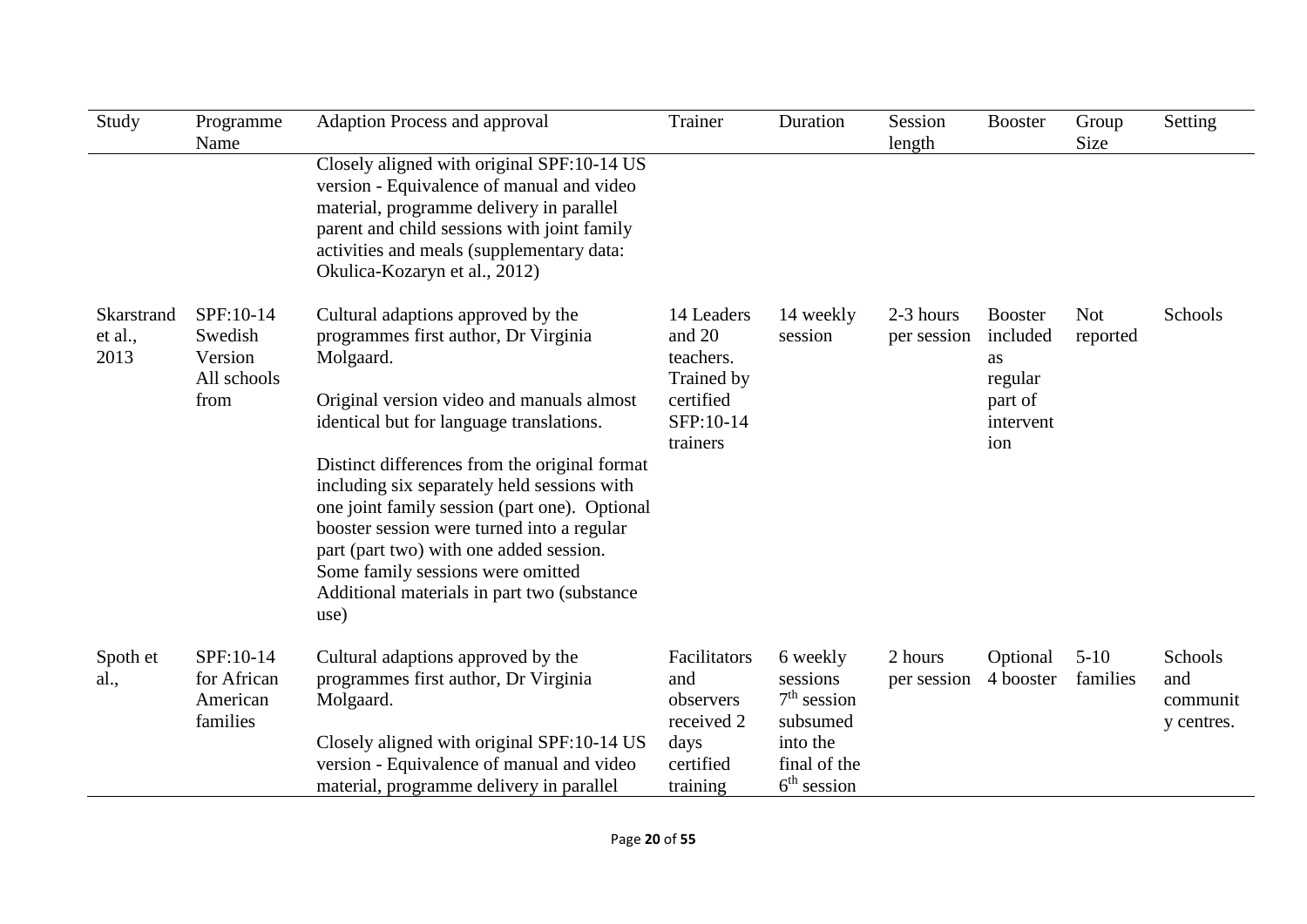| Study | Programme<br>Name | Adaption Process and approval                                                                                                                                                                                                                                                                                                                                                                                           | Trainer | Duration | Session<br>length | <b>Booster</b> | Group<br>Size | Setting |
|-------|-------------------|-------------------------------------------------------------------------------------------------------------------------------------------------------------------------------------------------------------------------------------------------------------------------------------------------------------------------------------------------------------------------------------------------------------------------|---------|----------|-------------------|----------------|---------------|---------|
|       |                   | parent and child sessions with joint family<br>activities and meals.<br>Modifications consisted of African<br>American narrators and actors for video and<br>other materials. Artwork considered<br>appropriate to the target population<br>Youth sessions were delivered with<br>consideration given to an active learning<br>style considered to be preferred by African<br>American adolescents (Hale-Besnon, 1982). |         |          |                   |                |               |         |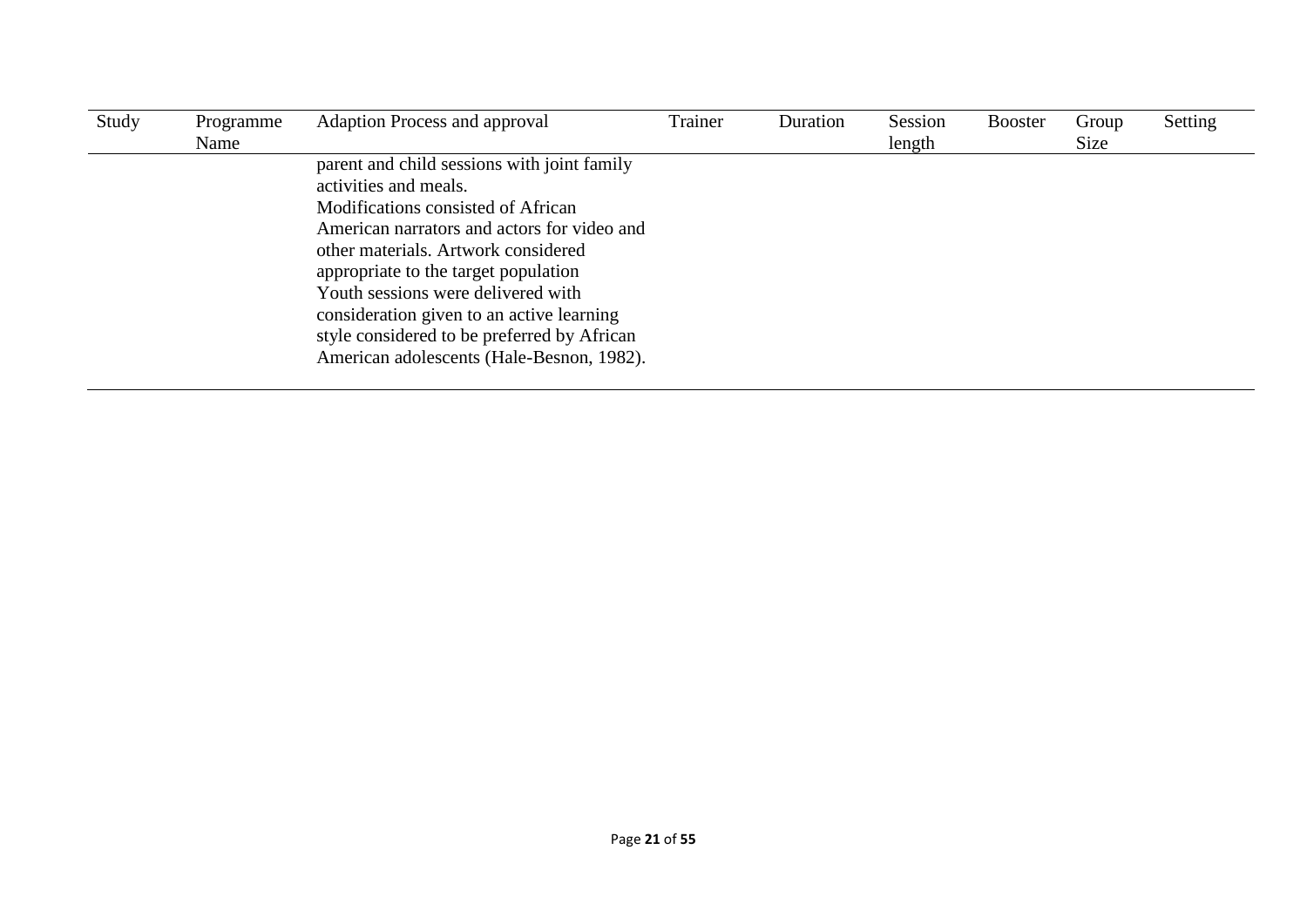#### **Outcomes and Effect Sizes**

Outcomes and effect sizes for all five studies are summarised in Table 6. For this review, Cohens *d* (1988) was applied as the benchmark for appraising effect size. This indicates a small effect (*d*=0.2), a medium effect (*d*=0.5) and a large effect (*d*=0.8). Only one study reported a significant effect of SFP:10-14 on problem behaviours (Spoth et al., 2003), however the effect size was so small that it is reasonably described as negligible (Cohen's *d* = 0.03). This effect size indicates that, while the children receiving the intervention reported a reduction in aggressive and hostile behaviours, the difference between the groups is too small to reliably infer the outcome is a result of the intervention (Thompson, 2007). This study provides an example for the importance of carrying out effect size statistics to avoid spurious relationships underpinning misleading information when significance alone is reported.

Coombes et al., (2012) reported non-significant findings for the effectiveness of SPF:10-14, however they did not provide statistics for effect size calculations to be carried out. The remaining three studies all reported nonsignificant findings and calculations revealed extremely small (negligible) effect sizes (Baldus et al., 2016 Cohen's *d* = -0.07 and *d* = 0.02; Skarstrand et al., 2014 Cohen's  $d = 0.06$ ). Notably, Foxcroft et al., (2016) reported credible intervals to support Bayesian regression models of analysis. Deines (2014) suggests that using Bayes factor and Credible Intervals allows for the interpretation of non-significant results, helping to distinguish between whether results support a null hypothesis or if data are simply insensitive. Accordingly, attempts were not made to convert to a frequentist approach for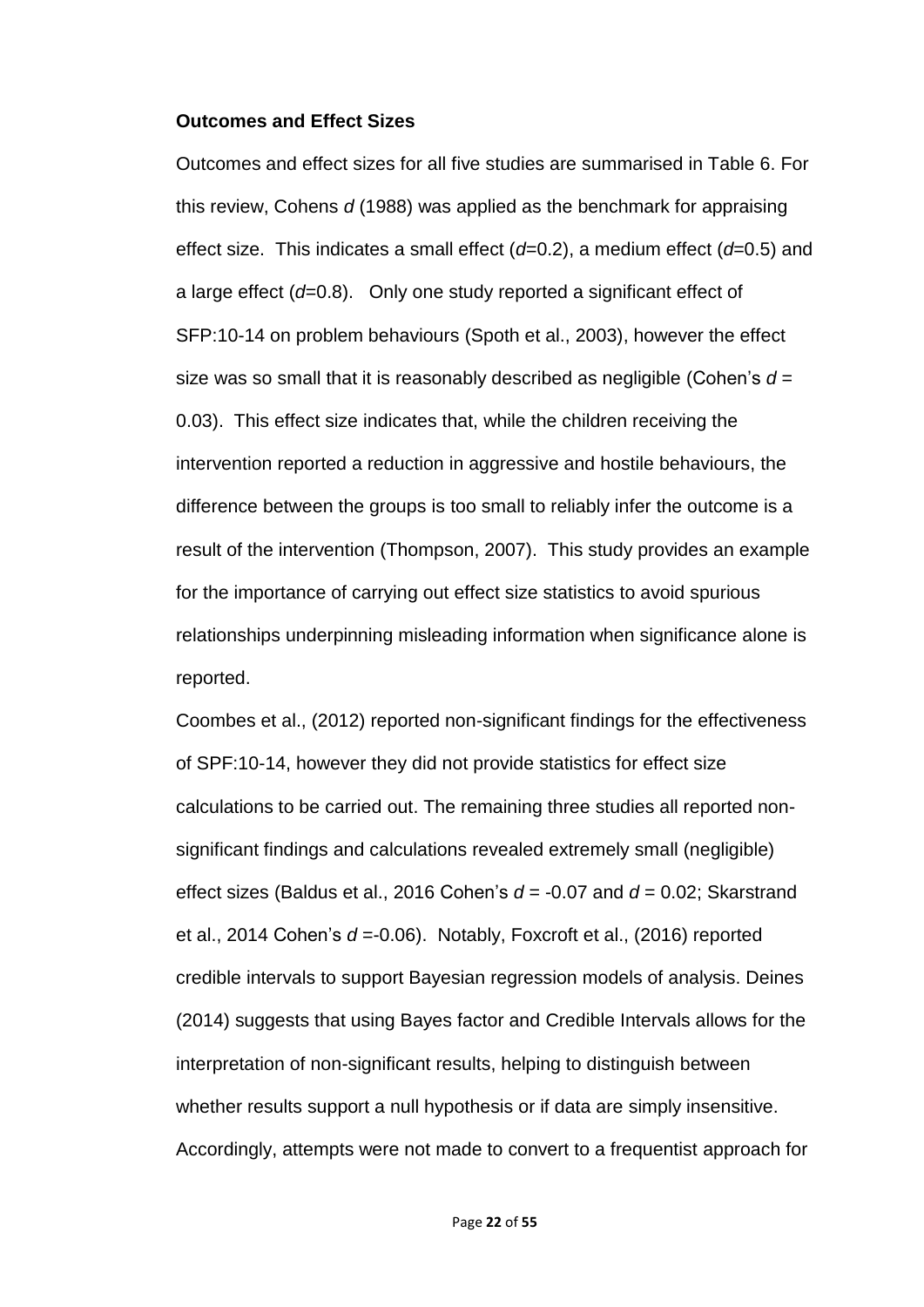calculating effect size (Cohen's d), but to instead accept and interpret credible intervals as a reliable reflection of the intervention effect.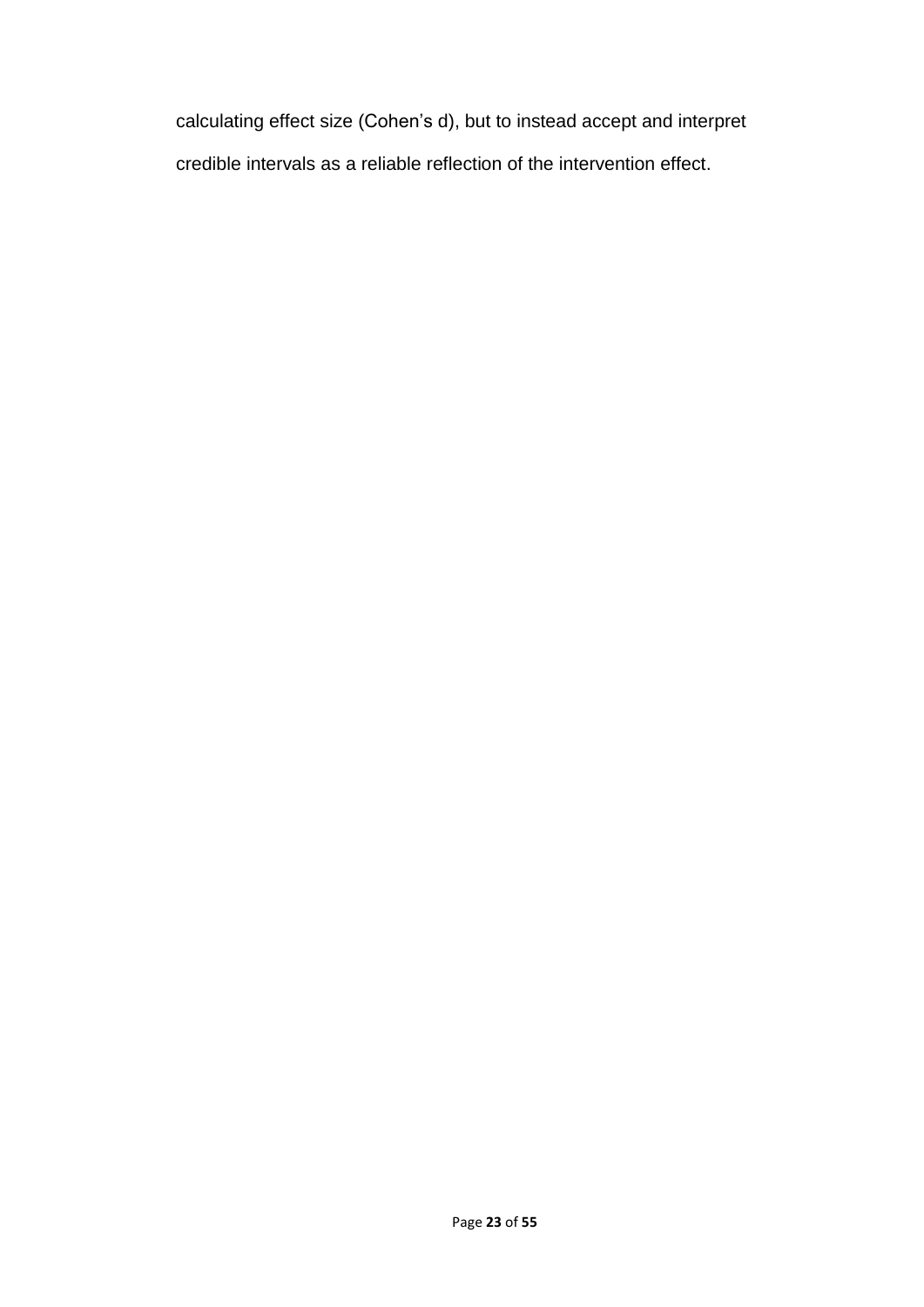## Table 6

## *Effect Sizes of Included Studies*

| Study         | Participant           | Outcome                                 | Significant                               | <b>Effect Size</b>    | Qualitative            | Overall |
|---------------|-----------------------|-----------------------------------------|-------------------------------------------|-----------------------|------------------------|---------|
|               | Sample                |                                         | (Between Gps)                             |                       | Description            | WoE D   |
| Baldus et     | $n = 292$             | T1 to $T2(8 \text{ weeks})$             | Not significant                           | Cohens $d^a = -0.07$  | Negligible effect      |         |
| al., $(2016)$ | <i>(intervention)</i> | Child Report: Reduction in              | $(M=0.20, 95\% \text{ CI} = -0.86$        |                       |                        |         |
|               | $n=147$               | anti-social behaviour - RAASI           | to .46, $p = 0.29$                        |                       |                        |         |
|               |                       |                                         |                                           |                       |                        |         |
|               |                       | Parent Report: Improvement in           | No significant differences                | Cohens $d = 0.02$     | Negligible effect High |         |
|               |                       | externalising problem                   | between groups                            |                       |                        |         |
|               |                       | behaviour                               | (Adjusted M= $0.03, 95\%$ )               |                       |                        |         |
|               |                       |                                         | $CI = -35$ to 0.41, $p = 0.7$ )           |                       |                        |         |
|               |                       |                                         |                                           |                       |                        |         |
| Coombes       | $n=69$                | T1 to T2 (Last session)                 | No statistics available $-$               |                       | N/A                    |         |
| et al.,       | <i>(intervention)</i> | Child self-report: Reduction in         | Author reports no                         |                       |                        |         |
| (2012)        | $n=34$ )              | Aggressive and destructive              | significant effect of SFP                 |                       |                        |         |
|               |                       | behaviour                               | 10-14 for control group                   |                       |                        | Medium  |
|               |                       | Parent Report: Reduction in             | differences for any<br>variables examined |                       |                        |         |
|               |                       | destructive and aggressive<br>behaviour |                                           |                       |                        |         |
|               |                       |                                         |                                           |                       |                        |         |
| Foxcroft      | $n=614$               | T1 to $T2(12$ months)                   | No significant effect.                    | $CI^b = -0.18 - 0.11$ | Small effect           |         |
| et al.,       | <i>(intervention)</i> | Child Self-report: Reduction in         | Multiple imputed                          |                       |                        |         |
| (2016)        | $n=367$               | Aggressive and destructive              | propensity score matched                  |                       |                        |         |
|               |                       | behaviour                               | for complete case $(CC^c)$                |                       |                        |         |
|               |                       |                                         | using posterior mean ratios               |                       |                        |         |
|               |                       |                                         | $CC = 0.00$                               |                       |                        |         |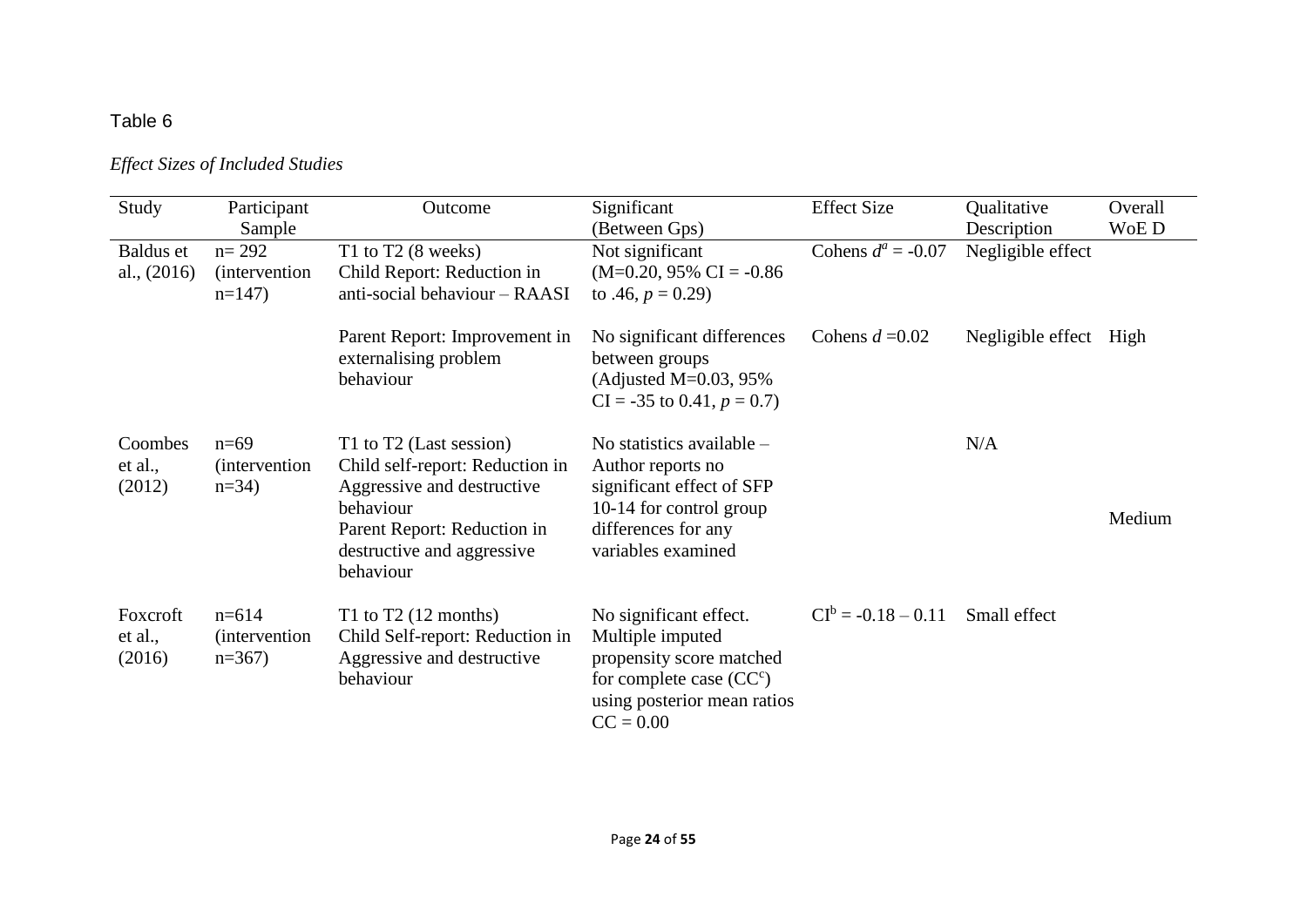| Study                                  | Participant<br>Sample                       | Outcome                                                                                         | Significant<br>(Between Gps)                                                                                                                | <b>Effect Size</b>  | Qualitative<br>Description    | Overall<br>WoE D |
|----------------------------------------|---------------------------------------------|-------------------------------------------------------------------------------------------------|---------------------------------------------------------------------------------------------------------------------------------------------|---------------------|-------------------------------|------------------|
|                                        |                                             | Child Self-report:<br>Improvement in externalising<br>subscale of SDQ                           | No significant effect<br>Multiple imputed<br>propensity score matched<br>for complete case using<br>posterior mean ratios $CC =$<br>$-0.10$ | $CI = -0.23 - 0.03$ | Small to<br>Negligible effect | High             |
| <b>Skarstrand</b><br>et al.,<br>(2014) | $n=587$<br><i>(intervention)</i><br>$n=371$ | $T1-T2$ (12 months)<br>Child Self-report: Reduction in<br>norm-breaking behaviours              | No Significant effect.<br>$OR^{**} = 1.0195\%$<br>confidence interval = $0.59$ -<br>1.71                                                    | Cohens $d = -0.06$  | Negligible effect             | Medium           |
| Spoth et<br>al., $(2003)$              | $n=85$<br><i>(intervention)</i><br>$n=34$ ) | $T1-T3$ (8 weeks)<br>Child self-report: Reduction in<br>Aggressive and destructive<br>behaviour | Significant $p < .005$                                                                                                                      | Cohen's $d = 0.03$  | Negligible effect             | High             |

<sup>a</sup> *d* = Describes effect size (Cohen, 1988)

 $b$  CI = Confidence Intervals

c CC = Complete Case. Describes analysis type when cases with missing values are omitted from data analysis. Foxcroft et al.,

2016)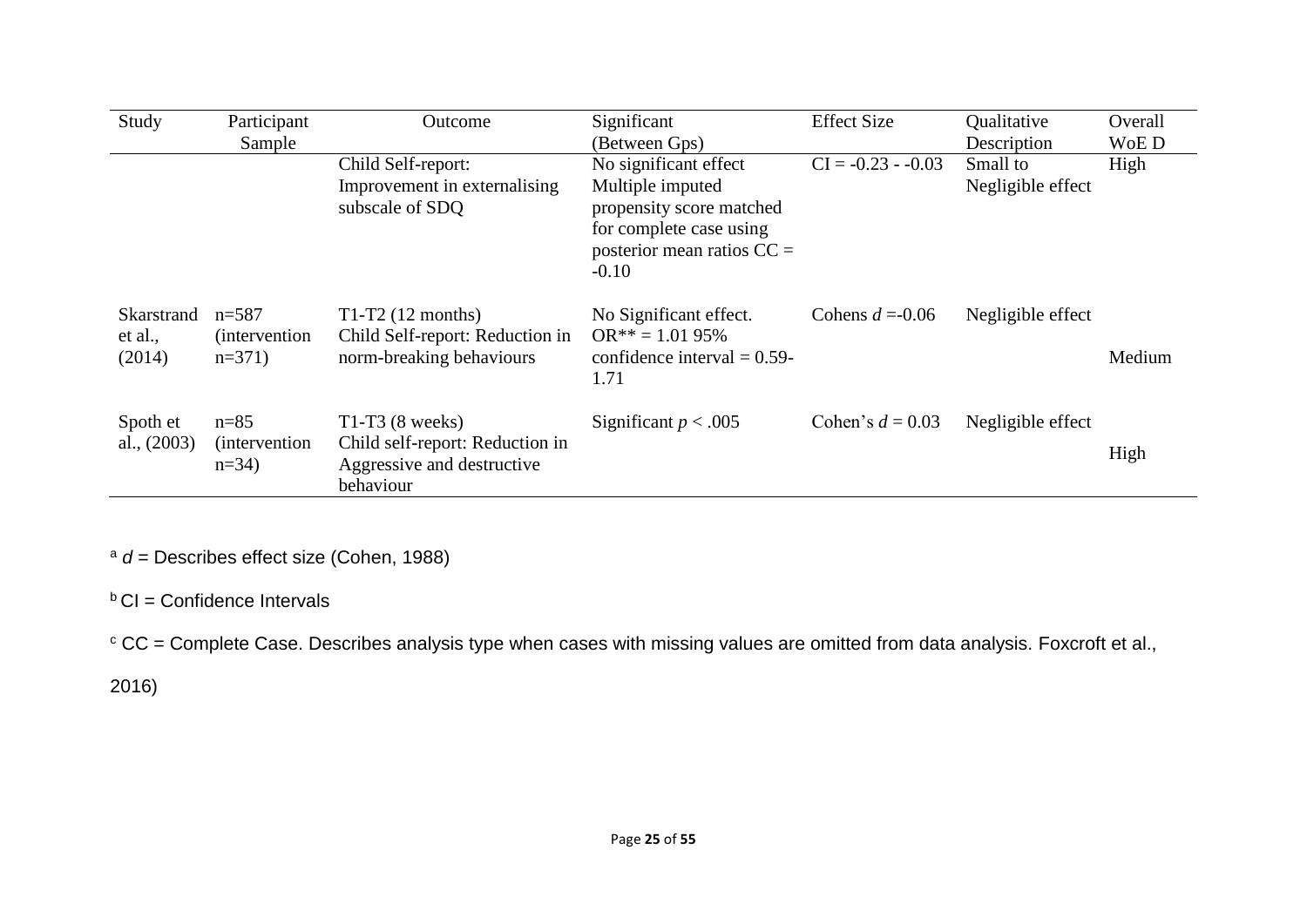## **Discussion**

This systematic review aimed to evaluate the effectiveness of adapted versions of SPF:10-14 for reducing problem behaviours in children and young people. Accordingly, it is was found that there is little evidence to support adapted versions SFP:10-14 as an effective intervention when replicated and implemented outside of the general population in the US. Conclusions are underpinned by the combination of non-significant results, further supported by calculations for effect size, as well as the synthesis of other weight of evidence criteria from which conclusions can be inferred. This includes: study methodological quality, relevance and specificity to the research question.

The lack of evidence supporting SPF:10-14 is somewhat surprising and entirely inconsistent with trial results from the US. One explanation could be the internal validity of the programme intervention; described as a Type III error. That is, replicated studies fail to implement an intervention as it was originally intended (Israel et al., 2005). Indeed, Skarstrand and colleagues (2013) have been criticised for altering substantive mediators of change in their programme. Whilst they defend their revisions as a practical necessity, it is a significant limitation. Despite this, the remaining four studies were evaluated as providing sufficient evidence to indicate their adaptions were reasonable, and that their adherence to the original SFP:10-14 programme was robust. Consequently, study fidelity and replication is not considered to explain the lack of effect found.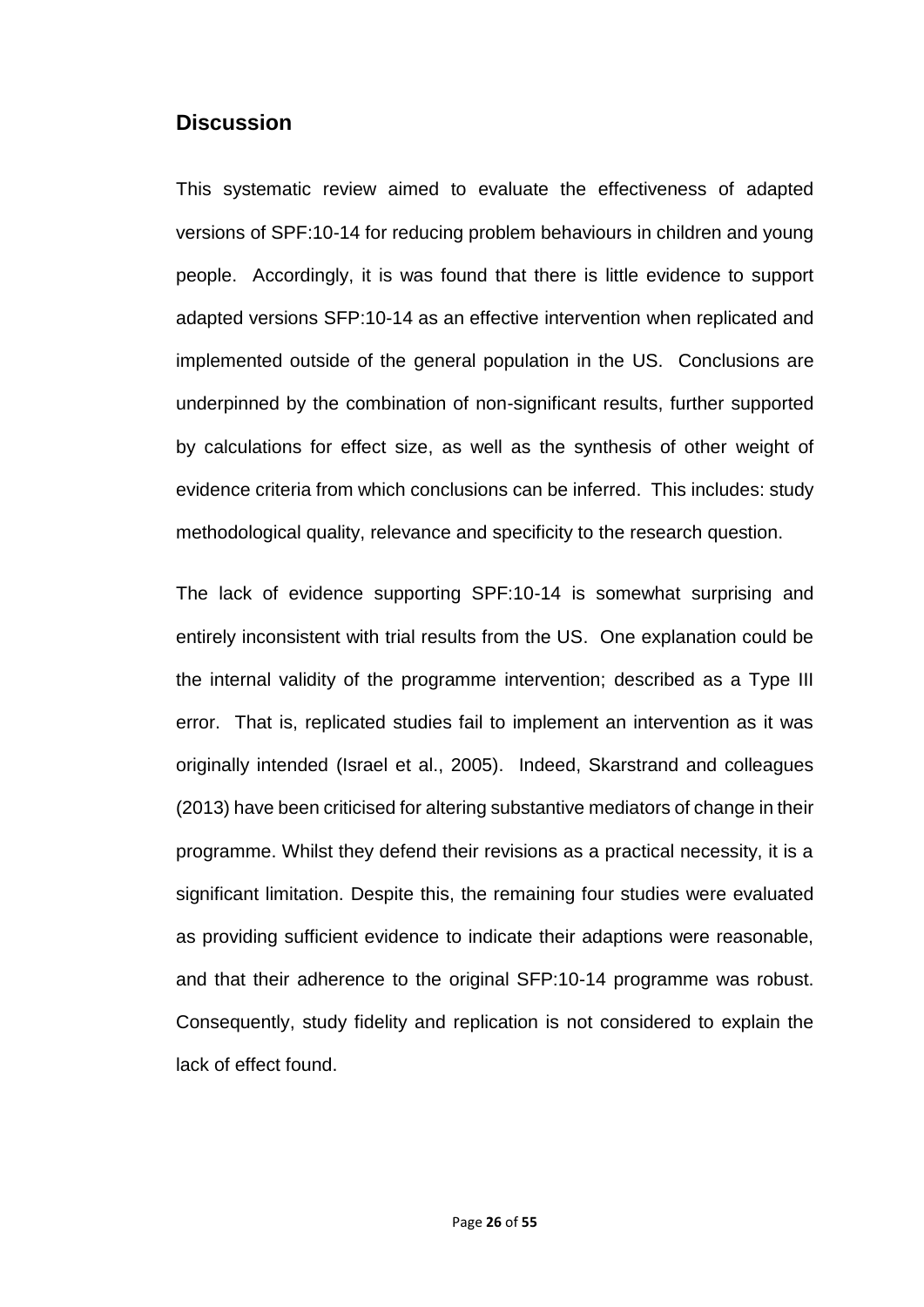Interestingly, due to the heterogeneity between the studies for the timing of post-test data collection, a relative effect could reasonably have been anticipated. However, regardless of whether the post-test occurred at the last session, 4 weeks or 12 months after intervention completion, no significant effect was reported. Moreover, the one study to report a reduction in problem behaviours had an effect size so small that confidence in the results is largely diminished. This, together with the strong collective weight of evidence supporting intervention fidelity, supports the conclusions made in this review.

## **Limitations**

This review sought to evaluate the effectiveness of replicated studies of SFP:10-14 in isolation of any real comparison with the original version. Arguably, without having applied the same critical review criteria to original studies, one cannot be sure that the findings reported are robust so as to provide for a fair comparison. Indeed, Gorman (2017) in a review of original SFP:10-14 trials, suggested that the reported effects for substance use were actually "*chance findings emerging from flexible data analysis and selective reporting"* (p.29). Therefore, it is unclear whether the lack of effectiveness in replicated studies for reducing problem behaviours is due to confounds introduced through revisions, such as extraneous variables like cultural differences; or whether findings reported simply reflect the true effect of the original SFP:10-14.

Another limitation is the risk of bias associated with statistical analysis using Intention-to-Treat (ITT). For example, ITT is considered to provide conservative corrections for missing responses by maintaining a prognostic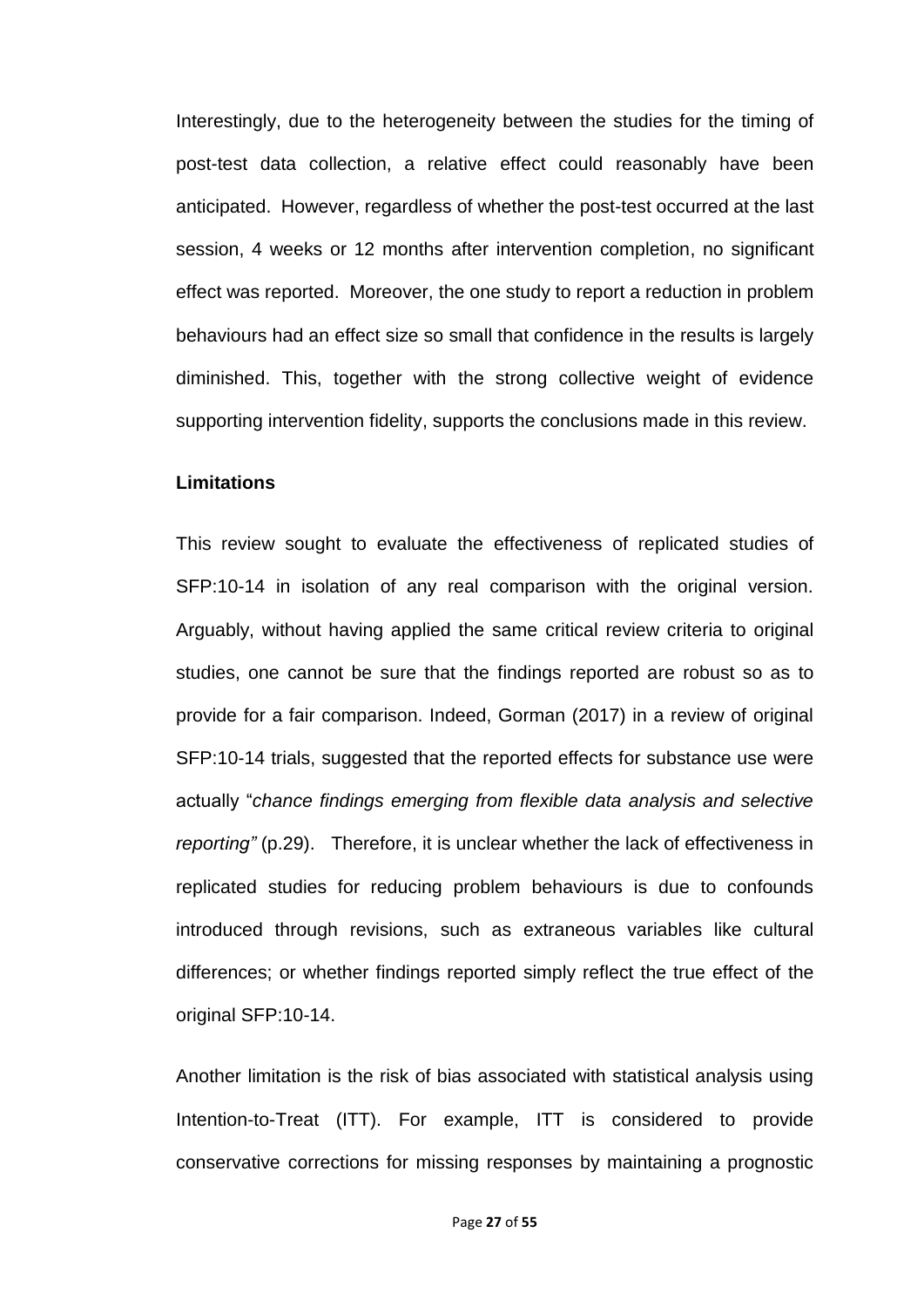balance produced from randomisation (Gupta, 2011). Certainly, it was the approach accepted in the present review, whereupon, imputed data was reported rather than data before ITT analysis was carried out. This was necessary to ensure large enough sample sizes to ensure sufficient power. However, Gupta (2011) cites reliable evidence to argue that the efficacy of an intervention is in doubt when a participant who did not receive the intervention is included like a participant who did. Furthermore, by pooling missing data, the risk of introducing heterogeneity is increased when non-compliant and compliant subjects are mixed together. Consequently, caution is advised when interpreting significant results and effect sizes, however, it seems reasonable to assume caution should also apply to non-significant results, such as those that pervade this review.

Finally, this review had a relatively small number of studies available for evaluation, furthermore, the studies included are from different countries. This heterogeneity makes considerations for any contextual influences challenging. This is exacerbated by the lack of other qualitative data, which could have provided a nuanced perspective of participants, such that explanations for the lack of effectiveness may well have been better understood.

## **Recommendations**

Recommendations for future research include an investigation of possible cultural explanations for why SFP:10-14 seems to fail to replicate positive findings in the US. This should include a rigorous critical review of the original findings carried out by impartial researchers not associated with the larger research team in the US. It could also include other methodological designs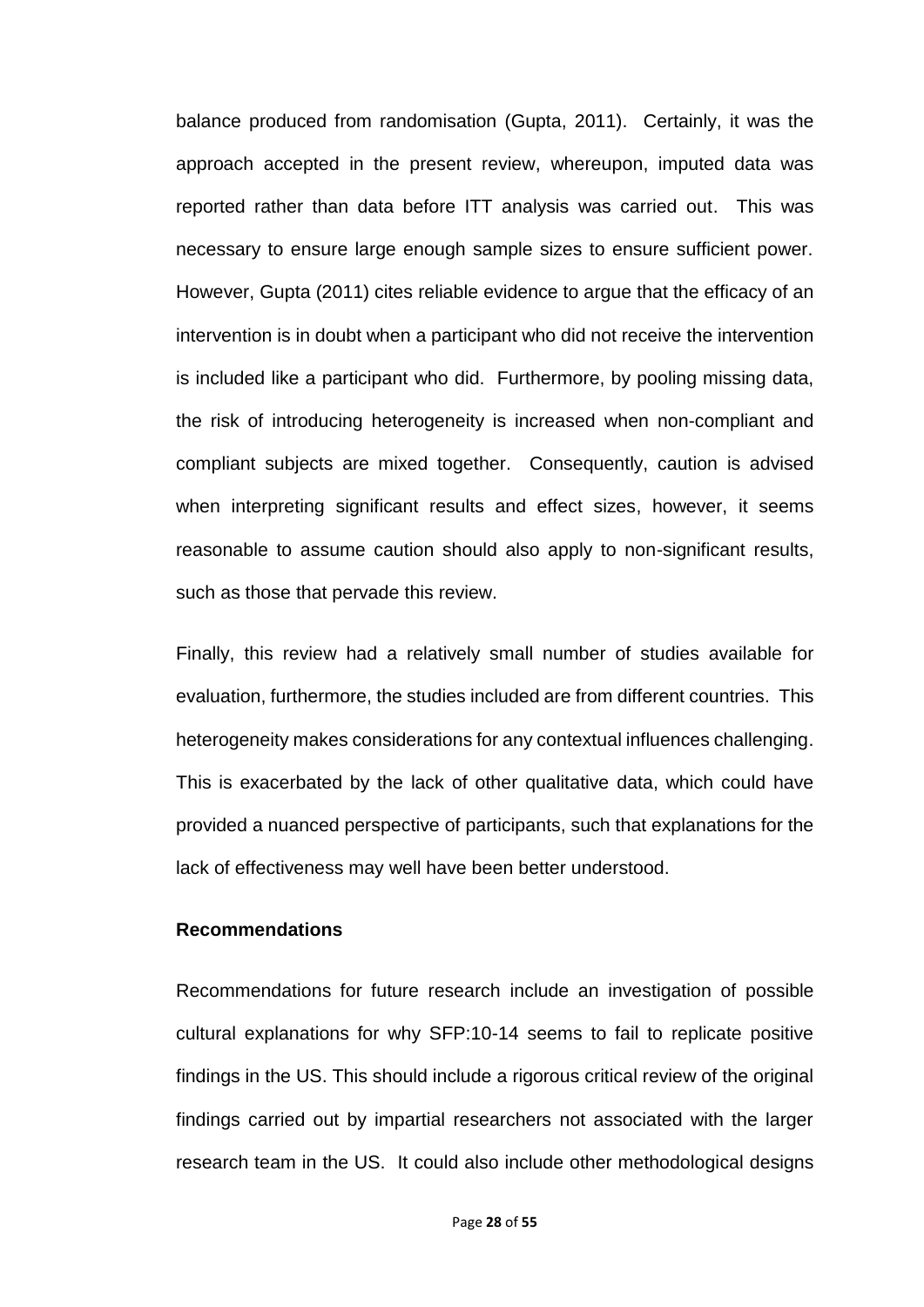to provide data, which quantitative approaches alone may not provide. It may also be helpful to explore differences between other age versions of SFP replicated outside of the US to help contextualise effects to child and adolescent developmental factors.

These recommendations are considered to be especially important in light of Educational Psychology practice in the UK, which has evolved to include a present emphasis on provisions and recommendations supported by a strong evidence base (Frederickson, 2002). In particular, this review highlights the problematic nature of transporting evidenced based programmes from one country to another. That is, to assume intervention effectiveness will prevail in the UK because of success in the US, fails to account for possible social and cultural differences which may act as extraneous variables impeding the effectiveness of SFP: 10-14. Therefore, EP's should be cautious and maintain a critical perspective when considering making recommendations for interventions where the evidence base does not include UK samples.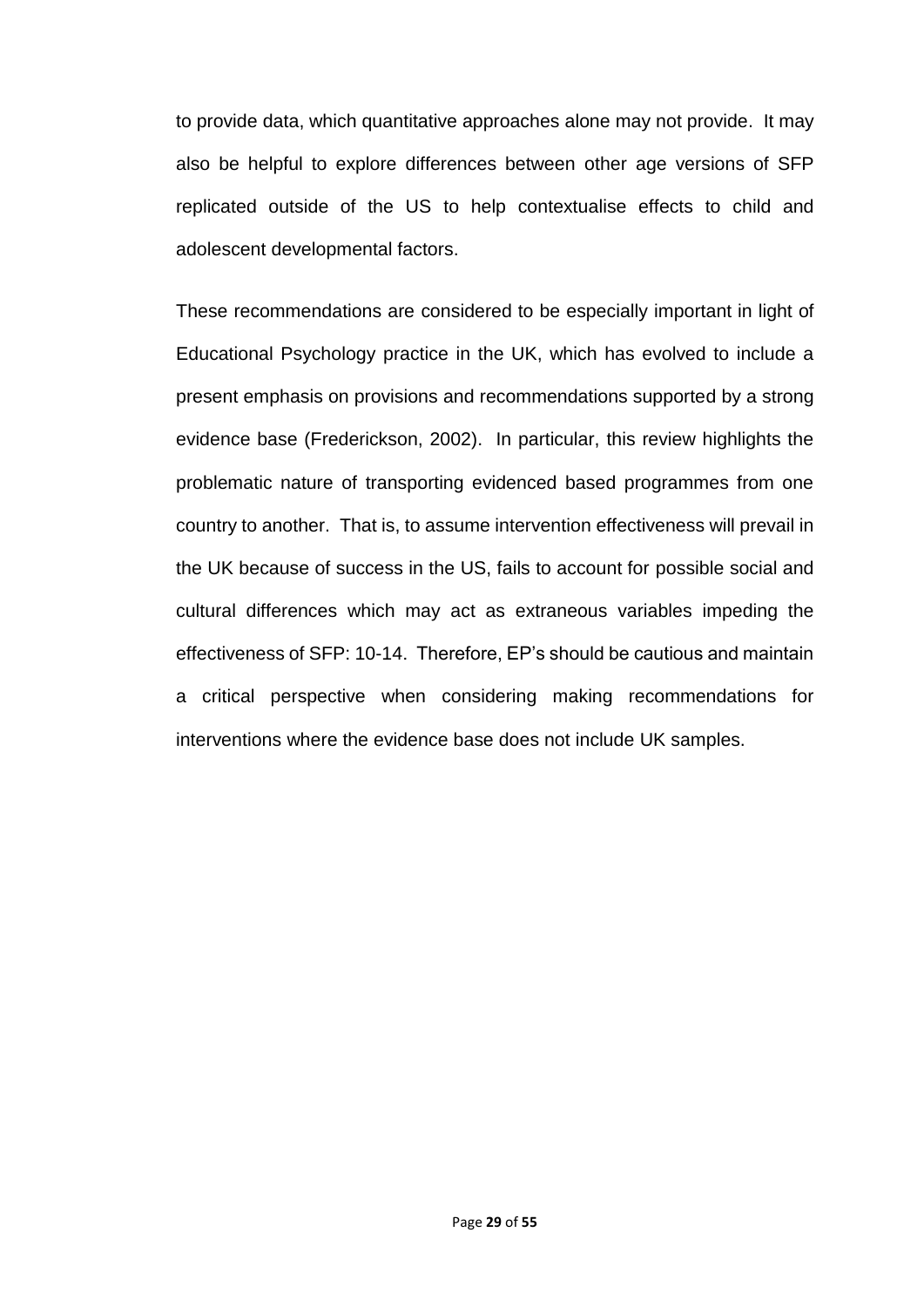## **References**

- Allen, D., Coombes, L., & Foxcroft, D. R. (2007). Cultural accommodation of the Strengthening Families Programme 10 – 14 : UK Phase I study, *22*(4), 547–560.<https://doi.org/10.1093/her/cyl122>
- Baer, J. (1999). The effects of family structure and SES on family processes in early adolescence. *Journal of Adolescence,* 22, 341-354.
- Case, S., & Haines, K. (2015). Positive Promotion : Reframing the Prevention Debate.<https://doi.org/10.1177/1473225414563154>
- Coombes, L., Allen, D., Marsh, M., & Foxcroft, D. (2009). The Strengthening Families Programme (SFP) 10-14 and Substance Misuse in Barnsley: The Perspectives of Facilitators and Families. *CHILD ABUSE REVIEW*, *18*(1), 41–59. https://doi.org/10.1002/car.1055
- Coombes, L., Allen, D. M., & Foxcroft, D. (2012). An exploratory pilot study of the Strengthening Families Programme 10-14 (UK). *DRUGS-EDUCATION PREVENTION AND POLICY*, *19*(5), 387–396. <https://doi.org/10.3109/09687637.2012.658889>
- *Crime and Disorder Act. (1998).* UK. Available at: [https://www.legislation.gov.uk/ukpga/1998/37/pdfs/ukpga\\_19980037\\_](https://www.legislation.gov.uk/ukpga/1998/37/pdfs/ukpga_19980037_en.pdf) [en.pdf.](https://www.legislation.gov.uk/ukpga/1998/37/pdfs/ukpga_19980037_en.pdf)
- De Los Reyes, A., Augenstein, T. M., Wang, M., Thomas, S. A., Drabick, D. A. G., Burgers, D. E., & Rabinowitz, J. (2015). The validity of the multiinformant approach to assessing child and adolescent mental health. *Psychological Bulletin, 141*(4), 858-900. [http://dx.doi.org/10.1037/a0038498](https://psycnet.apa.org/doi/10.1037/a0038498)
- Dienes, Z. (2014). Using Bayes to get the most out of non-significant results, *5*, 1–17. https://doi.org/10.3389/fpsyg.2014.00781
- de Vicente, M., Ballester Brage, L., Orte Socias, M. del C., & Amer Fernandez, J. A. (2017). Meta-analysis of family-based selective prevention programs for drug consumption in adolescence. *PSICOTHEMA*, *29*(3), 299–305. https://doi.org/10.7334/psicothema2016.275
- Foxcroft, D. R., Ireland, D., Lowe, G., & Breen, R. (2003). Longer-term primary prevention for alcohol misuse in young people : a systematic review, 397–411.
- Foxcroft, D.R., & Tsertsvadze, A. (2011). Universal school-based prevention programs for alcohol misuse in young people (Review ), (5). [https://doi.org/10.1002/14651858.CD009113.www.cochranelibrary.co](https://doi.org/10.1002/14651858.CD009113.www.cochranelibrary.com) [m](https://doi.org/10.1002/14651858.CD009113.www.cochranelibrary.com)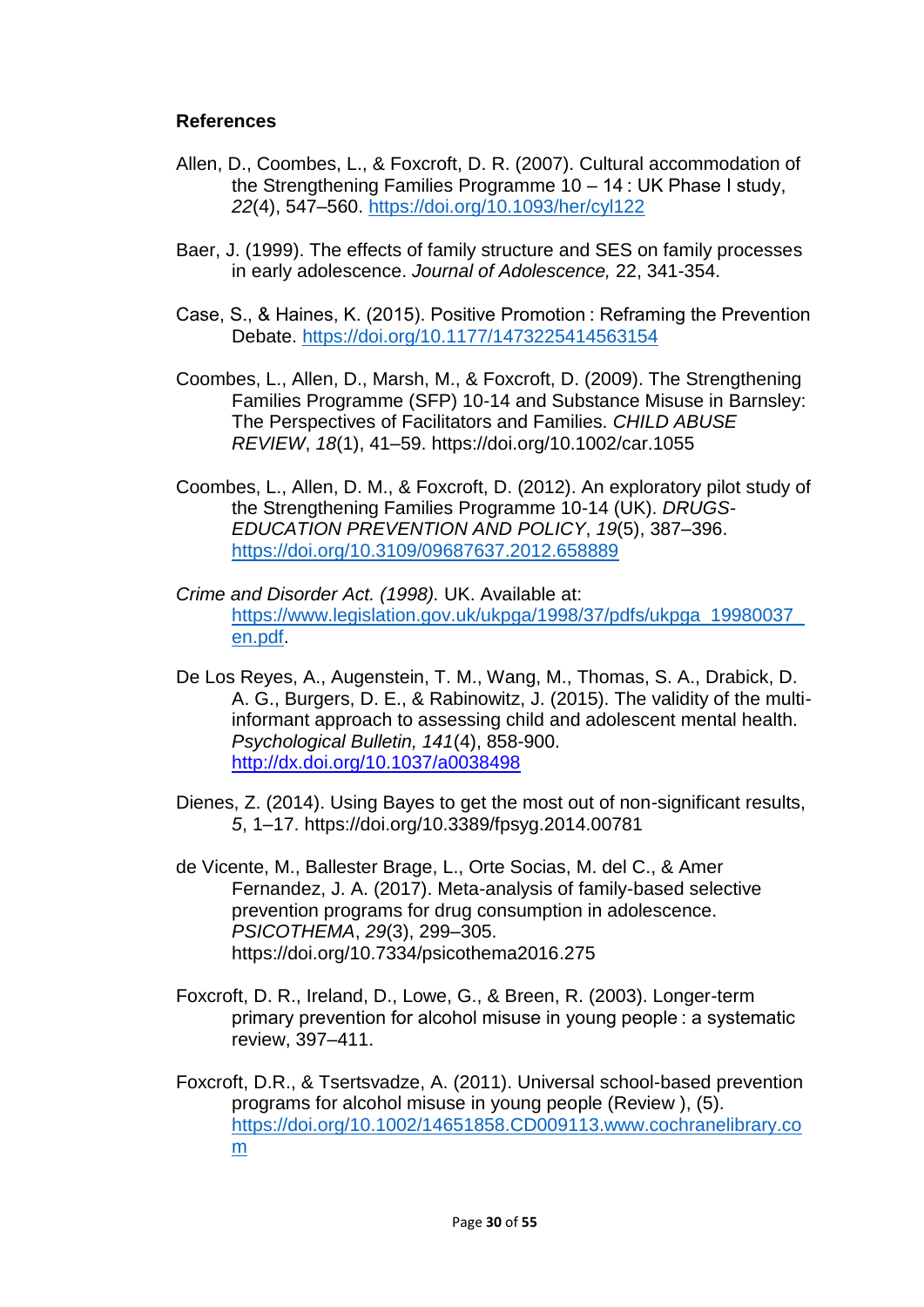Frederickson, N. (2002). Evidence-based practice and educational psychology. *Educational and Child Psychology, 19*(3), 96-111.

- Gates, S., Mccambridge, J., La, S., & Foxcroft, D. (2006). Interventions for prevention of drug use by young people delivered in non-school settings ( Review ). https://doi.org/10.1002/14651858.CD005030.pub2
- Goodman, A. and Gregg, P. (2010) Poorer children's educational attainment: how important are attitudes and behaviour? London, Institute for Fiscal Studies. (n.d.). Retrieved from https://www.jrf.org.uk/sites/default/files/jrf/migrated/files/poorerchildren-education-full.pdf
- Gorman, D. M. (2017). The decline effect in evaluations of the impact of the Strengthening Families Program for Youth 10-14 (SFP 10-14) on adolescent substance use. *Children and Youth Services Review*, *81*(March), 29–39.<https://doi.org/10.1016/j.childyouth.2017.07.009>
- Gupta S. K. (2011). Intention-to-treat concept: A review. *Perspectives in clinical research*, *2*(3), 109-12.
- Hahn, S., Puffer, S., Torgerson, D. J., & Watson, J. (2005). Methodological bias in cluster randomised trials, *8*, 1–8. https://doi.org/10.1186/1471- 2288-5-10
- Harden, A., & Gough, D. (2012). Quality and Relevance Appraisal. In D. Gough, S. Oliver, & J. Thomas (Eds.). An Introduction to Systematic Reviews, 153–178, London: Sage
- Hawkins, J. D., Catalano, R. F., & Miller, J. Y. (1992). Risk and protective factors for alcohol and other drug problems in adolescence and early adulthood: Implications for substance abuse prevention. *Psychological Bulletin, 112*(1), 64-105. [http://dx.doi.org/10.1037/0033-2909.112.1.64](https://psycnet.apa.org/doi/10.1037/0033-2909.112.1.64)
- Israel, B.A., Parker, E.A., Rowe, Z., Salvatore, A., Minkler, M., Lopez, J., & Halstead, S. (2005). Community-based participatory research: Lessons learned from the Centers for Children's Environmental Health and Disease Prevention Research. Environmental Health Perspectives, 113, 1463–1147

Knepper, P. (2007). Criminology and Social Policy. London: Sage Publishing

- Kratochwill, T. R. (2003). Evidence-Based Practice: Promoting Evidence-Based Interventions in School Psychology. *School Psychology Quarterly,* 18(4), 389- 408.
- Kumfer, K. L., Trunnel, E. P., & Whiteside, H. O. (1990). The biopsychosocial model: applications to the addictions field. In: Engs RC editor. Controversies in the Addictions Field. Dubuque: Kendall Hunt Publishing.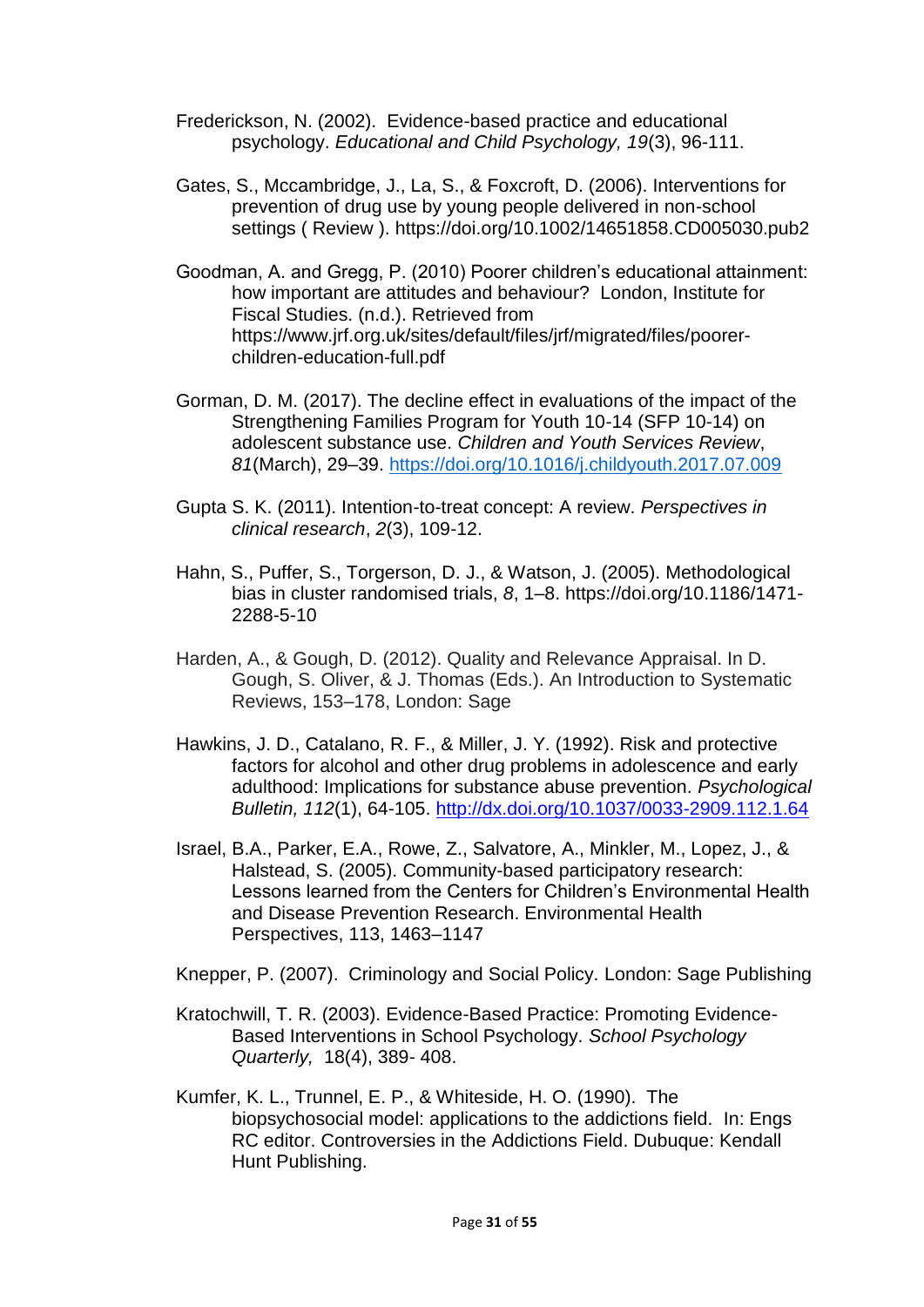- Mejia, A., Ulph, F., & Calam, R. (2016). The Strengthening Families Program 10-14 in Panama: Parents' Perceptions of Cultural Fit. *PROFESSIONAL PSYCHOLOGY-RESEARCH AND PRACTICE*, *47*(1), 56–65. https://doi.org/10.1037/pro0000058
- Molgaard, V. M., Spoth, R., & Redmond, C. (2000). Competency training: The Strengthening Families Program for Parents and Youth 10-14. OJJDP Juvenile Justice Bulletin (NCJ 182208). Washington, DC: U.S. Department of Justice, Office of Juvenile Justice and Delinquency **Prevention**
- Molgaard, V., & Spoth, R. (2001). The Strengthening Families Program for young adolescents: Overview and outcomes. *Special Issue: Innovative Mental Health Interventions for Children: Programs That Work*, *18*(3), 15–29. https://doi.org/http://dx.doi.org/10.1300/J007v18n03\_03
- Molgaard, V., Spoth, R., & Molgaard, V. (2008). Residential Treatment for Children & Youth The Strengthening Families Program for Young Adolescents : Overview and Outcomes The Strengthening Families Program for Young Adolescents : Overview and Outcomes, *0358*. <https://doi.org/10.1300/J007v18n03>
- Ortega, E., Giannotta, F., Latina, D., & Ciairano, S. (2012). Cultural Adaptation of the Strengthening Families Program 10-14 to Italian Families. *Child and Youth Care Forum*, *41*(2), 197–212. <https://doi.org/10.1007/s10566-011-9170-6>
- Perez, J., Dıaz, S., Villa, R., Hermida., Crespo, J., & Rodriguez, G. (2012) Family-based drug use prevention: The "familias que funcionan" program. *Psychology Spain*, *14*(1), 1–7
- Ross, A., Duckworth, K., Smith, D., Wyness, G., & Schoon, I. (2010). Prevention and Reduction: A review of strategies for intervening early to prevent or reduce youth crime and anti-social behaviour. Retrieved from: [https://assets.publishing.service.gov.uk/government/uploads/system/u](https://assets.publishing.service.gov.uk/government/uploads/system/uploads/attachment_data/file/182548/DFE-RR111.pdf) [ploads/attachment\\_data/file/182548/DFE-RR111.pdf](https://assets.publishing.service.gov.uk/government/uploads/system/uploads/attachment_data/file/182548/DFE-RR111.pdf)
- Rothbaum, F, & Weisz, J. R. (1994). Parental caregiving and child externalizing behaviour in non-clinical samples: a meta-analysis. *Psychology Bulletin, 116*(1), 55-74.
- Roulette, J. W., & Hill, L. G. (2017). Cultural adaptations of the Strengthening Families Programme 10-14 in the US Pacific Northwest: A qualitative evaluation.<https://doi.org/10.1177/0017896916654726>
- Skinner, E. A., & Kindermann, T. A. (2008). Academic Activities in the Classroom, (527594), 1–33. https://doi.org/10.1177/0013164408323233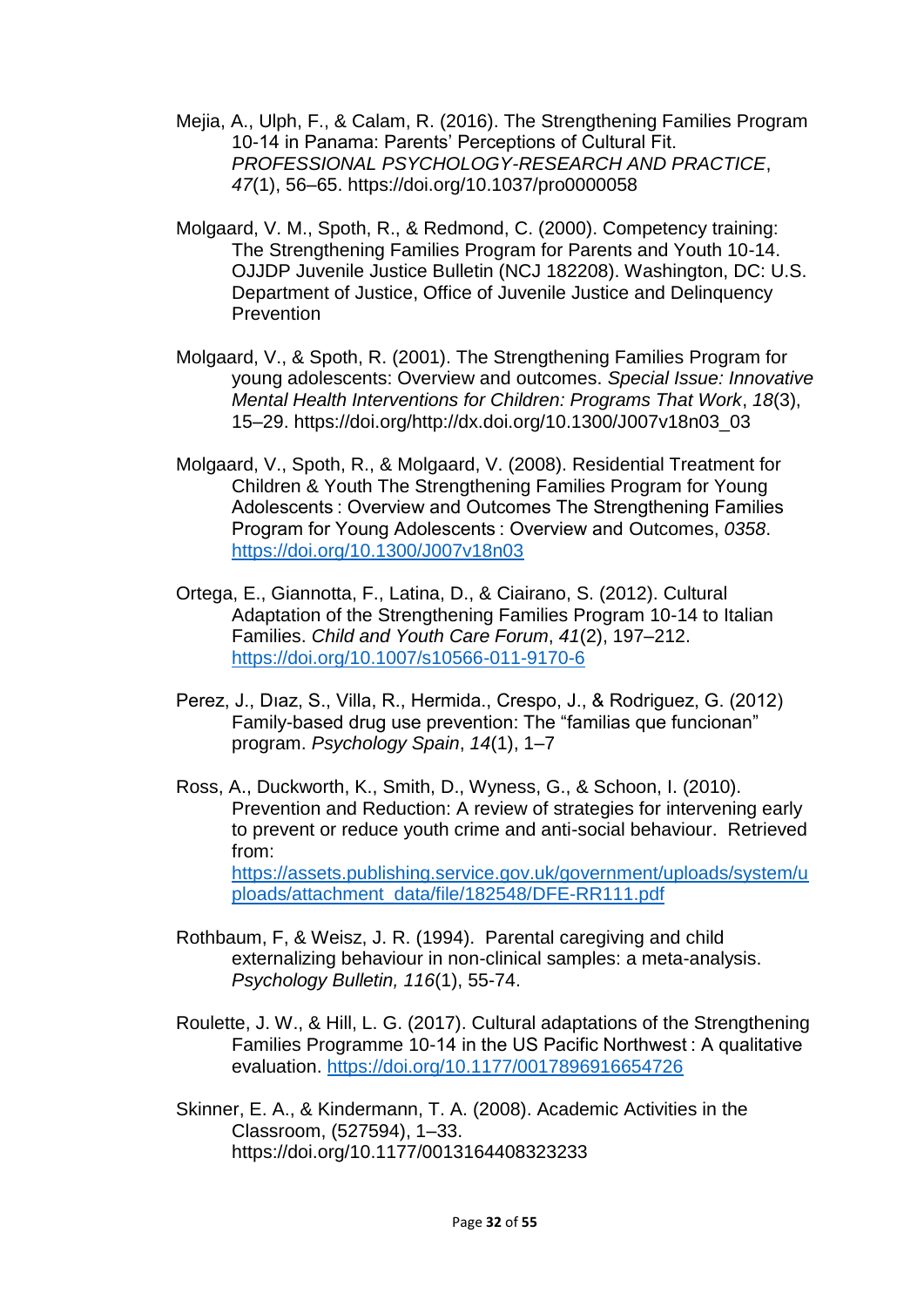- Spoth, R. L., Redmond, C., & Shin, C. (2000). Reducing adolescents' aggressive and hostile behaviors - Randomized trial effects of a brief family intervention 4 years past baseline. *ARCHIVES OF PEDIATRICS & ADOLESCENT MEDICINE*, *154*(12), 1248–1257. <https://doi.org/10.1001/archpedi.154.12.1248>
- Spoth, R. L., Randall, G. K., Trudeau, L., Shin, C., & Redmond, C. (2008). Substance use outcomes 5 1/2 years past baseline for partnershipbased, family-school preventive interventions. *DRUG AND ALCOHOL DEPENDENCE*, *96*(1–2), 57–68. https://doi.org/10.1016/j.drugalcdep.2008.01.023
- Spoth, R., Trudeau, L., Redmond, C., & Shin, C. (2016). Replicating and Extending a Model of Effects of Universal Preventive Intervention During Early Adolescence on Young Adult Substance Misuse. *Journal of consulting and clinical psychology*, *84*(10), 913–921. <https://doi.org/10.1037/ccp0000131>
- Thompson, B. (2007). Effect sizes, confidence intervals, and confidence intervals for effect sizes. *Psychology in Schools, 44*(5), 423-432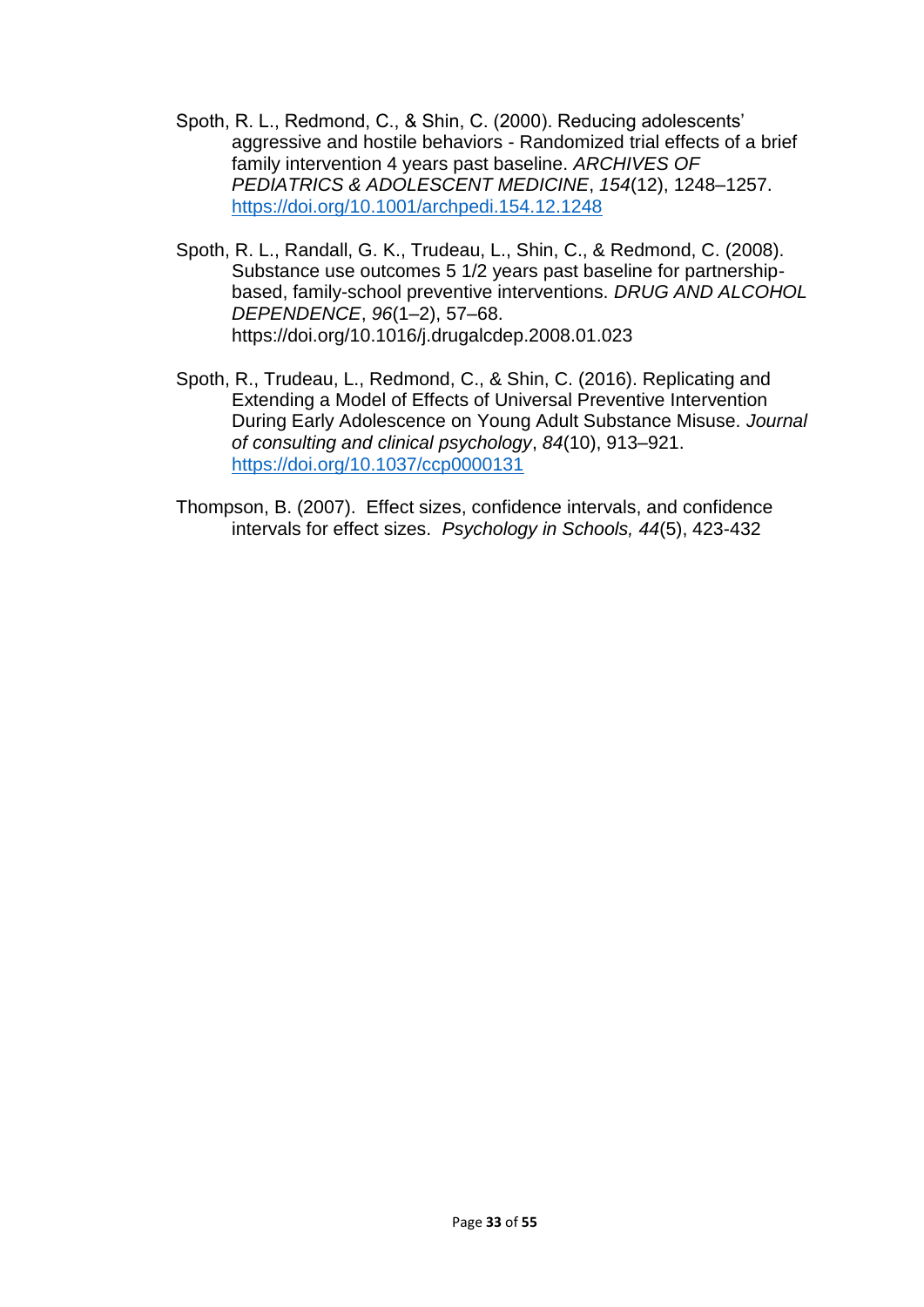## **APPENDIX A**

| Study                                                                                                                                                                                                                                                                                                                                                                      | Rationale for<br>Exclusion (criteria<br>in brackets)                                                                                                                                   |
|----------------------------------------------------------------------------------------------------------------------------------------------------------------------------------------------------------------------------------------------------------------------------------------------------------------------------------------------------------------------------|----------------------------------------------------------------------------------------------------------------------------------------------------------------------------------------|
| Jalling, C., Bodin, M., Romelsjo, A., Kallmen, H.,<br>Durbeej, N., & Tengstrom, A. (2016). Parent<br>Programs for Reducing Adolescent's Antisocial<br>Behavior and Substance Use: A Randomized<br>Controlled Trial. JOURNAL OF CHILD AND<br>FAMILY STUDIES, 25(3), 811-826.<br>https://doi.org/10.1007/s10826-015-0263-y                                                   | (4) Participants<br>aged 12-18                                                                                                                                                         |
| Kumpfer, K. L., Xie, J., & O'Driscoll, R. (2012).<br><b>Effectiveness of a Culturally Adapted</b><br>Strengthening Families Program 12-16-Years<br>for High-Risk Irish Families. Child & Youth<br>Care Forum, 41(2), 173-195. Retrieved from<br>http://search.ebscohost.com/login.aspx?direct=<br>true&AuthType=ip,shib&db=eric&AN=EJ95932<br>8&site=ehost-live&scope=site | (4) Participants<br>aged 12-16 years                                                                                                                                                   |
| Spoth, R. L., Redmond, C., & Shin, C. (2000).<br>Reducing adolescents' aggressive and hostile<br>behaviors - Randomized trial effects of a brief<br>family intervention 4 years past baseline.<br><b>ARCHIVES OF PEDIATRICS &amp;</b><br>ADOLESCENT MEDICINE, 154(12), 1248-<br>1257.https://doi.org/10.1001/archpedi.154.12.1<br>248                                      | (5) Long term<br>outcomes<br>reviewed and<br>reported (4 years<br>past baseline).<br><b>SFP 10-14 data</b><br>subsumed within<br>narrative about<br>long term effects of<br><b>SFP</b> |
| Chartier, K. G., Negroni, L. K., & Hesselbrock, M. N.<br>(2010). Strengthening Family Practices for<br>Latino Families, Journal of Ethnic & Cultural<br>Diversity in Social Work, 19(1), 1-17.<br>Retrieved from<br>http://search.ebscohost.com/login.aspx?direct=<br>true&AuthType=ip,shib&db=eric&AN=EJ88141<br>9&site=ehost-live&scope=site                             | (3) Study design<br>was qualitative                                                                                                                                                    |
| Coombes, L., Allen, D., Marsh, M., & Foxcroft, D.<br>(2009). The Strengthening Families<br>Programme (SFP) 10-14 and Substance<br>Misuse in Barnsley: The Perspectives of<br><b>Facilitators and Families. CHILD ABUSE</b><br>REVIEW, 18(1), 41-59.<br>https://doi.org/10.1002/car.1055                                                                                    | (3) Study design<br>was qualitative                                                                                                                                                    |

*Studies excluded from the review, including rationale.*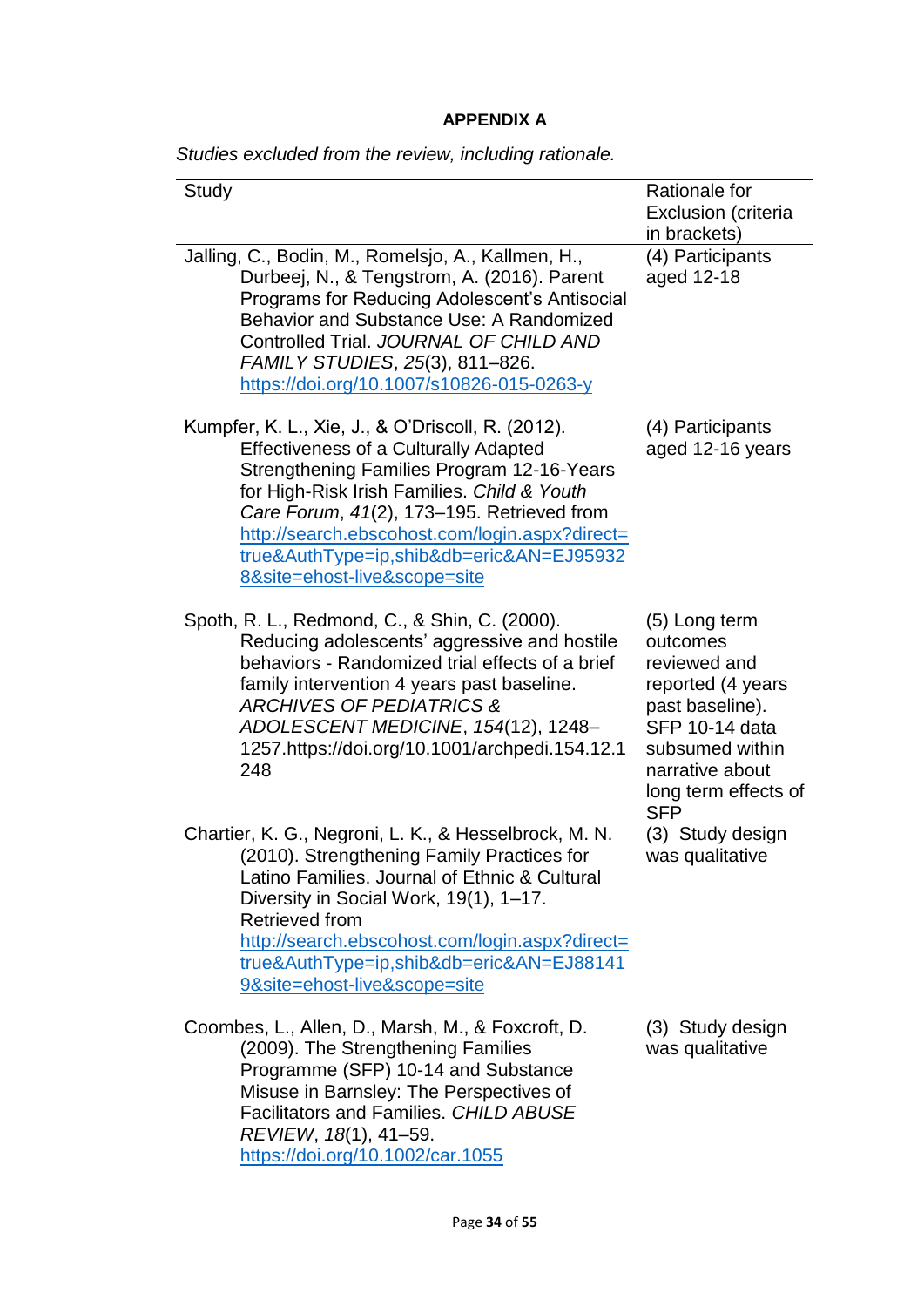| Study                                                                                                                                                                                                                                                                                                                                                                                                                                                                              | Rationale for<br>Exclusion (criteria<br>in brackets)                                                                                       |
|------------------------------------------------------------------------------------------------------------------------------------------------------------------------------------------------------------------------------------------------------------------------------------------------------------------------------------------------------------------------------------------------------------------------------------------------------------------------------------|--------------------------------------------------------------------------------------------------------------------------------------------|
| Broning, S., Sack, P.-M., Thomsen, M., & Thomasius,<br>R. (2016). Children with multiple risk factor<br>exposition benefit from the German<br>"Strengthening Families Program". Kinder Mit<br>Multipler Risikoexposition Profitieren von Der<br>Teilnahme an Familien Starken"!, 65(7), 550-<br>566.<br>https://doi.org/http://dx.doi.org/10.13109/prkk.2<br>016.65.7.550                                                                                                          | (5) Study reports<br>results derived<br>from an alternative<br>interpretation of a<br>data set already<br>reviewed in the<br>main analysis |
| Lindsay, G., Strand, S., & Davis, H. (2011). A<br>comparison of the effectiveness of three<br>parenting programmes in improving parenting<br>skills, parent mental-well being and children's<br>behaviour when implemented on a large scale<br>community settings in 18 English local<br>authorities: the parenting early intervention<br>pathfinder (PEIP). BMC Public, 1-13.<br>Retrieved from<br>http://bmcpublichealth.biomedcentral.com/articl<br>es/10.1186/1471-2458-11-962 | (2) Intervention is<br>an alternative<br>version of SFP 10-<br>14                                                                          |
| Bröning, S., Baldus, C., Thomsen, M., Sack, P. M.,<br>Arnaud, N., & Thomasius, R. (2017). Children<br>with Elevated Psychosocial Risk Load Benefit<br>Most from a Family-Based Preventive<br><b>Intervention: Exploratory Differential Analyses</b><br>from the German "Strengthening Families<br>Program 10-14" Adaptation Trial. Prevention<br>Science, 18(8), 932-942.<br>https://doi.org/10.1007/s11121-017-0797-x                                                             | (5) Study reports<br>results derived<br>from an alternative<br>interpretation of a<br>data set already<br>reviewed in the<br>main analysis |
| Ortega, E., Giannotta, F., Latina, D., & Ciairano, S.<br>(2012). Cultural Adaptation of the<br>Strengthening Families Program 10-14 to<br>Italian Families. Child and Youth Care Forum,<br>41(2), 197-212.<br>https://doi.org/10.1007/s10566-011-9170-6                                                                                                                                                                                                                            | (3) Study design<br>was qualitative                                                                                                        |
| Kumpfer, K. L., Whiteside, H. O., Greene, J. A., &<br>Allen, K. C. (2010). Effectiveness Outcomes of<br>Four Age Versions of the Strengthening<br>Families Program in Statewide Field Sites.<br><b>GROUP DYNAMICS-THEORY RESEARCH</b><br>AND PRACTICE, 14(3, SI), 211-229.<br>https://doi.org/10.1037/a0020602                                                                                                                                                                     | (3) Study design<br>explored long term<br>effectiveness<br>across different<br>age versions of<br>SFP as a repeated<br>measures design     |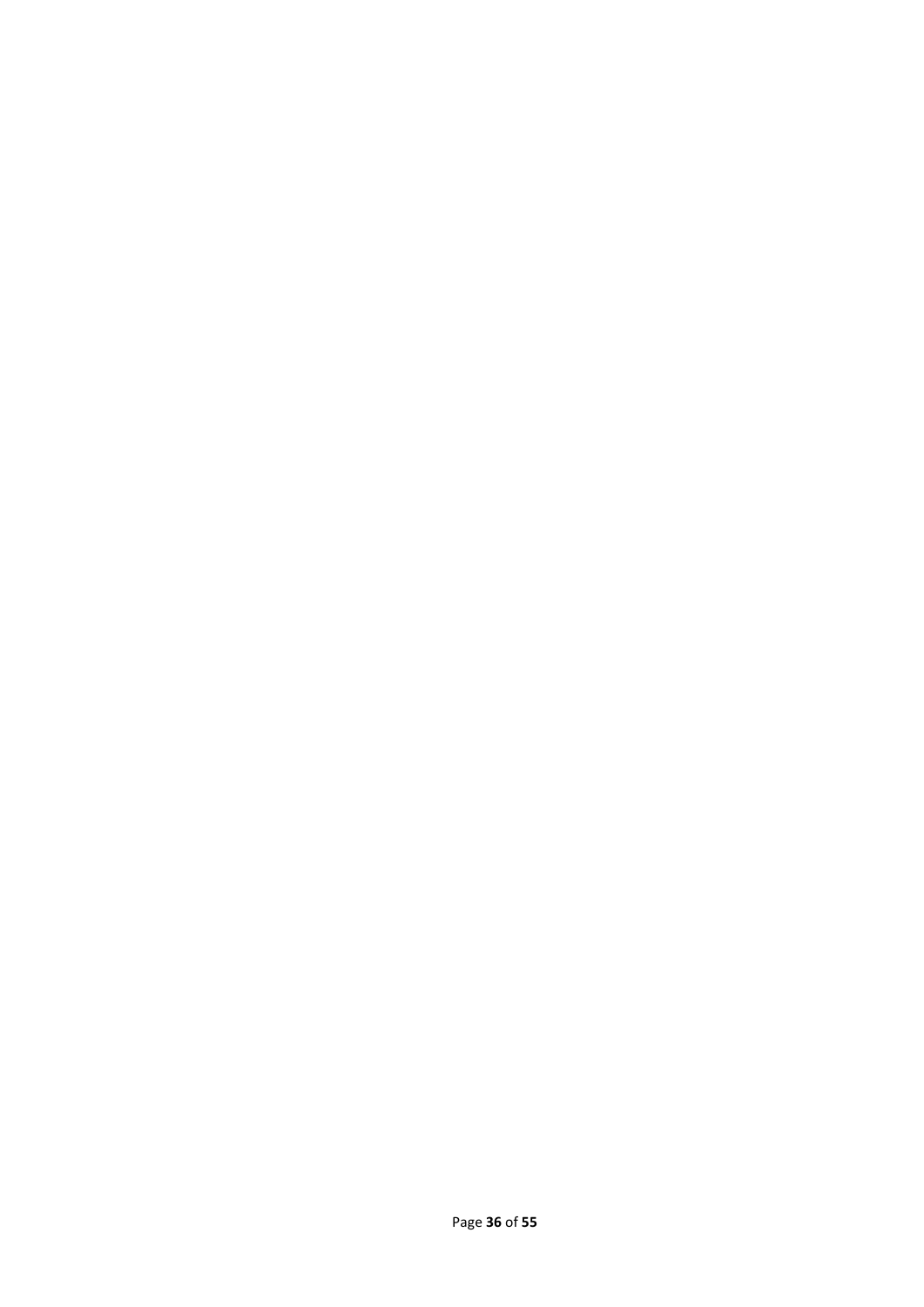# **Appendix B**

# *Full description of Studies Included for Review*

| Author                        | Intervention<br><b>SFP 10-14</b><br>Replicated<br>by: | Sample                                  | Study<br>Design                                     | Participant (age, gender,<br>presenting problem<br>behaviour)                                                                                                                                                                  | Measures at pre-test                                                                                                                                                                                                                                                                                                                                                                            | Post<br>test     | Follow-<br>Up             |
|-------------------------------|-------------------------------------------------------|-----------------------------------------|-----------------------------------------------------|--------------------------------------------------------------------------------------------------------------------------------------------------------------------------------------------------------------------------------|-------------------------------------------------------------------------------------------------------------------------------------------------------------------------------------------------------------------------------------------------------------------------------------------------------------------------------------------------------------------------------------------------|------------------|---------------------------|
| <b>Baldus et</b><br>al., 2016 | Country:<br>Germany<br>(4<br>communities)             | $N = 292$<br>(intervention<br>: $n=147$ | <b>RCT</b><br>(minimal<br>interventio<br>n)         | 10-14 years (M = $12.06$ );<br>121 girls and 171 boys;<br>assessed as having<br>problem behaviours<br>N=3 children excluded for<br>disruptive behaviours<br>(seeking compatibility<br>between group setting<br>and its members | Child Self-report: Reynolds<br><b>Adolescent Adjustment Screening</b><br>(RAASI. Hempel et al., 2006) Scale<br>'Anti-social behaviour' >85 <sup>th</sup><br>Percentile of norm.<br>Validated for target population<br>Parent Report: Strengths and<br>Difficulties (SDQ, Goodman et al.,<br>1998) > 93 <sup>rd</sup> percentile of norm                                                         | 8 weeks          | 6 and<br>18<br>month<br>S |
| Coombes et<br>al., 2012       | Country: UK<br>(3)<br>communities)                    | $N=69$<br>(intervention)<br>: $n=34$ )  | Quasi-<br>experiment<br>al (no<br>interventio<br>n) | 10-14 years (M=11.2); 33<br>girls and 31 boys; no<br>presenting problem<br>behaviours<br>90% white british<br>No group differences                                                                                             | Child Self-report: Questions from<br>in-home national survey to assess<br>frequency of aggressive<br>behaviours<br>Parent and Child self -report:<br>Extraction from validated lowa<br>Youth and Family Rating Scales on<br>Perceptions of Hostility/Warmth to<br>assess adolescent aggressive and<br>hostile behaviors in parent-<br>adolescent interactions (Spoth,<br>Redmond, & Shin, 2000) | Final<br>Session | 3<br>month<br>s           |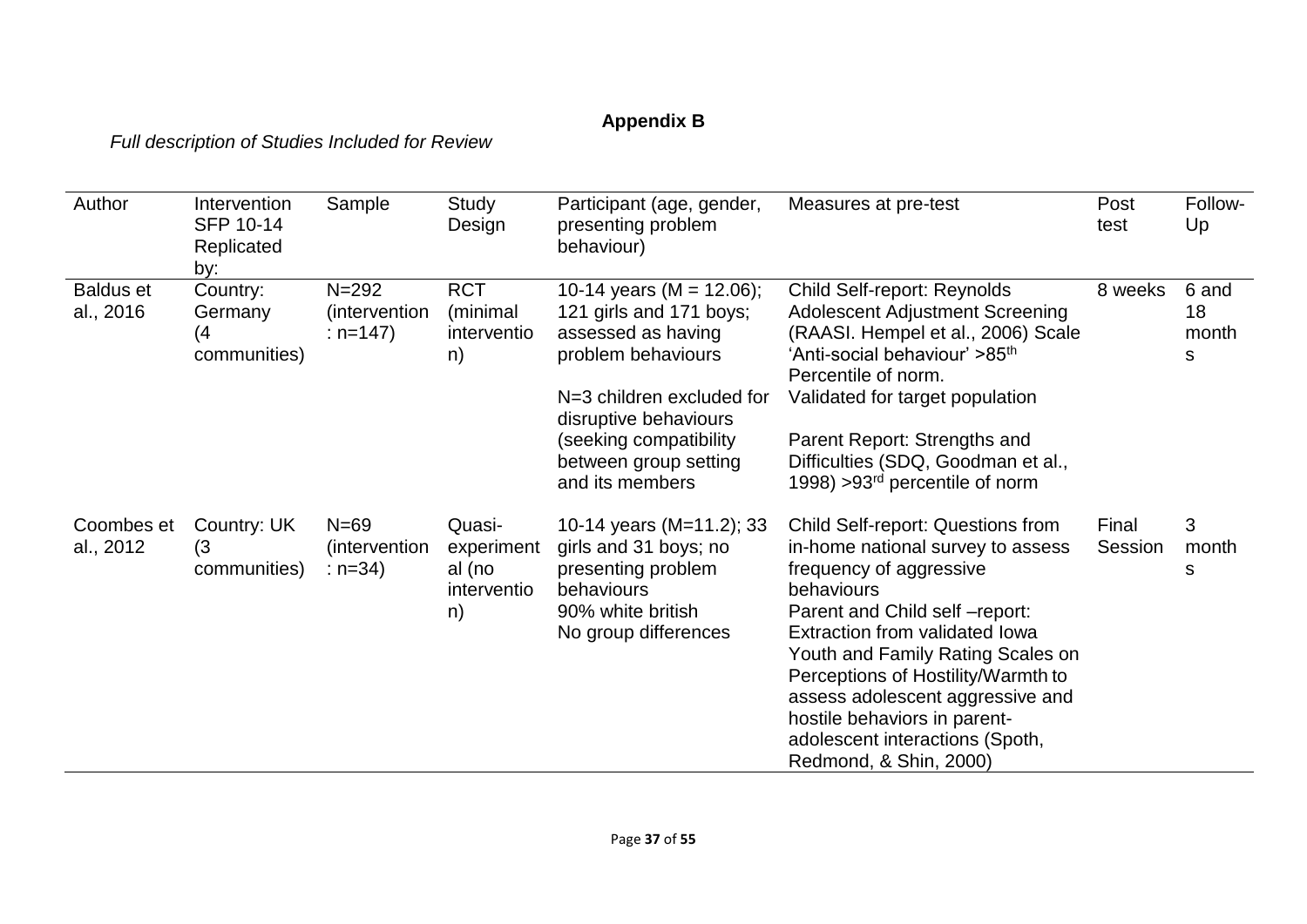| Author                     | Intervention<br><b>SFP 10-14</b><br>Replicated<br>by:                                                                                                       | Sample                                                                  | <b>Study</b><br>Design             | Participant (age, gender,<br>presenting problem<br>behaviour) | Measures at pre-test                                                                                                                                                                           | Post<br>test | Follow-<br>Up              |
|----------------------------|-------------------------------------------------------------------------------------------------------------------------------------------------------------|-------------------------------------------------------------------------|------------------------------------|---------------------------------------------------------------|------------------------------------------------------------------------------------------------------------------------------------------------------------------------------------------------|--------------|----------------------------|
| Foxcroft at<br>al., 2016   | Country:<br>Poland 20<br>communities.<br>Recruitment<br>through<br>schools,<br>community<br>agencies,<br>information<br>leaflets and<br>personal<br>contact | 614<br><i>(intervention)</i><br>$n = 367$                               | <b>RCT</b><br>(minimal<br>contact) | 10-14 years (M=12.1);<br>girls 358 and 256 boys               | Child Self-report: Aggressive and<br>Hostile Behaviours in Interactions;<br><b>Aggressive and Destructive</b><br>Conduct validated (Spoth et al.,<br>1998); SDQ (externalising sub-<br>scale). | 12<br>months | 24<br>month<br>S           |
| Skarstrand<br>et al., 2013 | Country:<br>Sweden<br>All<br>elementary<br>schools in<br>Stockholm<br>invited                                                                               | 587<br><i>(intervention)</i><br>$n=371$                                 | <b>RCT</b><br>(waitlist)           | 10-14 (M=12); 292 girls<br>and 295 boys                       | <b>Child Self-Report 'Norm-Breaking</b><br>Behaviours' Scale (15 item scale -<br>cronbachs .86)                                                                                                | 12<br>months | 24 and<br>48<br>month<br>S |
| Spoth et al.,<br>2003      | Race: African<br>American<br>Drawing on<br>census data,<br>public<br>schools in                                                                             | 110 (from<br>initial 200;<br>w/85<br>providing<br>data for<br>analysis; | <b>RCT</b><br>(waitlist)           | 10-14 years (M=10.5);<br>girls and boys (N/A)                 | Child Self-report: Child Behaviour<br>Scale validated from Spoth et al.,<br>1998 (Cronbach's alpha .70)                                                                                        | 4 weeks      | 8<br>weeks                 |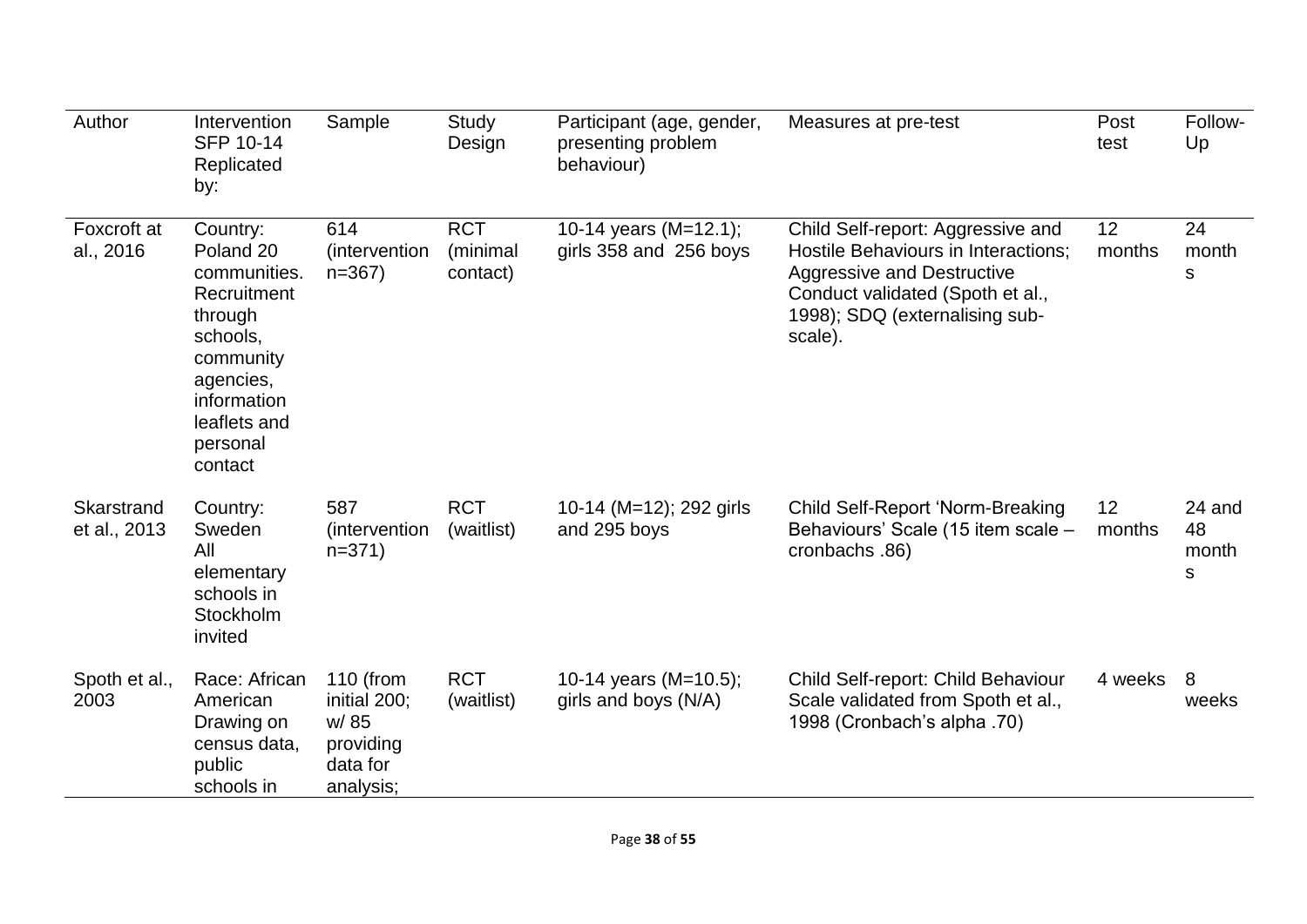| Iowa           | <u>Interventior</u> |
|----------------|---------------------|
| approac<br>hec | $n =$<br>.34        |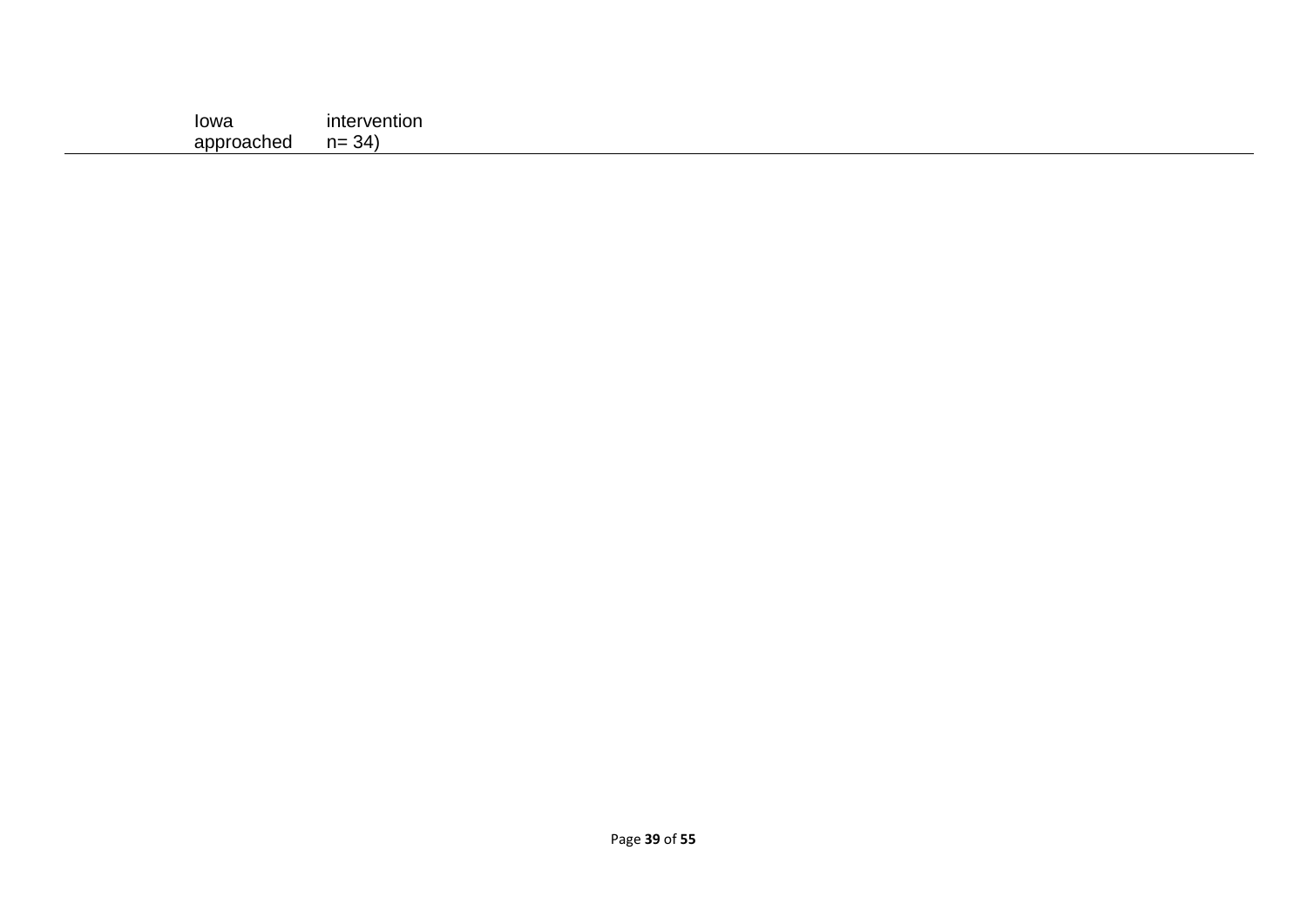## **Appendix C**

## **Weighting of Studies**

## **WoE A: Methodological Quality**

Establishing the methodological quality of a study requires a generic judgement of its research design. This is widely accepted as an evaluation against a criteria established through published protocols. For this review, the Kratochwill Group-Based Design Protocol was adapted and applied. The protocol is defined in two sections. The first allows appropriateness of fit to be determined, whilst the second section provides main dimensions of the methodological quality of a study. Dimensions are mapped against criteria in the Coding Manual, which are then used to inform judgements of these dimensions. Points are awarded and given qualitative descriptions as follows: No Evidence = 0; Weak Evidence = 1; Promising Evidence = 2; and Strong Evidence = 3. These scores are reported by dimension at the end of each protocol, and are summarised in the table below.

| <b>Main</b><br><b>Dimensions</b> | <b>Baldus et</b><br>al., (2016) | Coombes<br>et al.,<br>(2012) | Foxcroft et<br>al., (2017) | Skarstrand<br>et al.,<br>(2014) | Spoth<br>et al.,<br>(2003) |
|----------------------------------|---------------------------------|------------------------------|----------------------------|---------------------------------|----------------------------|
| Measurement                      | 3                               | 3                            |                            |                                 | 2                          |
| Comparison                       | 2                               |                              |                            | 3                               | 1                          |
| Group                            |                                 |                              |                            |                                 |                            |
| <b>Fidelity</b>                  | 3                               | 3                            | 3                          | 3                               | 3                          |
| Replication                      | 3                               | 3                            | 3                          | 3                               | $\overline{2}$             |
| Follow Up                        | 3                               | 3                            | 3                          | 3                               | $\overline{2}$             |

An overall evidence rating is reached by calculating a mean score. Upper and Lower markers are split into terciles and used to reflect the range; scored and rated as follows: Low = 0.0 to 1.0; Medium = 1.1 to 2.0; and High =  $2.1-3.0$ . These scores and ratings are summarised below to reflect the Methodological Quality.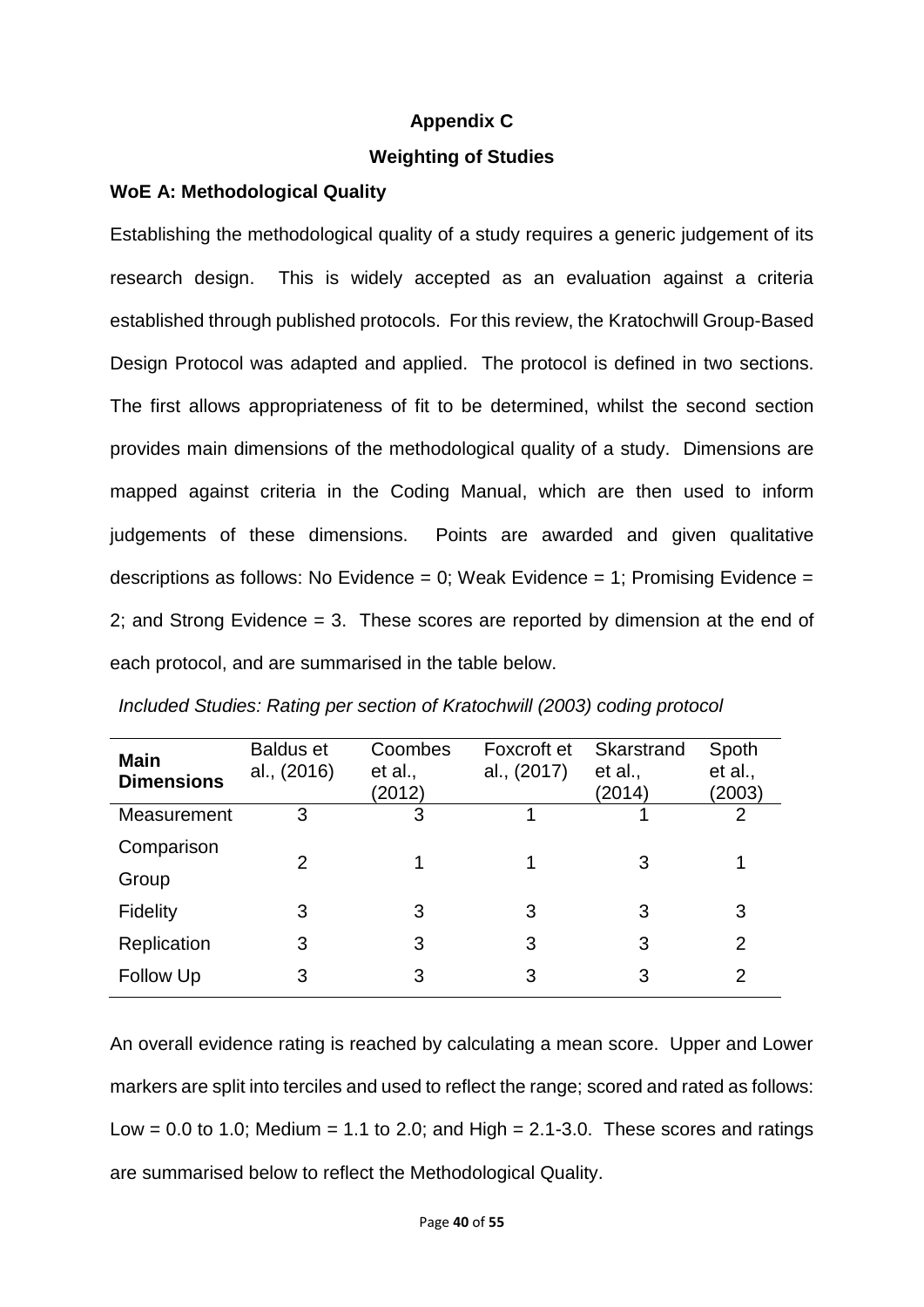| <b>Study</b>              | <b>Mean Score</b> | <b>Quality Rating</b> |
|---------------------------|-------------------|-----------------------|
| Baldus et al., (2016)     | 2.8               | High                  |
| Coombes et al., (2012)    | 2.6               | High                  |
| Foxcroft et al., (2017)   | 2.2               | High                  |
| Skarstrand et al., (2014) | 2.6               | High                  |
| Spoth et al., (2003)      | 2.0               | <b>Medium</b>         |

## *Weight of Evidence A – Score and Rating*

## **WoE B: Methodological Relevance to the Review Question**

The methodological relevance to the review question is evaluated by making reviewspecific judgements about the appropriateness of the study evidence to answer the review question. The following three elements were considered to be especially methodologically relevant:

- 1. Randomised controlled studies to establish efficacy
- 2. Suitable control group to establish the effectiveness of an adapted version of the age specific intervention: SFP:10-14
- 3. Measures used to report outcomes of problem behaviours in children aged 10-14 years
- 4. Implementation fidelity to the original intervention; with exception to adaptions otherwise approved by the original intervention designers.

*Weighting criteria for appraising WoE B for included studies*

| Weighting          | <b>Description</b>                                                                                                                                                                                                                                                                                                                                                                                                                        |
|--------------------|-------------------------------------------------------------------------------------------------------------------------------------------------------------------------------------------------------------------------------------------------------------------------------------------------------------------------------------------------------------------------------------------------------------------------------------------|
| High<br>(3 points) | 1. All participants should be randomly assigned to either the<br>intervention or control group. Equivalence should be checked<br>and reported<br>2. The control group is provided with the original intervention<br>SFP:10-14 not adapted<br>3. Child problem behaviours which are recognised and published<br>as likely 'risk factors' must be measured and reported (e.g.<br>SDQ). These can be internalised or externalised behaviours |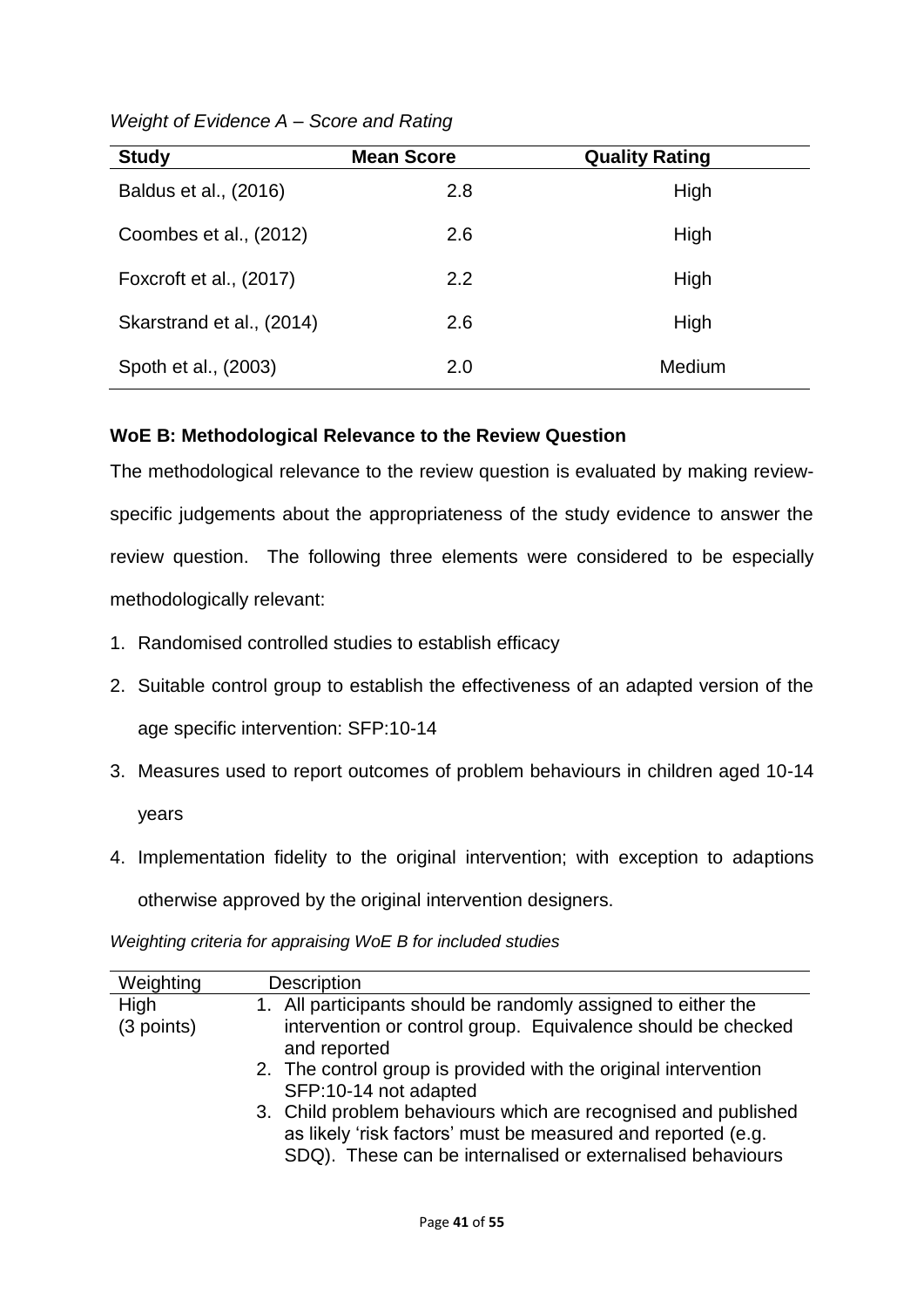|                             |                       | 4. The intervention must follow the original intervention format<br>except for adaptions otherwise approved                                                                                                                                                                                                                                                                                                                                                                                                                                                  |
|-----------------------------|-----------------------|--------------------------------------------------------------------------------------------------------------------------------------------------------------------------------------------------------------------------------------------------------------------------------------------------------------------------------------------------------------------------------------------------------------------------------------------------------------------------------------------------------------------------------------------------------------|
| <b>Medium</b><br>(2 points) | breaking' behaviours) | 1. Participants are non-randomised to either the intervention or<br>control group with group equivalence established and reported<br>2. The control group is provided with wait-list or delayed<br>intervention; minimal contact; or discussion<br>3. Other child problem behaviours are measured and reported<br>which are not necessarily recognised as a mediating 'risk<br>factor' (e.g. cheating on a test or other miscellaneous 'norm-<br>4. The intervention mostly follows the original format as well as<br>including otherwise approved adaptions |
| Low<br>$(1$ point)          | reported              | 1. Non-randomised design with no group equivalence not<br>calculated corrected for, or reported.<br>2. The control group is given an alternative intervention which is<br>widely considered to have an effect (but is not SFP:10-14)<br>3. Other non-problem child behaviours are measured and<br>4. The intervention does not follow the original format even as<br>approved adaptions are implemented                                                                                                                                                      |

An overall evidence rating is reached by calculating a mean score. Upper and Lower

markers are split into terciles and used to reflect the range; scored and rated as follows:

Low = 1-1.6 Medium = 1.7to 2.3; and High =  $2.4-3.0$ . These scores and ratings are

summarised below to reflect the Methodological Relevance to the review question.

*Scores for WoE B for each included study across each criteria separately, and* 

*including mean score (in brackets) and overall Quality rating*

| Study                  | Score for each criteria                                                                         | <b>Mean Score Quality</b><br>Rating |
|------------------------|-------------------------------------------------------------------------------------------------|-------------------------------------|
| Baldus et al., (2016)  | $1 = High (3)$<br>$2 = \text{Median} (2)$<br>$3 = High (3)$<br>$4 = High (3)$                   | $(2.8)$ High                        |
| Coombes et al., (2012) | $1 = \text{Median} (2)$<br>$2 = \text{Median} (2)$<br>$3 = High (3)$<br>$4 = \text{Median} (2)$ | (2.25) Medium                       |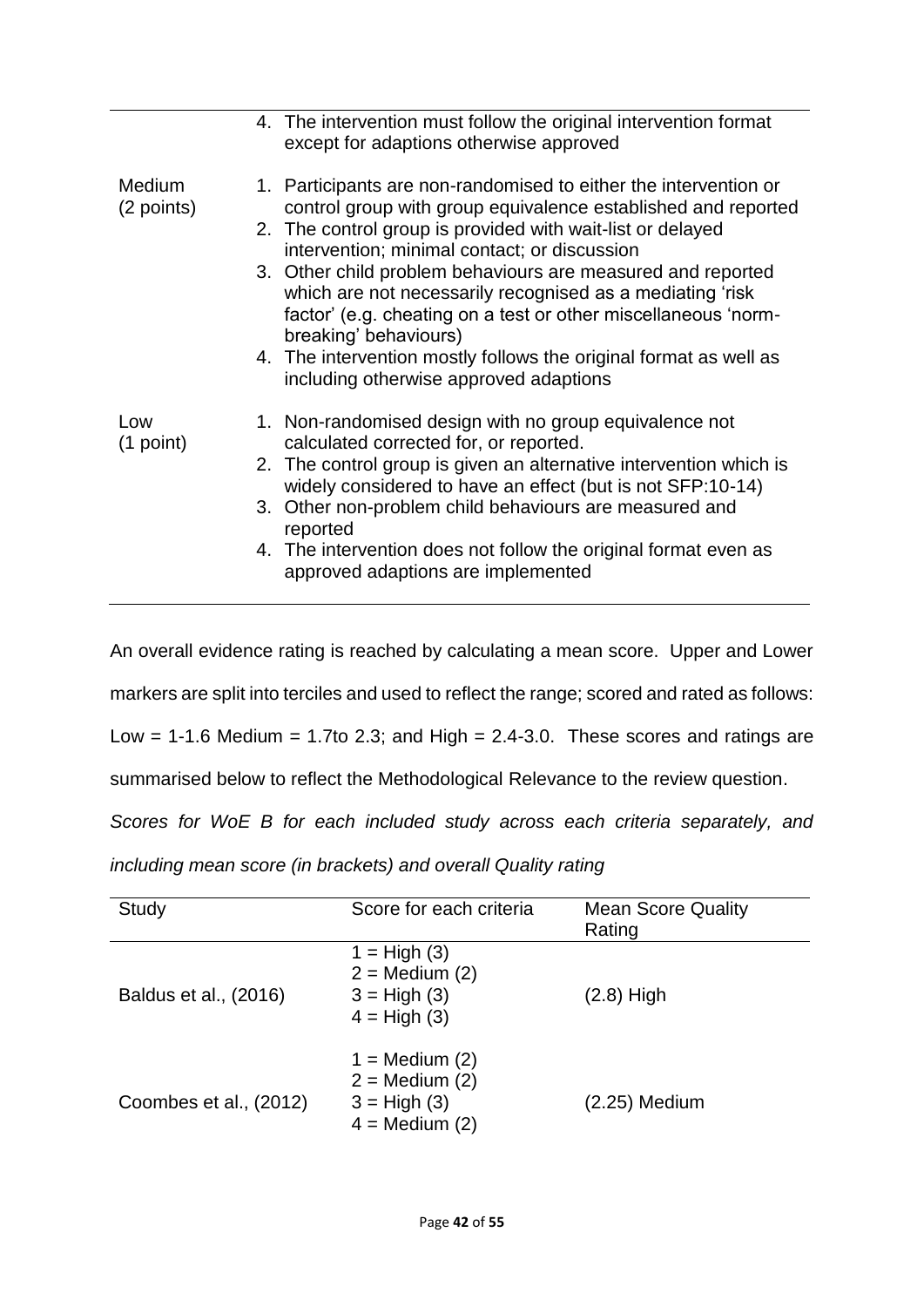| Spoth et al., (2003)      | $1 = High (3)$<br>$2 = \text{Median} (2)$<br>$3 = High (3)$<br>$4 = \text{Median} (2)$ | $(2.5)$ Medium  |
|---------------------------|----------------------------------------------------------------------------------------|-----------------|
| Skarstrand et al., (2014) | $1 = High (3)$<br>$2 = Low(1)$<br>$3 = \text{Median} (2)$<br>$4 = Low (1)$             | $(1.75)$ Medium |
| Foxcroft et al., (2017)   | $1 = High (3)$<br>$2 = \text{Median} (2)$<br>$3 = High (3)$<br>$4 = High (3)$          | $(2.8)$ High    |

## **WoE C. Topic Relevance to the Review Question**

To determine whether the focus and character of the study contributed towards answering the review question, the following elements were appraised as having topic relevance:

1. Children should be recruited according to existing presentation of problem

behaviour difficulties such that the effectiveness on reducing child problem

behaviours can be demonstrated.

2. Rationale and discussion of the study is specific to the adaption of the intervention

and effectiveness on child problem behaviours

3. Parent and child self-report are both included. This will likely mitigate for

contention in the literature as to the most valid measure of child problem behaviours

*Weighting criteria for WoE C for appraising included studies*

| Weighting  | <b>Description</b>                                                                                   |
|------------|------------------------------------------------------------------------------------------------------|
| High       | 1. Children are recruited to the study with pre-existing                                             |
| (3 points) | problem behaviour difficulties or are appraised as                                                   |
|            | 'at risk' at the start of the study                                                                  |
|            | 2. The adaption of the intervention clearly informs the<br>rationale for the study, and is expressly |
|            | contextualised within the discussion, including<br>interpretation of results                         |
|            | 3. Parent and child self-report are both included                                                    |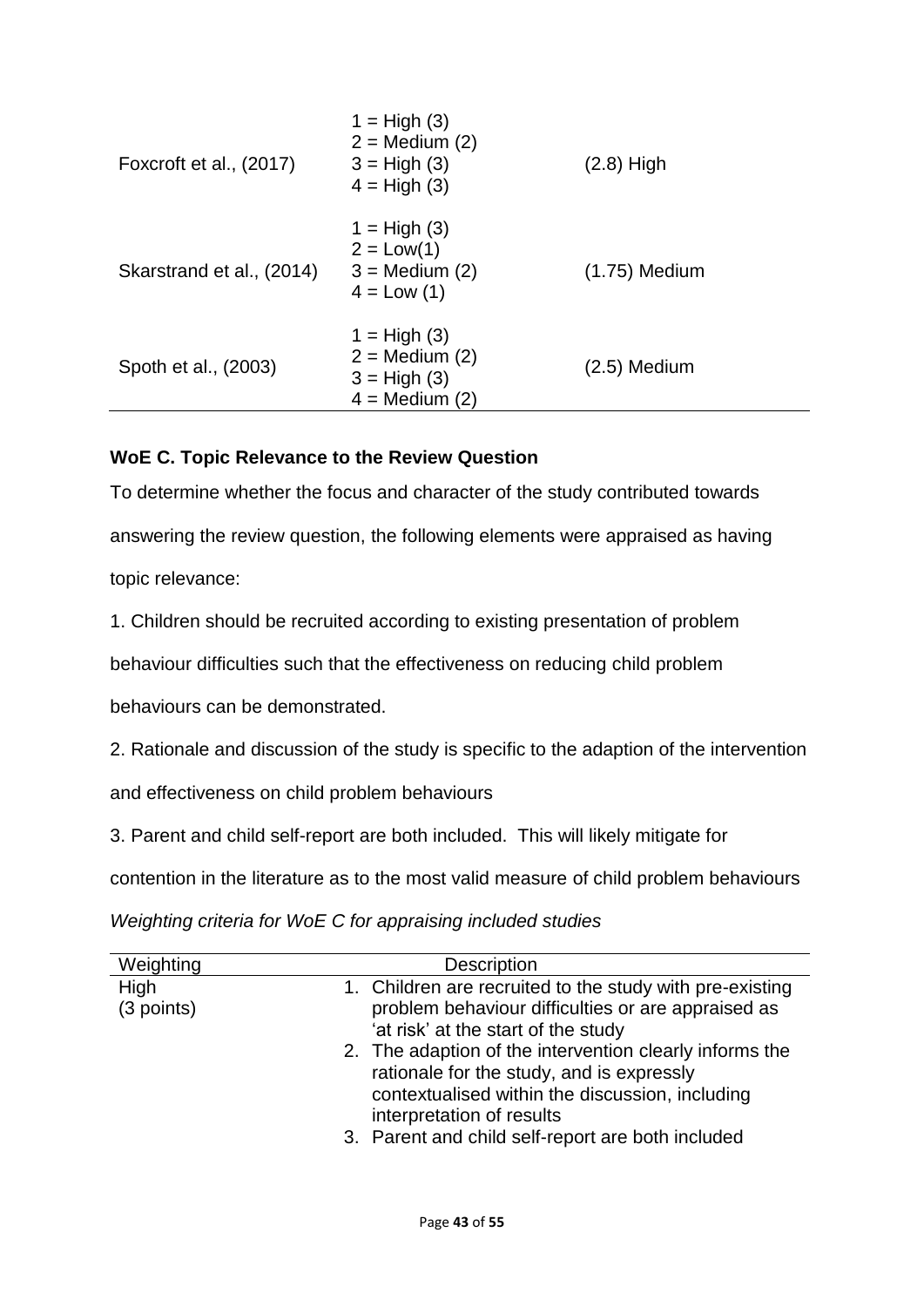| Medium<br>(2 points) | 1. Only the parent or local community is assessed as<br>being 'at risk' at the start of the study<br>2. The adaption of the intervention partly informs the<br>rationale and discussion, including interpretation of<br>results |
|----------------------|---------------------------------------------------------------------------------------------------------------------------------------------------------------------------------------------------------------------------------|
|                      | 3. Parent or child self-report are included                                                                                                                                                                                     |
| Low<br>$(1$ point)   | 1. Neither children, parents, or the local community<br>are assessed as being 'at risk' at the start of the<br>study                                                                                                            |
|                      | 2. The adaption of the intervention does not inform the<br>rationale nor discussion, including interpretation of<br>results.                                                                                                    |
|                      | 3. Neither parent or child self-report are included                                                                                                                                                                             |

An overall evidence rating is reached by calculating a mean score of the three elements. Upper and Lower markers are split into terciles and used to reflect the range; scored and rated as follows:  $Low = 1-1.6$  Medium = 1.7 to 2.3; and High = 2.4-3.0. These scores and ratings are summarised below to reflect the Topic Relevance to the help answer the review question.

*Scores for WoE C for each included study across each criteria separately, and including mean score (in brackets) and overall Quality rating*

| Study                     | Score for each criteria                            | <b>Mean Score Quality</b><br>Rating |
|---------------------------|----------------------------------------------------|-------------------------------------|
| Baldus et al., (2016)     | 1. Medium $= 2$<br>2. High $=$ 3<br>3. High $=$ 3  | $(2.7)$ High                        |
| Coombes et al., (2012)    | 1. Low = $1$<br>2. High $=$ 3<br>3. Medium $= 2$   | (2) Medium                          |
| Foxcroft et al., (2017)   | 1. Low $=$ 1<br>2. Medium $= 2$<br>3. Medium $= 2$ | $(1.7)$ Medium                      |
| Skarstrand et al., (2014) | 1. Low = $1$<br>2. High $=$ 3<br>3. Medium $= 2$   | (2) Medium                          |
| Spoth et al., (2003)      | 1. Medium $= 2$<br>2. High $=$ 3<br>3. High $=$ 3  | $(2.7)$ High                        |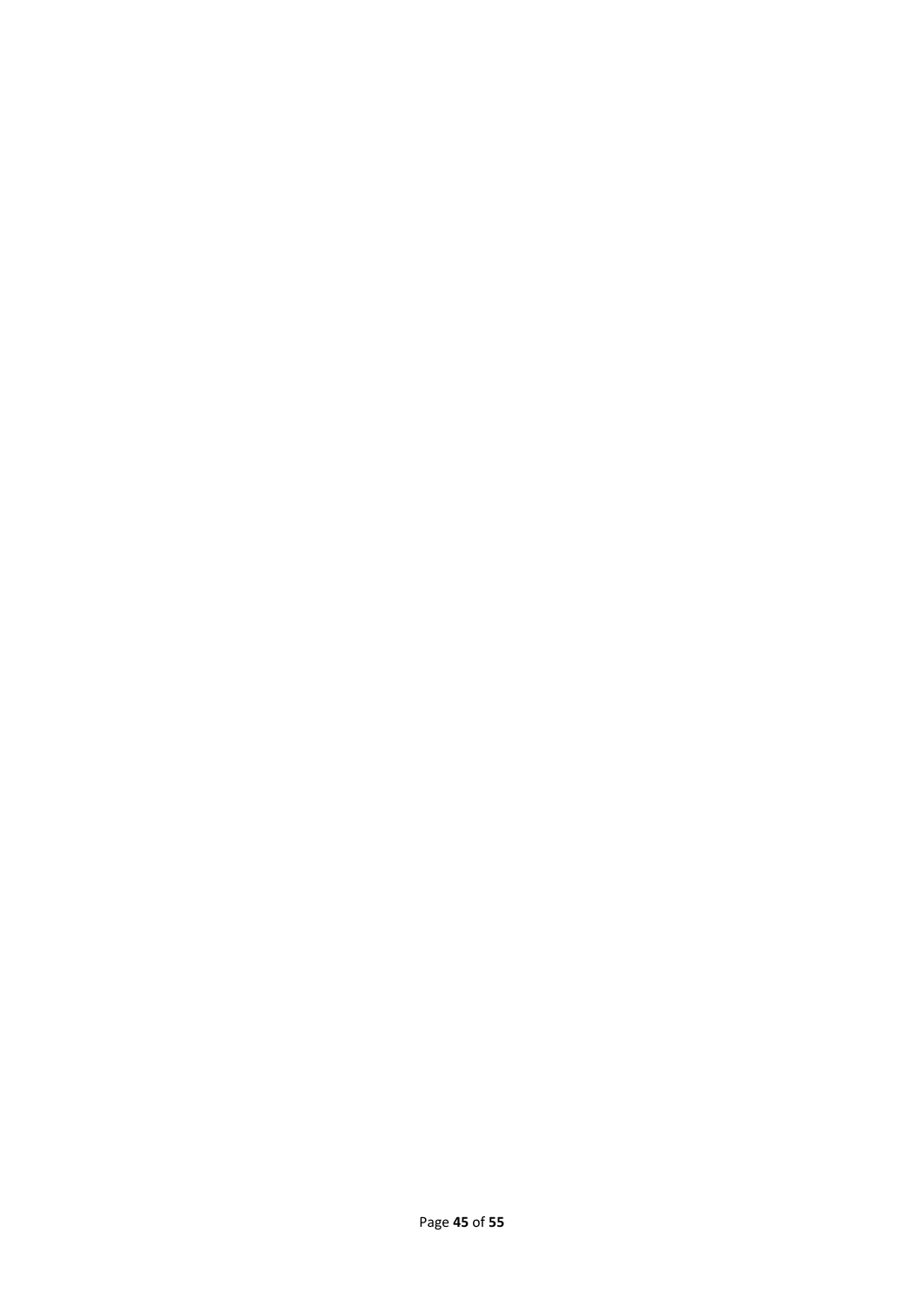## **Appendix D**

## *Rationale for Adaptation of Kratochwill's (2003) Coding Protocol*

Note: For author ease of use, this review applied its own alphabetised and numerical order to Kratochwill's (2003) coding protocol. Please see Appendix E for the individual coding protocols of included studies.

Sections of protocol removed Rationale Part I B. Statistical Treatment/Data Analysis B7 - B8 Evaluating the effectiveness of SFP:10-14 required quantitative data, this section relates to qualitative coding and was considered not relevant Part II. Key Features for Coding Studies and Rating Level of Evidence/Support C2. C2.1-C2.9 Primary Outcomes Are Statistically Significant C3-C5 Secondary Outcomes This review only evaluation secondary outcomes. To avoid duplication, this was reviewed separately. Part II. Key Features for Coding Studies and Rating Level of Evidence/Support D. Educational/Clinical Significance The type of intervention evaluated in this review meant this section was not relevant. The intervention was not specific to educational settings, and participants were not considered to meet any clinical threshold such that outcomes would have clinical relevance. Part II. Key Features for Coding Studies and Rating Level of Evidence/Support E. Identifiable Components Whilst valuable for future research, this section was not considered relevant to this review. Some elements are evaluated and summarised separately.

Adaptions made to Kratochwill (2003) coding protocol including items removed and rationale for doing so.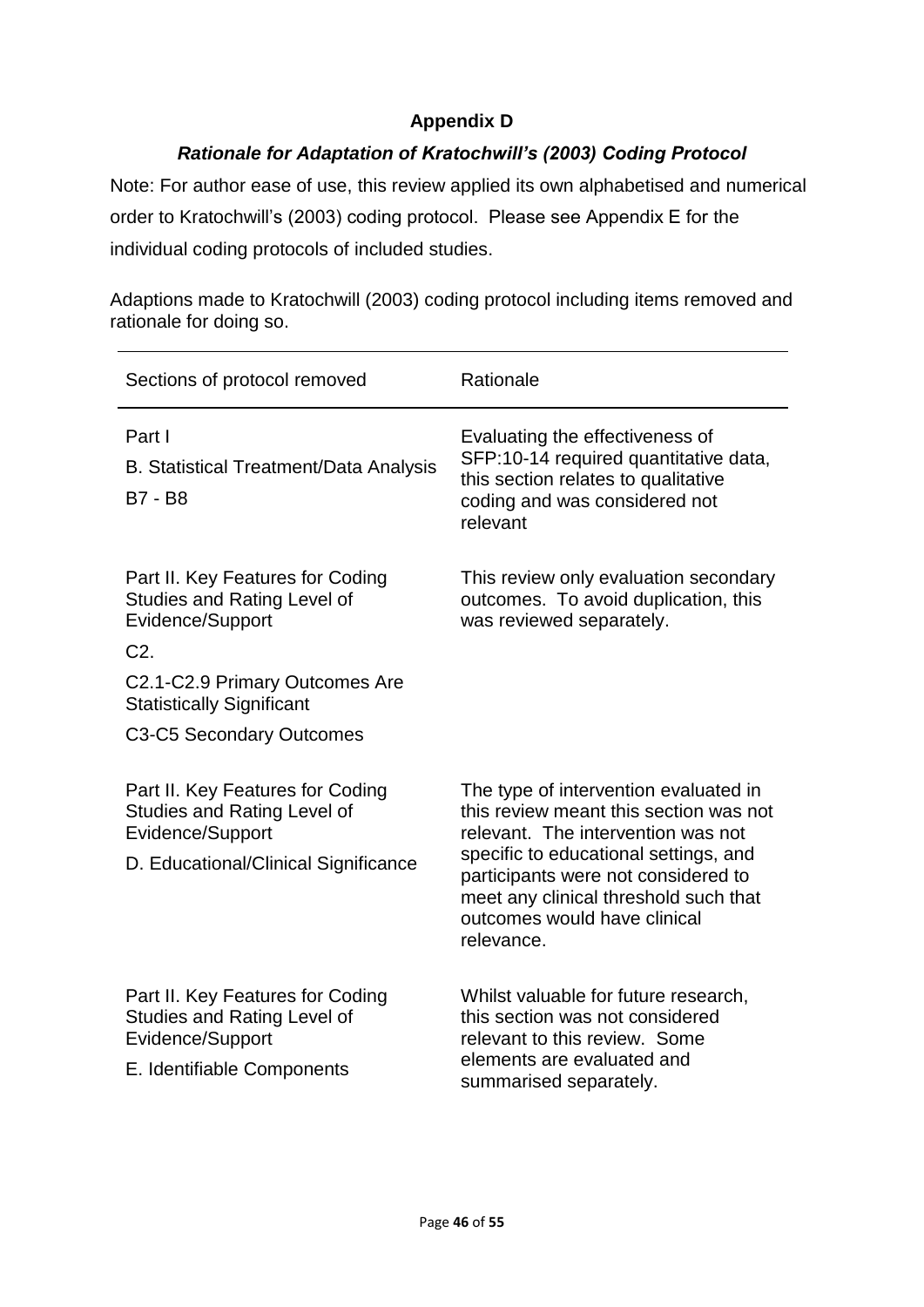| Part III. Other Descriptive or<br><b>Supplemental Criteria to Consider</b><br>A. External Validity Indicators<br>A4. Receptivity/acceptance by target<br>participant population (treatment<br>group) | Included separately in tables<br>summarising the intervention more<br>fully. Removed from coding to avoid<br>duplication. |
|------------------------------------------------------------------------------------------------------------------------------------------------------------------------------------------------------|---------------------------------------------------------------------------------------------------------------------------|
| Part III<br>F. Characteristics of Intervener<br>G. Intervention style or orientation<br>H. Cost Analysis Data<br>I Training and Support Resources<br>J Feasibility                                   | Insufficient information available.<br>Some elements have been discussed<br>separately as appropriate.                    |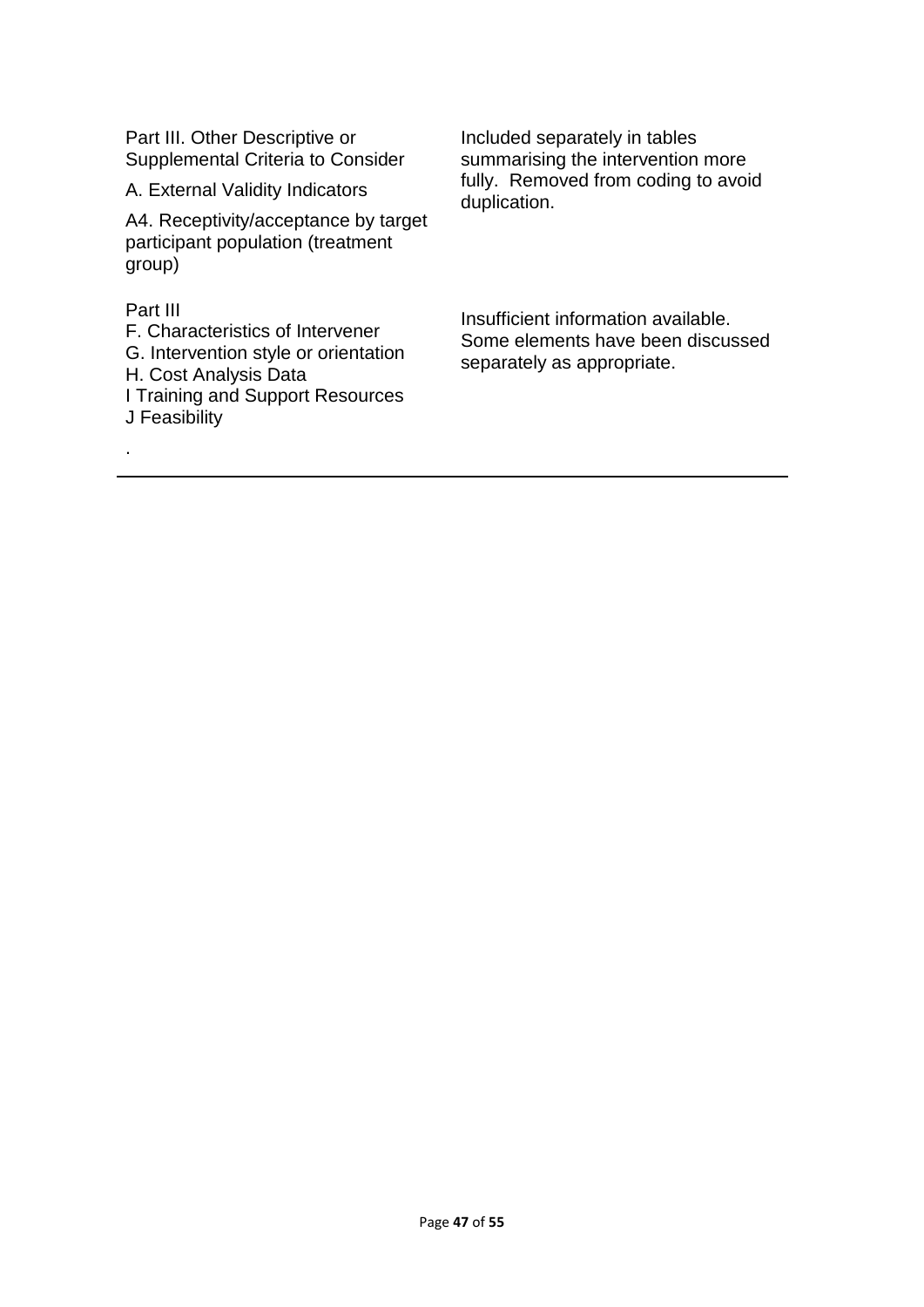# **Appendix E**

# **Kratochwill Coding Protocol Example**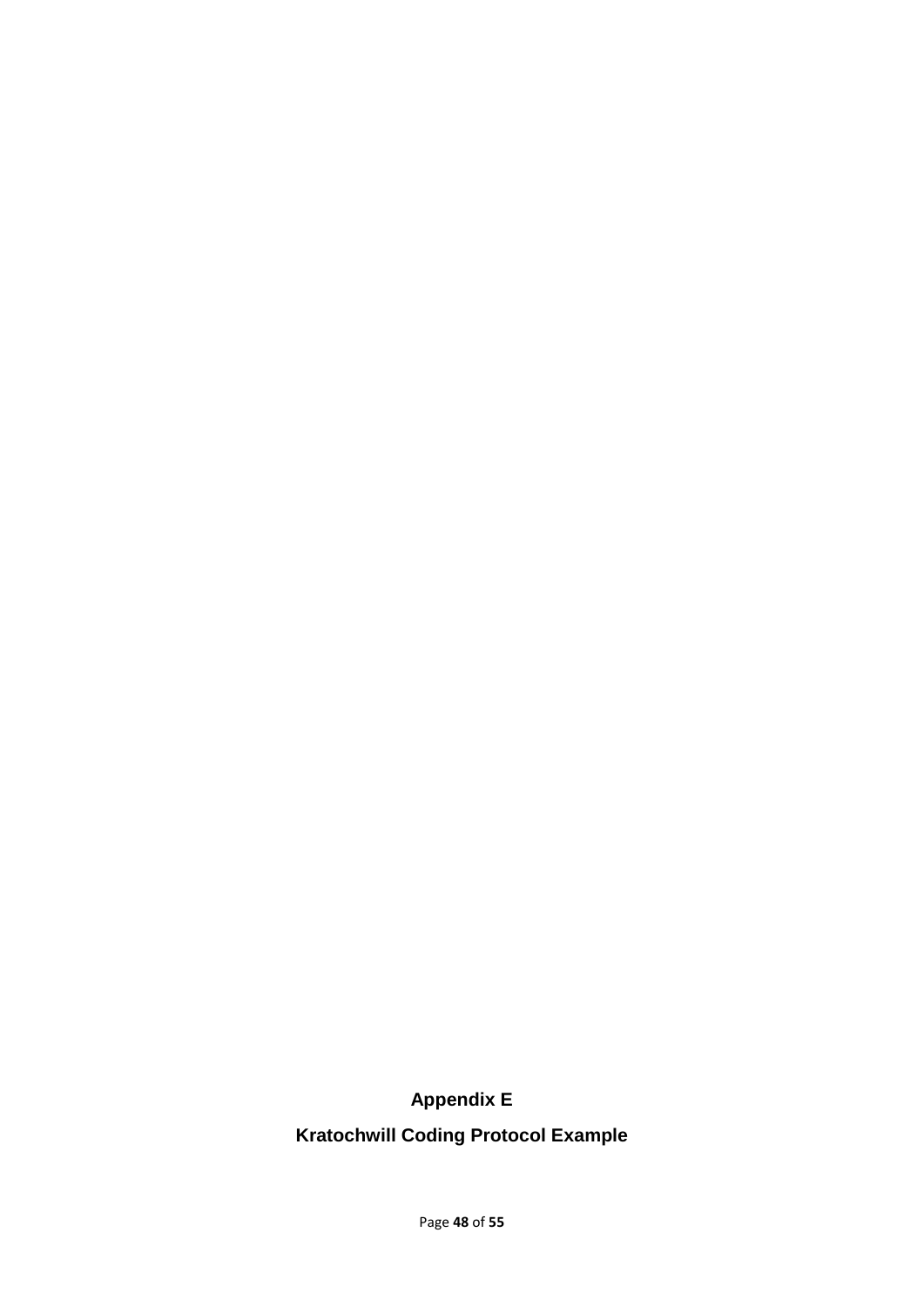[Adapted from the Procedural Manual of the Task Force on Evidence-Based Interventions in School Psychology, American Psychology Association, Kratochwill, T.R. (2003)]

#### **Coding Protocol**

**Name of Coder:** Anon **Date:** 13.01.2019

| <b>Name of Coder:</b><br>Anon |
|-------------------------------|
|-------------------------------|

#### **Full Study Reference in proper format:**

Baldus, C., Thomsen, M., Sack, P. M., Bröning, S., Arnaud, N., Daubmann, A., & Thomasius, R. (2016). Evaluation of a German version of the Strengthening Families Programme 10-14: A randomised controlled trial. *European Journal of Public Health*, *26*(6), 953–959. https://doi.org/10.1093/eurpub/ckw082

**Intervention name:** (description of study): Strengthening Families Programme 10-14 (German version)

#### **Study ID number: 1.**

Type of Publication:

| Book/Monograph   |
|------------------|
| Journal Article  |
| Book Chapter     |
| Other (specify): |

#### **I. General Characteristics**

#### **A. General Design Characteristics**

A1. Random assignment designs (if random assignment design, select one of the following)

Completely randomized design

Randomized block design (between participants, e.g., matched classrooms)

Randomized block design (within participants)

Randomized hierarchical design (nested treatments

A2. Nonrandomized designs (if non-random assignment design, select one of the following)

Nonrandomized design

Nonrandomized block design (between participants)

Nonrandomized block design (within participants)

Nonrandomized hierarchical design

Optional coding for Quasi-experimental designs

A3. Overall confidence of judgment on how participants were assigned (select one of the following)

| Very low (little basis)       |
|-------------------------------|
| Low (guess)                   |
| Moderate (weak inference)     |
| High (strong inference)       |
| Very high (explicitly stated) |
| N/A                           |
| Unknown/unable to code        |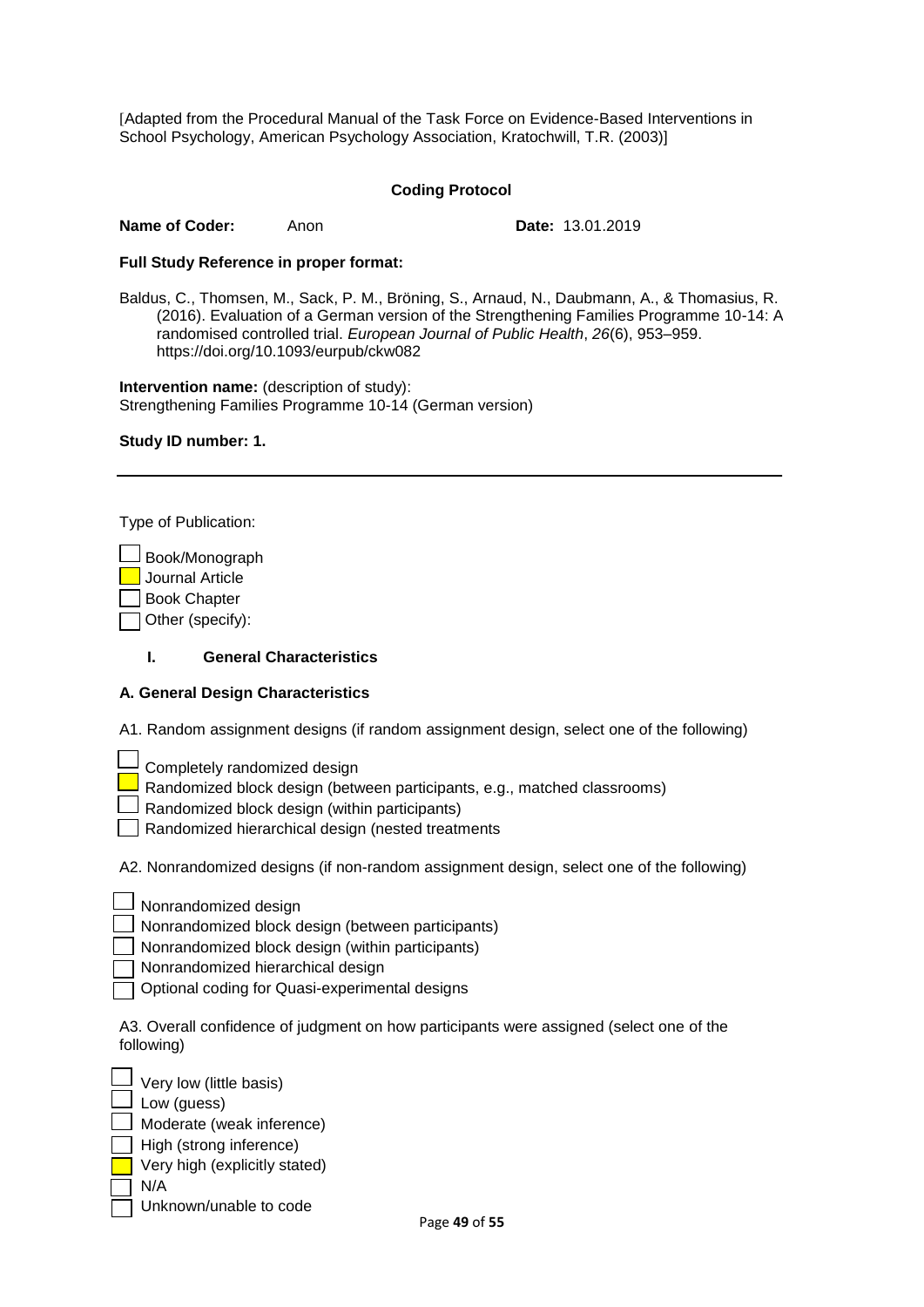## **B. Statistical Treatment/Data Analysis (answer B1 through B6)**

|                                      | Yes                                                                                                                                                                                                                                  | No.          |
|--------------------------------------|--------------------------------------------------------------------------------------------------------------------------------------------------------------------------------------------------------------------------------------|--------------|
| B1. Appropriate unit of analysis     |                                                                                                                                                                                                                                      | $\mathbf{1}$ |
| B2. Familywise error rate controlled | <b>The Contract of the Contract of the Contract of the Contract of the Contract of the Contract of the Contract of the Contract of the Contract of the Contract of the Contract of the Contract of the Contract of the Contract </b> | $\mathbf{1}$ |
| B3. Sufficiently large N             |                                                                                                                                                                                                                                      |              |

Total size of sample (start of study): n=292 *(power calculated based on previous medium size effects from original studies(n=288 at baseline).*

Intervention group sample size n= 153

Control group sample size: n= 149

#### **C. Type of Program**

Universal prevention program

Selective prevention program

Targeted prevention program

Intervention/Treatment

Unknown

#### **D. Stage of Program** (select one)

Model/demonstration programs

Early stage programs

Established/institutionalized programs

Unknown

#### **E. Concurrent or Historical Intervention Exposure** (select one)

Current exposure Prior exposure Unknown

#### **I. Key Features for Coding Studies and Rating Level of Evidence/Support**

#### **(Rating Scale**: **3= Strong Evidence, 2=Promising Evidence, 1=Weak Evidence, 0=No Evidence)**

#### **A. Measurement (answer A1 through A4)**

A1. Use of outcome measures that produce reliable scores for the majority of (secondary) outcomes.

| s<br>۳ |
|--------|
| ገ      |

| | Unknown/unable to code

A2 Multi-method (select one of the following)

| Yes  |
|------|
| N٥   |
| N/A  |
| ساحا |

N/A | Unknown/unable to code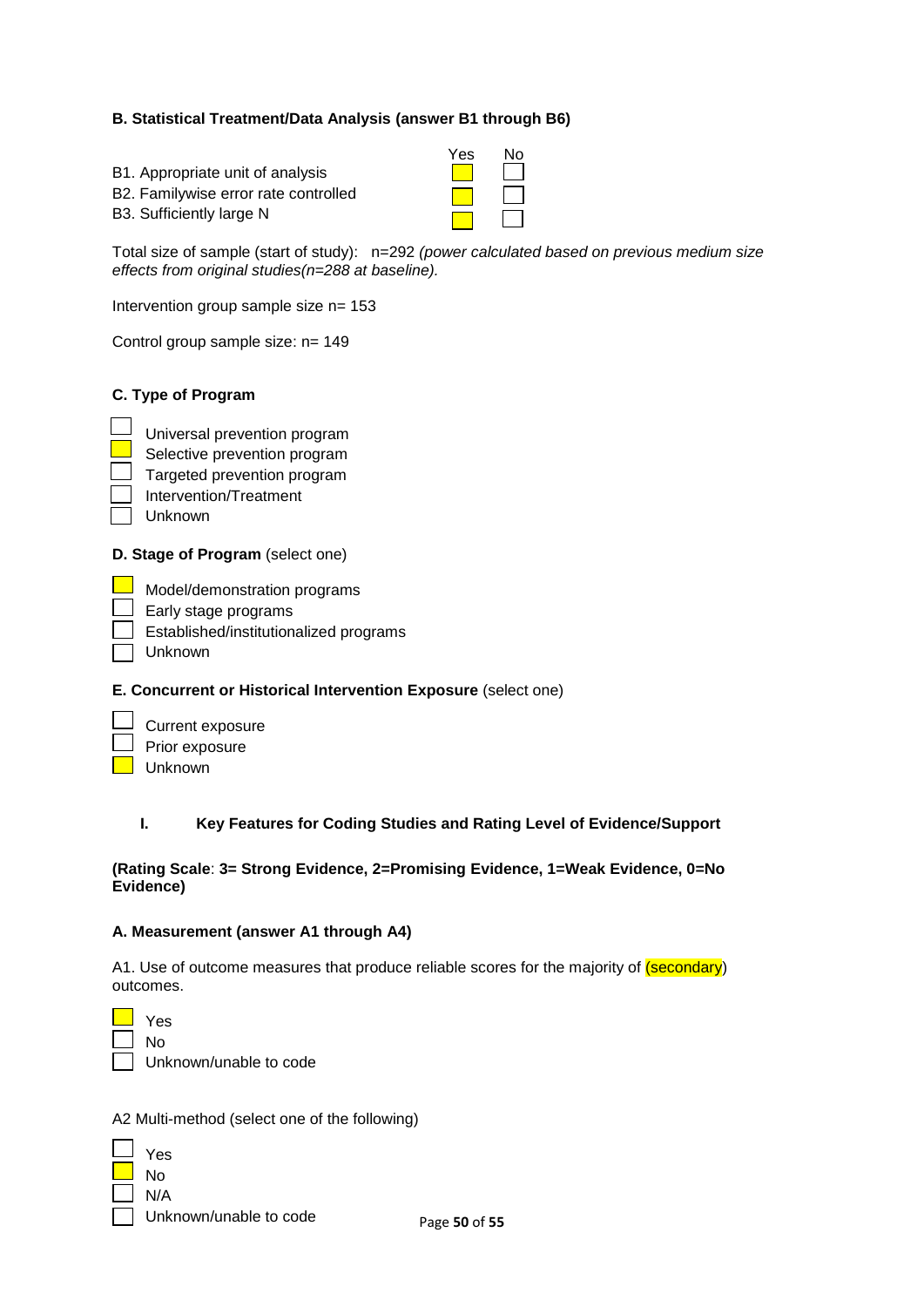A3 Multi-source (select one of the following.)

| es  |
|-----|
| No  |
| N/A |

Unknown/unable to code

A4 Validity of measures reported (select one of the following)

Yes validated with specific target group In part, validated for general population only No Unknown/unable to code

**Rating for measurement** (select 0, 1, 2 or 3)  $\Box$  3  $\Box$  2  $\Box$  1  $\Box$  0

#### **B. Comparison Group**

B1 Type of Comparison Group (Select one of the following)

|  | <b>Typical contact</b>                |
|--|---------------------------------------|
|  | Attention placebo                     |
|  | Intervention element placebo          |
|  | Alternative intervention              |
|  | Pharmacotherapy                       |
|  | No intervention                       |
|  | Wait list/delayed intervention        |
|  | Minimal contact                       |
|  | Unable to identify type of comparison |
|  |                                       |

B2 Overall confidence of judgment on type of comparison group

|  |  | $\equiv$ Very low (little basis) |
|--|--|----------------------------------|
|  |  |                                  |

 $\perp$  Low (guess)

High (strong inference)

Very high (explicitly stated)

 $\bar{ }$  Unable to identify comparison group

B3 Counterbalancing of change agent

By change agent

Statistical (analyse includes a test for intervention) Supplementary Data provided and reviewed

**Other** 

Not reported/None

B4 Group equivalence established (select one of the following)

Random assignment

Posthoc matched set

Statistical matching

Post hoc test for group equivalence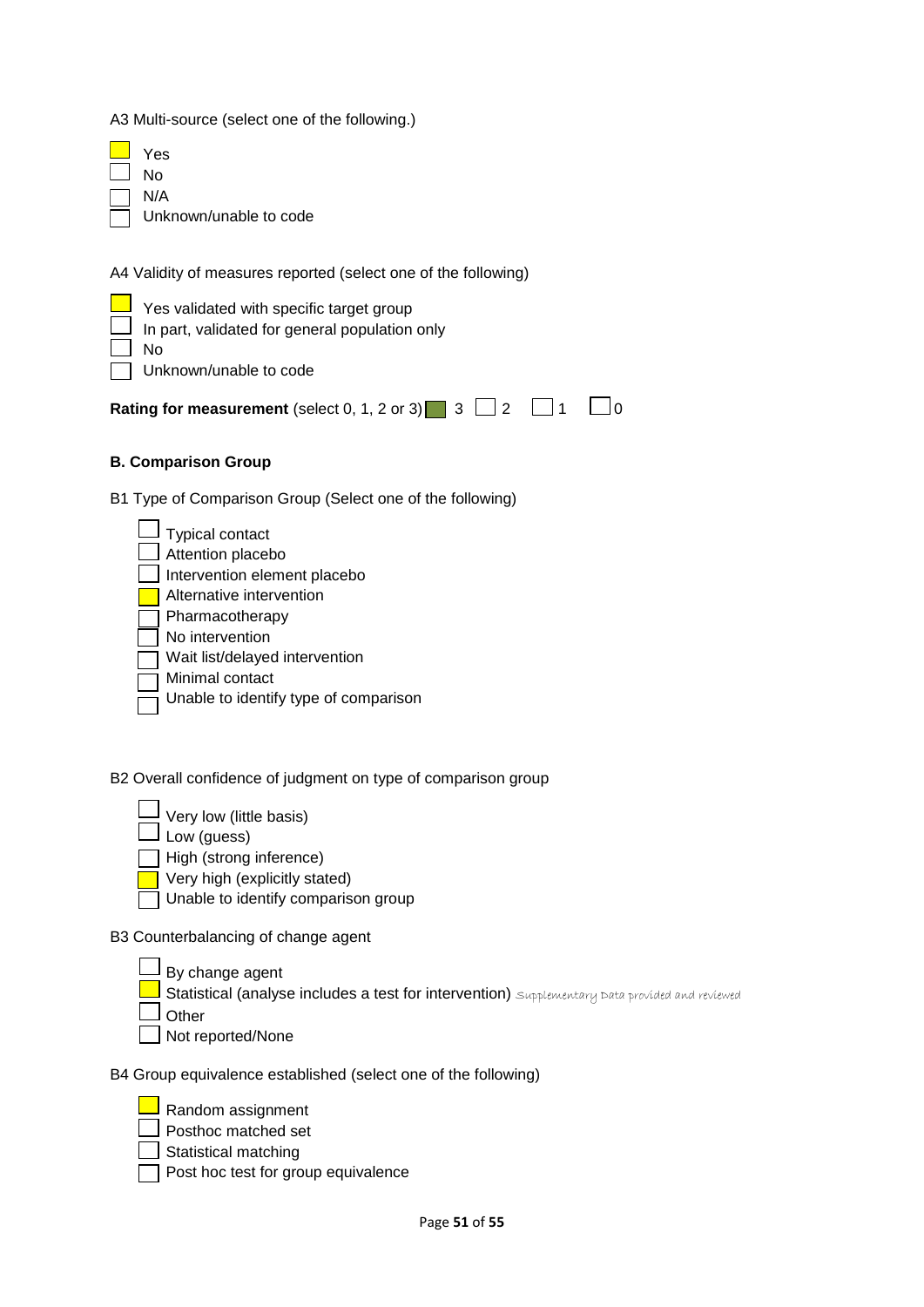B5 Equivalent mortality

| $\Box$ Low attrition (less than 20 % for post) |  |  |  |
|------------------------------------------------|--|--|--|
|                                                |  |  |  |

- $\Box$  Low attrition (less than 30% for follow-up)
- $\Box$  Intent to intervene analysis carried out?

Findings\_\_\_\_\_\_\_\_\_\_\_\_\_

| Overall rating for Comparison group (select 0, 1, 2 or 3) $\Box$ 3 $\Box$ 2 $\Box$ 1 $\Box$ 0 |  |  |  |  |  |  |
|-----------------------------------------------------------------------------------------------|--|--|--|--|--|--|
|-----------------------------------------------------------------------------------------------|--|--|--|--|--|--|

### **C. Implementation Fidelity**

| C1. Evidence of Acceptable Adherence |  |
|--------------------------------------|--|
|--------------------------------------|--|

- **Ongoing supervision/consultation**
- Coding intervention sessions/lessons or procedures
- **Audio/video tape implementation** 
	- Entire intervention

Part of intervention. *Supplementary Data provided and was reviewed*

*Adherence % is M = 85.5 (CI 95%; 83.6 – 88.0), that is 85.5% of the manual's contents was delivered; no inter-rater agreement was computed. Adherence was not statistically significant different between locations (4 sites), session type (children–parents–family), time clips (initial–*

*mid-session–final), and session number (session no. 4 or 5).*

F2. Manualization (select all that apply)

- $\blacksquare$  Written material involving a detailed account of the exact procedure and the sequence they are to be used.
- Formal training session that includes a detailed account of the exact procedures and the sequence in which they are to be used.
- Written material involving an overview of broad principles and a description of the intervention phases.
- Formal or informal training session involving an overview of broad principles and a description of the intervention phases.

**Rating for Implementation Fidelity** (select 0, 1, 2 or 3):  $\begin{bmatrix} 3 \end{bmatrix}$   $3 \begin{bmatrix} 2 \end{bmatrix}$  1  $\begin{bmatrix} 0 \end{bmatrix}$ 

**D. Replication** (answer D1, D2,



 Same Target Problem Independent evaluation

**Rating for Replication** (select 0, 1, 2, or 3):  $\Box$  3  $\Box$  2  $\Box$  1  $\Box$  0

#### **E. Follow-Up Assessment**

- $\Box$  Timing of follow up assessment: 6 months and 18 months
	- Number of participants included in the follow up assessment: 6 months: Intervention n=136 and Control n=132. 18months: Intervention n=132 and control n=127
		- Consistency of assessment method used: Same measures administered

Rating for Follow Up Assessment (select  $\phi_{\rm age}^{-1}$   $\frac{2}{32}$ Or  $\frac{3}{3}$ ; 3  $\Box$  2  $\Box$  1  $\Box$  0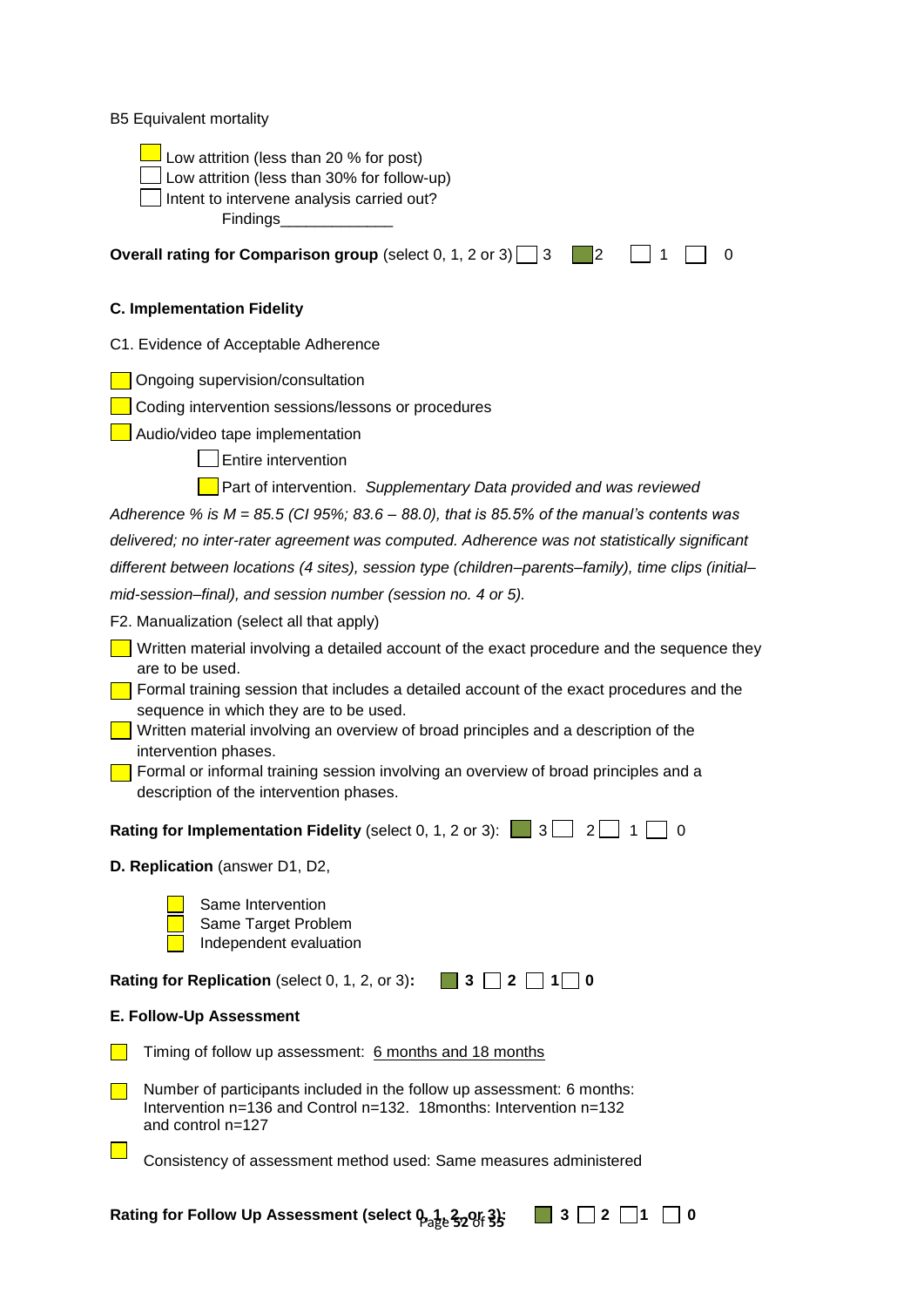## **F. Additional Criteria and Supplementary information for Consideration**

#### **F.I Session duration**

- $\Box$  F1. Approved 7 weeks
- □ F2. Other number of sessions
- F3. Not specified

**F.II. Program Implementer** (Approved F1 to F5)

- F1. Research Staff
- **F2.** School or Specialty Staff
- F3. Teachers
- F4. Educational Assistants
- $\bar{7}$  F5. Parents
- $\overline{\phantom{a}}$  F6. College Students
- $\overline{\phantom{a}}$  F7. Peers

 $\mathbb{R}^n$ 

 $\Box$ 

 $\mathbf{I}$ 

- $\bar{1}$  F8. Other (Volunteers)
- F9. Unknown/insufficient information provided

**F.III Location of implementation** (Approved Schools, Churches, Community Centre, Youth Centre or Social Services)

F1. Approved implementation location

- F2. Not approved location
- F3. Not specified.

#### **Summary of Evidence**

| <b>Indicator</b>               | <b>Overall evidence</b><br>rating<br>$0 - 3$ | <b>Description of evidence</b><br><b>Strong</b><br><b>Promising</b><br>Weak<br><b>No/limited evidence</b> |
|--------------------------------|----------------------------------------------|-----------------------------------------------------------------------------------------------------------|
|                                |                                              | Or Descriptive ratings                                                                                    |
| <b>General Characteristics</b> |                                              |                                                                                                           |
| Design                         |                                              |                                                                                                           |
| Type of programme              |                                              |                                                                                                           |
| Stage of programme             |                                              |                                                                                                           |
| Concurrent/ historical         |                                              |                                                                                                           |
| intervention exposure          |                                              |                                                                                                           |
| <b>Key features</b>            |                                              |                                                                                                           |
|                                |                                              |                                                                                                           |